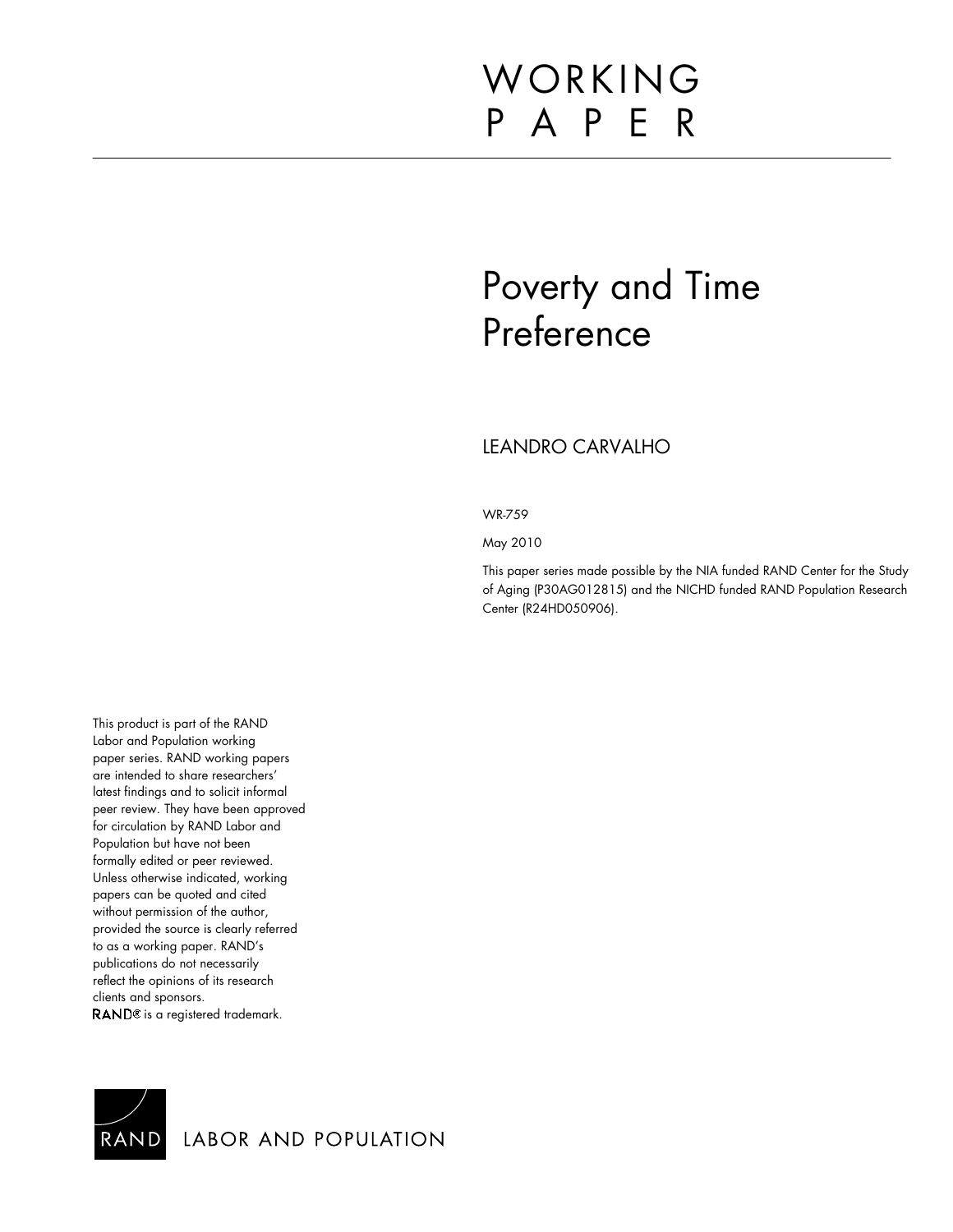## Poverty and Time Preference

Leandro S. Carvalho<sup>∗</sup>

Rand

April, 2010

#### **Abstract**

This paper estimates the time preference of poor households in rural Mexico. I use data from a program that randomly assigned communities to treatment and control and paid transfers to poor households in treatment communities. The randomization implies that differences in consumption between control and treatment households are due to the program. A buffer-stock model predicts how the response of consumption to transfers depends on the discount factor. I estimate this parameter by matching simulated to sample treatment effects on consumption. My estimates being very low, I conclude that poor households are very impatient or a richer model is needed.

JEL: D91, 012

Keywords: Simulation, Consumption, Time Preference, Randomized Experiment, Poverty

<sup>∗</sup>I am grateful to David Lee, Chris Paxson and Sam Schulhofer-Wohl for their advice and support. I am also indebted to Silvia Helena Barcellos, Angus Deaton, Bo Honore, Alisdair McKay, Ashley Ruth Miller, Felipe Schwartzman and seminar participants at CEMFI, Einaudi Institute of Economics and Finance, Princeton University, Rand Corporation, Universidad de Alicante, University of California at San Diego and University of Oxford. Email: [carvalho@rand.org.](mailto:carvalho@rand.org)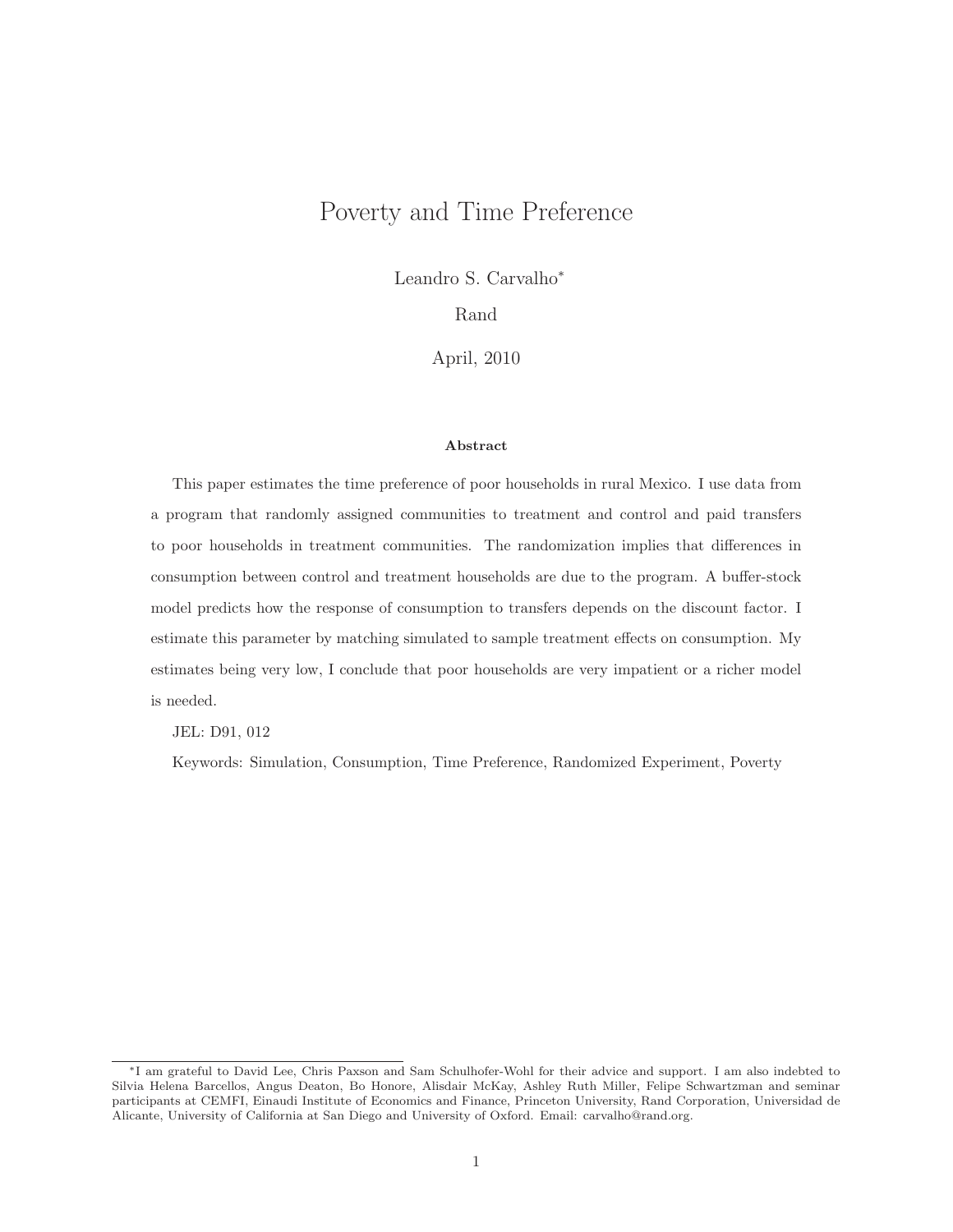## **1 Introduction**

Empirical evidence shows that the poor and the non-poor behave differently when it comes to choices involving intertemporal trade-offs. The poor have lower saving rates (Attanasio and Szekely 2000; Dynan, Skinner and Zeldes, 2004), invest less in their children's education (Behrman, Birdsall and Szekely 1998) and have more children (Schultz 2005). Economists have long debated the underlying reasons for these differences (Duflo 2006) and have suggested numerous explanations: (1) the poor might face lower returns to their investments (Rosenzweig 1995, van de Walle 2003); (2) some investment opportunities might not be available to the poor due to inefficiencies in credit markets or insurance markets (Banerjee 2001) and (3) the poor and the non-poor might have different preferences (Lawrance 1991; Atkeson and Ogaki 1996; Ogaki and Atkeson 1997). In particular, the poor might be more impatient than the non-poor.

The last explanation suggests that time preferences might be a mechanism that transmits poverty across generations. Becker and Mulligan (1997) argue that parents can increase their children's discount factors by investing in education. Moreover, theory predicts that impatient parents invest less in their children's human capital (Lang and Ruud 1986). These children, in turn, will develop time preferences that are more present-oriented. When they reach adulthood, they will be less educated and more impatient parents. To investigate whether this hypothesis has any merit, it is necessary to know whether the poor and the non-poor – as adults – have different time preferences.

Previous studies (Hausman 1979; Lawrance 1991; Atkeson and Ogaki 1997; Gourinchas and Parker 2002; Cagetti 2003; Harisson, Lau and Williams 2002; Tanaka, Camerer and Nguyen 2006; Stephens and Krupka 2006) have investigated differences in time preferences between poor and non-poor by comparing estimates for the two groups. These studies have produced mixed results.<sup>1</sup> However, one limitation of this research is that it is difficult to distinguish between differences in time preferences, and differences in the economic environ-

<sup>1</sup>Hausman (1979), Lawrance (1991), Harisson, Lau and Williams (2002) and Tanaka, Camerer and Nguyen (2006) find that the poor have higher discount rates. Gourinchas and Parker (2002), Cagetti (2003) and Stephens and Krupka (2006) yield inconclusive results while Ogaki and Atkeson (1997) find no differences in time preferences.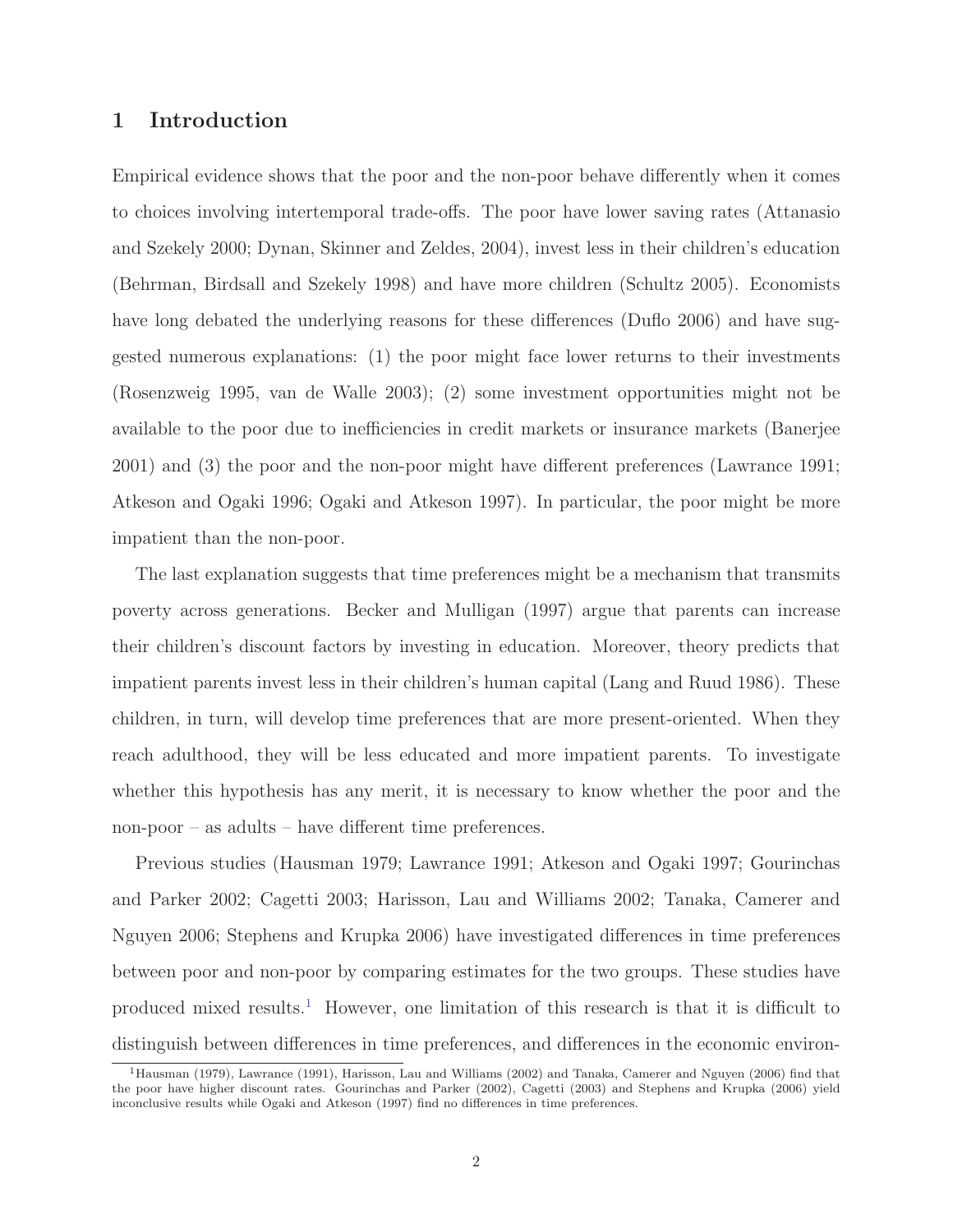ments in which the poor and the non-poor live. For example, differences in intertemporal choices of the two groups might be partly explained by the fact that the poor are more likely to be liquidity constrained.<sup>2</sup>

In this paper, I estimate the discount factor of poor Mexican households living in rural communities. I explicitly model liquidity constraints and I present estimates for a wide range of interest rates and risk aversion parameters to address concerns that particular assumptions about the economic environment might drive my results. I also compare my estimates of the discount factor with existing estimates for non-poor households from studies that use similar methods. I use data from PROGRESA, a program that randomly assigned communities to "treatment" and "control" groups, and extended conditional cash transfers to poor households in the treatment communities 18 months before those in the control communities. The random assignment implies that, in the absence of the program, there would not be any differences in the consumption behavior of control and treatment households. A model gives predictions on how treatment households would spend the experimental variation in wealth over time as a function of households' time preference. Specifically, I use the canonical buffer-stock model of consumption to simulate the effects of PROGRESA transfers on consumption at different discount factors. I estimate the discount factor using the method of simulated minimum distance by matching simulated and sample treatment effects on log consumption.

My empirical approach bridges two methods that have been used to measure time preferences.<sup>3</sup> The first approach elicits discount rates from subjects by asking them to make intertemporal choices over hypothetical or real outcomes (Coller and Williams 1999; Harrison, Lau and Williams 2002; Andersen et al 2008). The most common experimental procedure asks respondents to choose between a smaller, more immediate reward and a larger, more delayed reward. A benefit of this method is the researcher's ability to control the terms of the experiment. However, there are concerns about the external validity of these estimates.

<sup>2</sup>Alternatively, Carroll (1997) argued that Lawrance's(1991) results might be partly explained by the faster labor income growth of more educated households.

<sup>3</sup>See Frederick, Loewenstein and O'Donoghue (2002) for a review of the literature on estimating time preferences.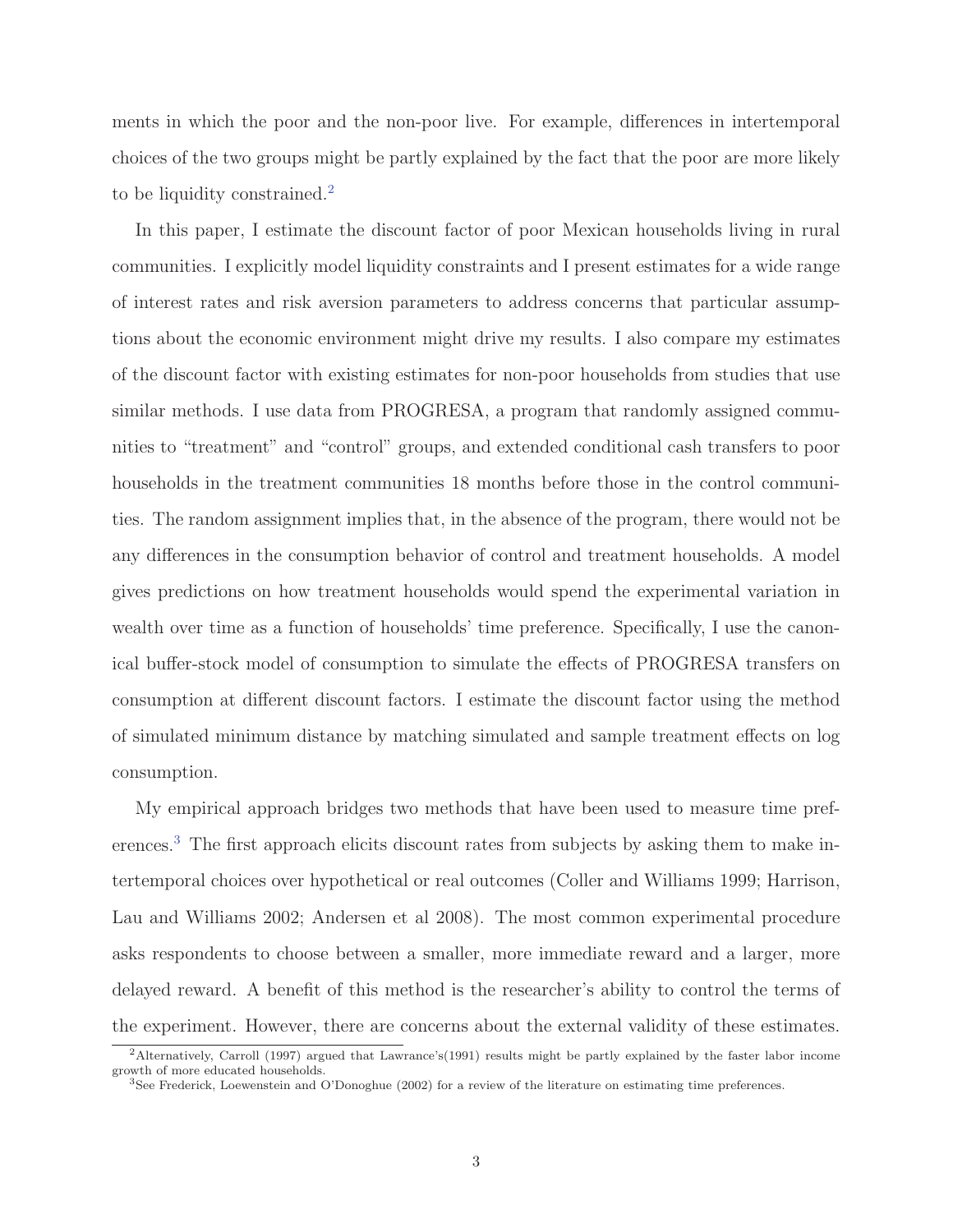The second method uses observational data on individuals' intertemporal choices. For example, macroeconomists have estimated structural life-cycle consumption models using data on consumption and wealth (Gourinchas and Parker 2002; Cagetti 2003).<sup>4</sup> This approach entails simulating the consumption-age or wealth-age profiles as a function of the parameters of the model, which are estimated by matching the simulated and sample profiles. The limitation of this method is that it assumes changes in consumption or wealth over the life cycle are entirely due to optimizing behavior as predicted by the model. The approach I take – using observational data that embeds experimental variation in wealth – addresses concerns about confounding factors that arise in observational studies but avoids the concerns about external validity that arise in many experimental studies.

My results indicate that poor rural households in Mexico are very impatient. My benchmark estimates for the annual discount factor range from 0.08 to 0.70. These estimates are much lower than what is found for the much wealthier households in the United States. Three recent articles (Gourinchas and Parker 2002; Cagetti 2003; Laibson, Repetto and Tobacman 2007) use data from large U.S. household surveys to estimate the parameters of a stochastic life-cycle consumption model using the method of simulated moments. Their estimates of annual discount factors range from 0.92 to 0.99 and concentrate around 0.95. I take these estimates for the U.S. as reflecting the time preference of non-poor households and formally test whether households in my sample have an annual discount factor above 0.90. For almost all model specifications, I am able to rule out at a  $1\%$  significance level any annual discount factor above 0.90.

The intuition for my result is as follows. PROGRESA transfers increased over the first few semesters of the program. If households faced no liquidity constraints, they would have smoothed consumption either by drawing down their own assets when the program started, or by borrowing against future transfers. This behavior would have produced treatment effects in consumption that declined over time, with larger increases in consumption in the earlier periods of the program. However, the data do not show such a pattern. Instead,

 $4$ One strand of the literature estimates discount rates using data on the purchase of durable goods (e.g., Hausman 1979). Other studies estimate discount rates from wage-risk tradeoffs (Viscusi and Moore 1989).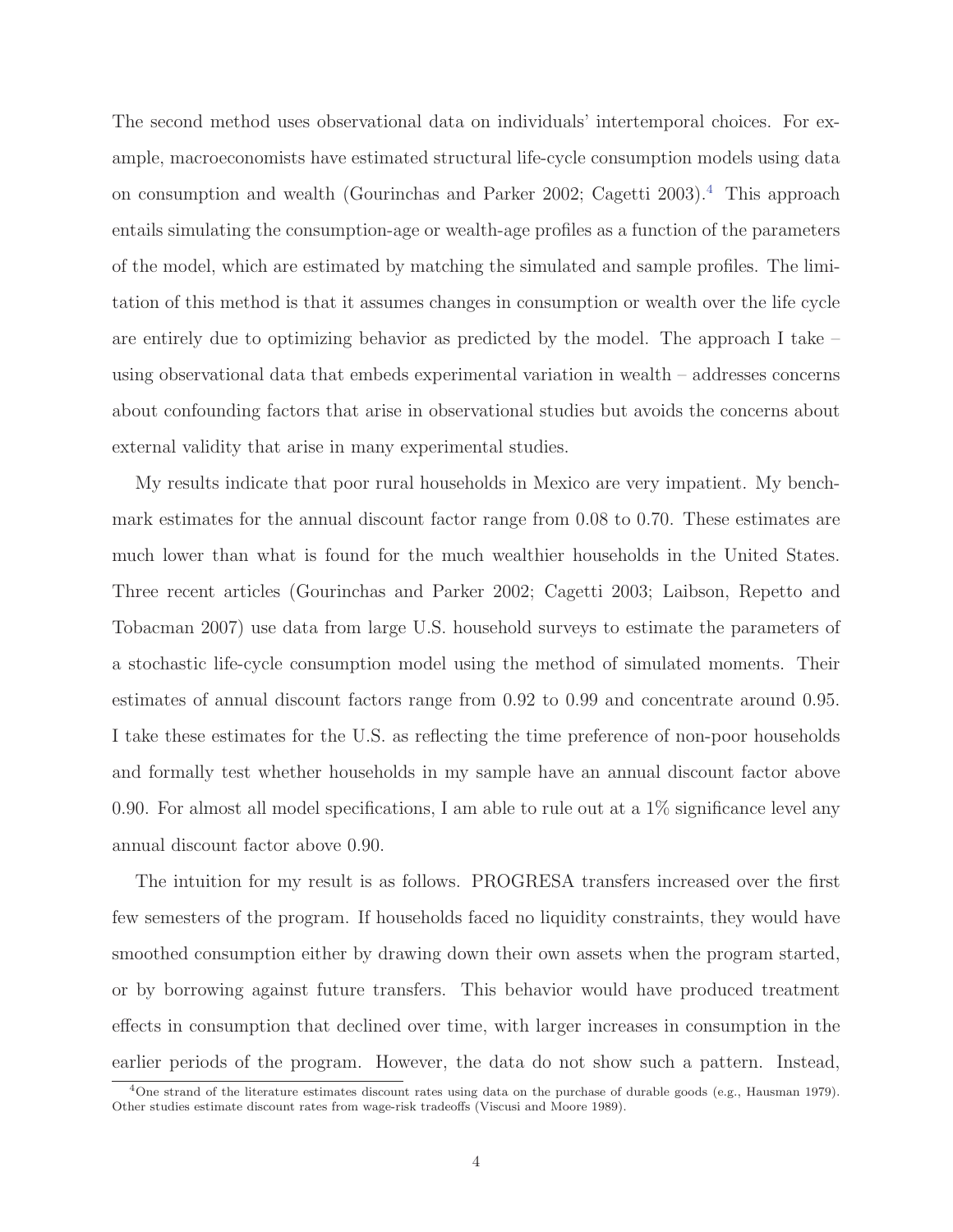the treatment effects on log consumption increased over time, implying an absence of consumption smoothing. The observed pattern of treatment effects is consistent with borrowing constraints working in concert with impatience. A key point is that patience governs the stock of assets that households can use for consumption smoothing. Patient households hold larger stocks of assets before the program, on average, and so can use their own assets to smooth consumption even in the presence of borrowing constraints. Impatient households, who hold smaller stocks of assets, cannot. A high degree of impatience – implying lower initial assets – is necessary to reconcile the model with the rising treatment effects in consumption observed in the data.

The structure of the paper is as follows. Section 2 gives some background on PROGRESA. Section 3 introduces the model. Section 4 discusses the identification strategy and the method of simulated minimum distance. Section 5 presents the empirical results, and section 6 presents robustness checks. Section 7 concludes with a discussion of alternative models that could be consistent with the data.

## **2 Background on PROGRESA**

PROGRESA is a conditional cash transfer program in Mexico that pays cash transfers to households which comply with the program requirements. To evaluate the program, a randomized social experiment was conducted in its initial phase: 506 rural communities were randomly assigned to either participate in the program or serve as controls. A census was conducted in 1997 – before the start of the program – in control and treatment communities to identify eligible families.<sup>5</sup> Eligible households in treatment communities started receiving transfers 18 months before eligible households in control communities.

PROGRESA's cash transfers have two major components: a scholarship conditional on 85% or higher attendance of school-age children, and a cash transfer for food that is conditional on mandatory visits of household members to health clinics.<sup>6</sup> The payments are made

 $5H$ ouseholds were classified as eligible/poor based on a measure of household's permanent income rather than income reported at the baseline survey. For more details, see Skoufias, Davis and Behrman (1999).

<sup>&</sup>lt;sup>6</sup>Households also get twice a year support for school supplies. Households are not required to spend the transfer on food or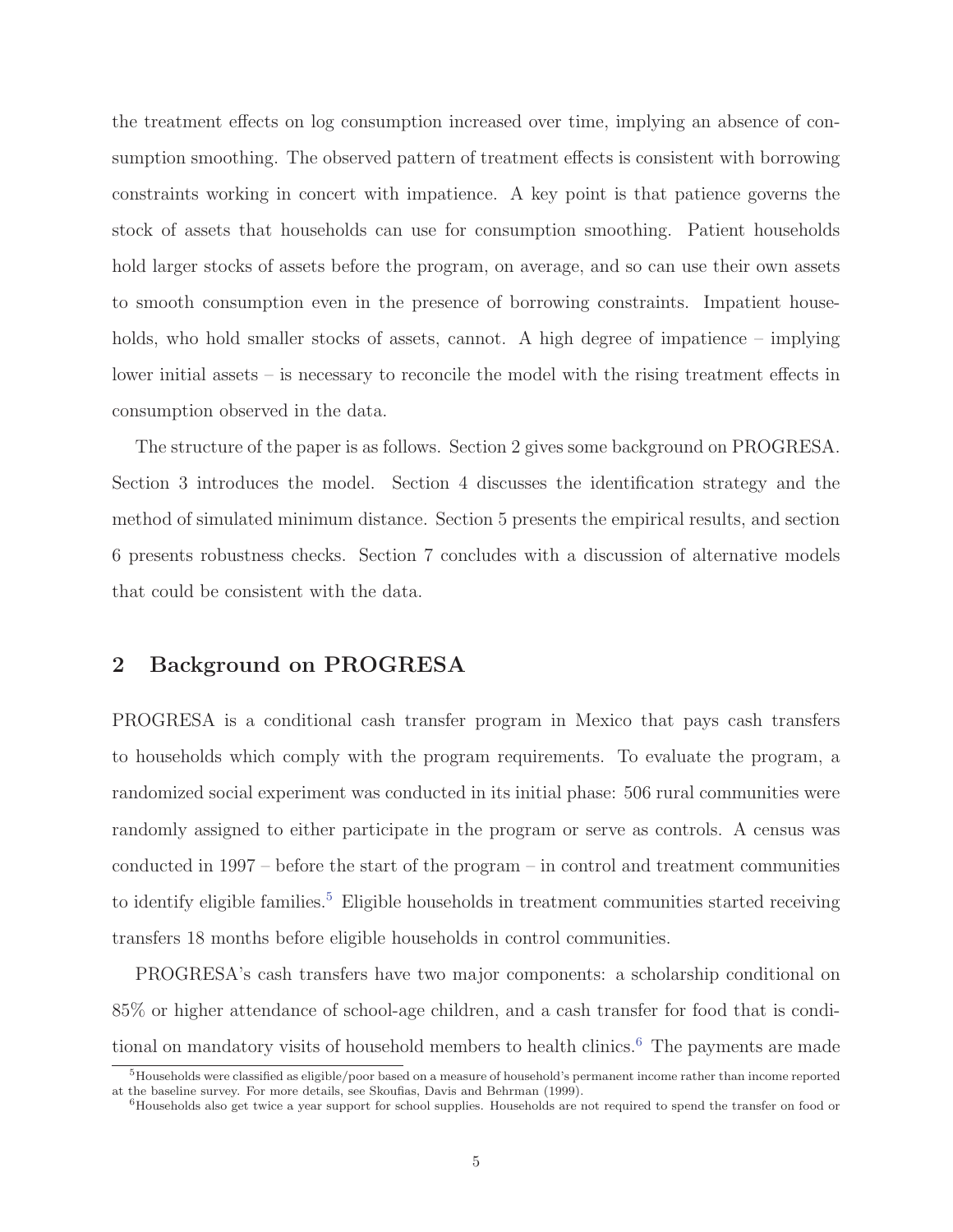every two months. Hoddinott, Skoufias and Washburn (2000) report that average transfers corresponded to roughly 20% of average expenditures of eligible households in control communities. I do not model the program conditionalities and the household's participation decision. A majority (approximately 90%) of eligible households in treatment communities enrolled in the program (Gertler, Martinez and Rubio-Codina 2006).

Treatment households started receiving transfers in May 1998.<sup>7</sup> Households in control communities were not incorporated into the program until November 1999 and started receiving transfers in December 1999. Control households were not notified about the program until two months before incorporation and surveyors were told to conceal that the survey was related to PROGRESA.<sup>8</sup>

## **3 The Model**

#### **3.1 Theoretical Model**

The framework is a standard discrete-time intertemporal allocation problem (Deaton 1991a). Infinitely-lived households maximize their lifetime utility:<sup>9</sup>

$$
\max_{\left\{C_{i,t+k}\right\}_{k=0}^{\infty}} E_t \left[\sum_{k=0}^{\infty} \beta^k u\left(C_{i,t+k}\right)\right],\tag{1}
$$

where u is instantaneous utility,  $\beta$  is the discount factor, C is consumption, t indexes time and i indexes the household. Every period, households receive stochastic labor income  $Y_{i,t}$  – which is the only source of uncertainty – and some of them receive a positive cash transfer  $B_{i,t}$ . There is a single asset in the economy with a constant gross real interest return R, and

school-related expenses. See Skoufias (2005) for more details.

 $7$ They were told that benefits would be paid for three years and that their status would not change irrespective of changes in household income. The existence of the program could not be guaranteed beyond 2000 because of the 2000 general election.

<sup>8</sup>There is some controversy on whether control households anticipated participation in the program. See Attanasio et al (2004), Skoufias (2005) and Todd and Wolpin (2006).

<sup>&</sup>lt;sup>9</sup>The majority of households in the sample are young couples with school-age children and are mostly saving for precautionary reasons rather than for retirement. Carroll (1997) shows that, for the U.S., the infinite-horizon model is a good approximation to the finite horizon model up to age 50.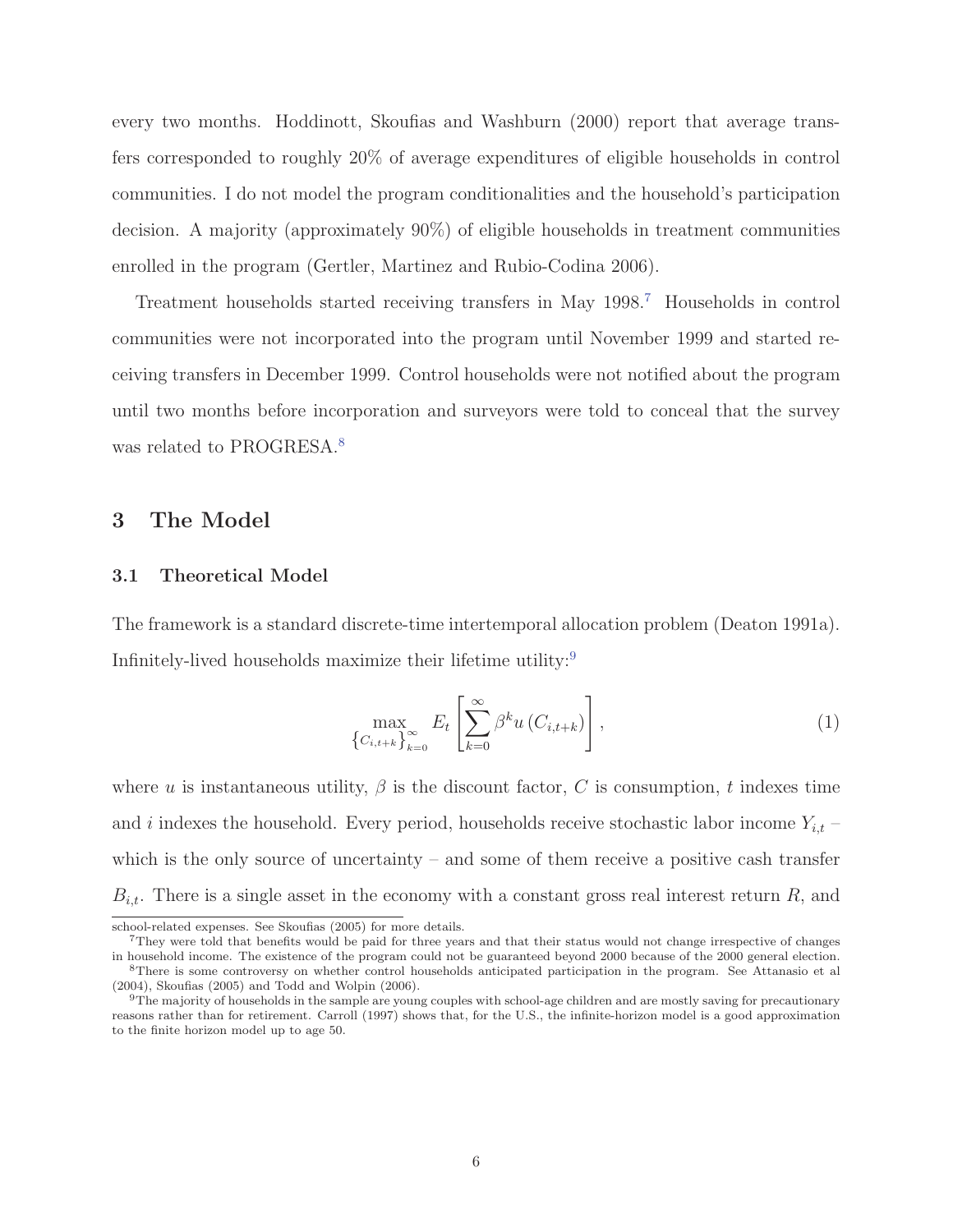the evolution of assets is given by

$$
A_{i,t+1} = R(A_{i,t} + Y_{i,t} + B_{i,t} - C_{i,t}).
$$
\n(2)

The consumer is subject to a borrowing constraint<sup>10</sup>

$$
A_{i,t} \ge 0. \tag{3}
$$

The instantaneous utility function is of the constant relative risk aversion (CRRA) form with coefficient of relative risk aversion  $\rho$ :

$$
u\left(C\right) = \frac{C^{1-\rho}}{1-\rho}.\tag{4}
$$

I assume that transitory shocks to income are lognormally distributed:

$$
\ln Y_{i,t} = \ln \omega_i + \varepsilon_{i,t},\tag{5}
$$

where  $\omega_i$  is the household-specific permanent component of income and  $\varepsilon_{i,t}$  represents transitory shocks to income.<sup>11</sup>

#### **3.2 Modeling the Program**

I explain how the introduction of a cash transfer such as PROGRESA affects consumption decisions within the framework of the canonical buffer-stock model. I use the superscript 0 to denote control households and 1 to denote treatment households. To simplify the exposition, I present the case in which transitory shocks are i.i.d.<sup>12</sup> I observe consumption every 6 months, and my analysis uses data from three 6-months "semesters." To match

 $10$ I follow Zeldes (1989) and Deaton (1991a) in imposing a liquidity constraint. The assumptions that income is lognormally distributed and that the utility function is isoelastic imply that the borrowing constraint might bind (Rabault 2002). An alternative approach (Carroll 1997, Gourinchas and Parker 2002) is to set up the model such that the consumer chooses never to borrow by assuming that there is a positive probability that income will be equal to zero. Deaton (1991b) questions this assumption.

<sup>&</sup>lt;sup>11</sup>The literature for the U.S. (Zeldes 1989; Carroll 1997; Gourinchas and Parker 2002; Cagetti 2003) models income as a nonstationary serially correlated process. Here, I assume that the income process is stationary because the available data are not sufficient to estimate the parameters of a nonstationary process.

 $12$ If transitory shocks follow an AR(1), then the state vector is formed by cash on hand and current income. If transitory shocks follow a  $MA(1)$ , the state vector is formed by cash on hand and the current innovation to income.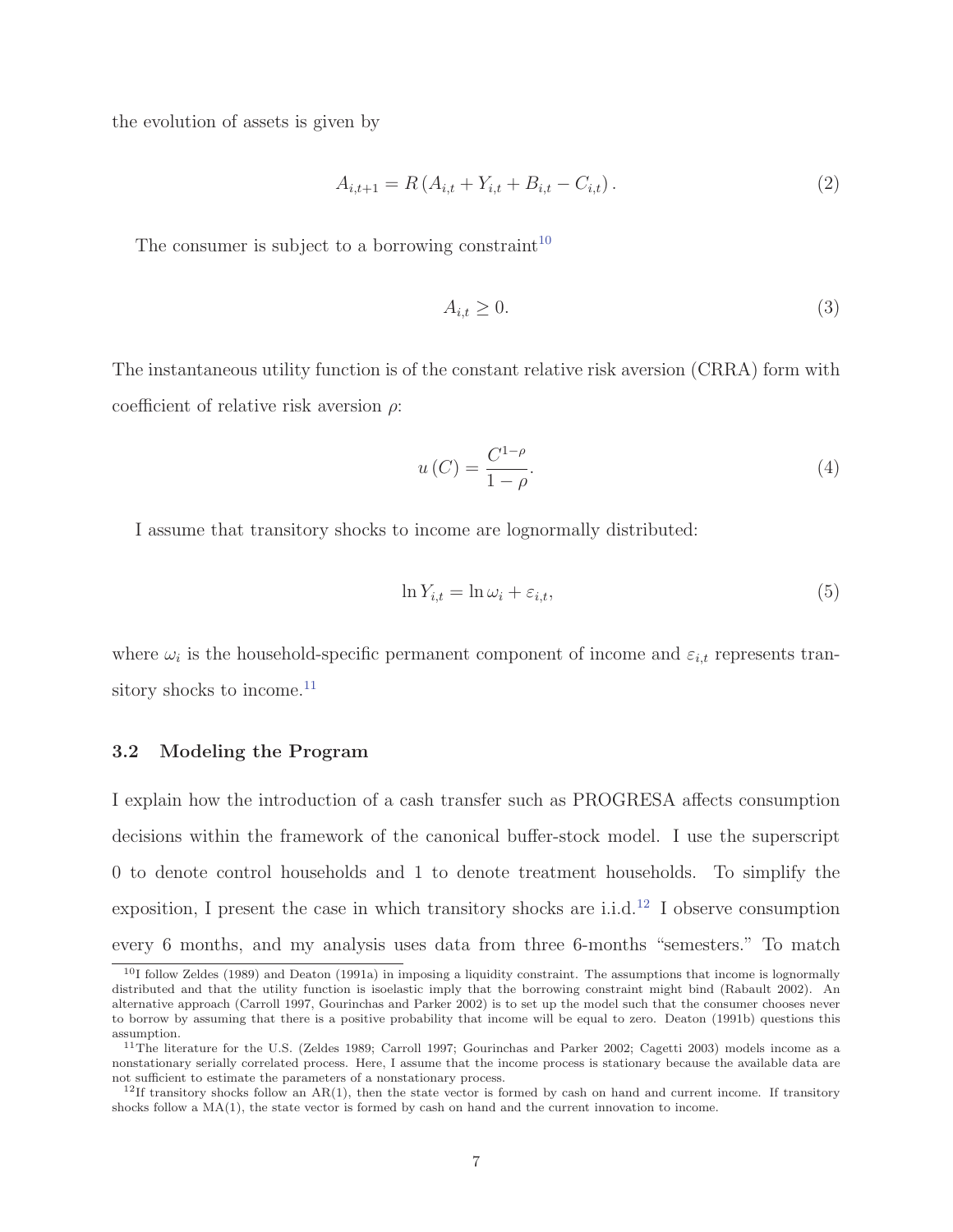the frequency of the data, I assume that households solve their intertemporal problem on a semi-annual basis. Henceforth, all discount factors presented are semi-annual discount factors unless noted otherwise.

I assume that control households did not anticipate their participation in the program, in which case their intertemporal allocation problem is the standard one. (I will relax this assumption in section 6.) The value function of a control household is:

$$
V^{0}\left(X_{i,t};\omega_{i}\right)=\max_{\left\{C_{i,t+k}\right\}_{k=0}^{\infty}}u\left(C_{i,t}\right)+\beta E_{t}\left[V^{0}\left(X_{i,t+1};\omega_{i}\right)\right],
$$
\n(6)

subject to constraints (2) and (3) and where  $X_{i,t} = A_{i,t} + Y_{i,t} + B_{i,t}$  is cash on hand, the sum of assets, income and transfers.

It is also initially assumed that treatment households did not expect the introduction of the program but that, once the program was announced, households had no uncertainty about the levels of transfers in future periods. Treatment households perfectly forecast transfers two semesters ahead and expect transfers to remain constant from there into the future. I model the seasonality in transfers – transfers are smaller in one semester because households are not entitled to scholarships during the school holiday period – by letting households have different expectations for each semester.<sup>13</sup>

Treatment households expect the program to last for 6 semesters, after which they expect to stop receiving cash transfers. The value function of treatment households who have  $\tau$ periods remaining until the end of the program is:

$$
V^{1,\tau}(X_{i,t}, B_{i,t+1}, B_{i,t+2}; \omega_i) = \max_{\left\{C_{i,t+k}\right\}_{k=0}^{\infty}} u\left(C_{i,t}\right) + \beta E_t \left[V^{1,\tau-1}\left(X_{i,t+1}, B_{i,t+2}, B_{i,t+3}; \omega_i\right)\right], (7)
$$

subject to constraints (2) and (3), where  $\tau = \max\{7 - t, 0\}$ . At the end of the six semesters – i.e, when  $\tau = 1$  – the value function of a treatment household is equal to the value function

<sup>&</sup>lt;sup>13</sup>Define the "summer" semester as the six-months period from May to October and the "winter" semester as the period from November to April of the following year. Let  $t = 1$  denote the first semester of the program, from May to October of 1998, so odd periods denote summer semesters and even periods denote winter semesters. Thus, in the summer semester of 1998, treatment household i expects to receive in future winter semesters  $B_{i,2}$  (the winter semester of 1998 actual transfers) and in future summer semesters  $B_{i,3}$  (the summer semester of 1999 actual transfers). Similarly, in the winter semester of 1998 ( $t = 2$ ), household i expects to receive in future summer semesters  $B_{i,3}$  (the summer semester of 1999 actual transfers) and in future winter semesters  $B_{i,4}$  (the winter semester of 2000 actual transfers).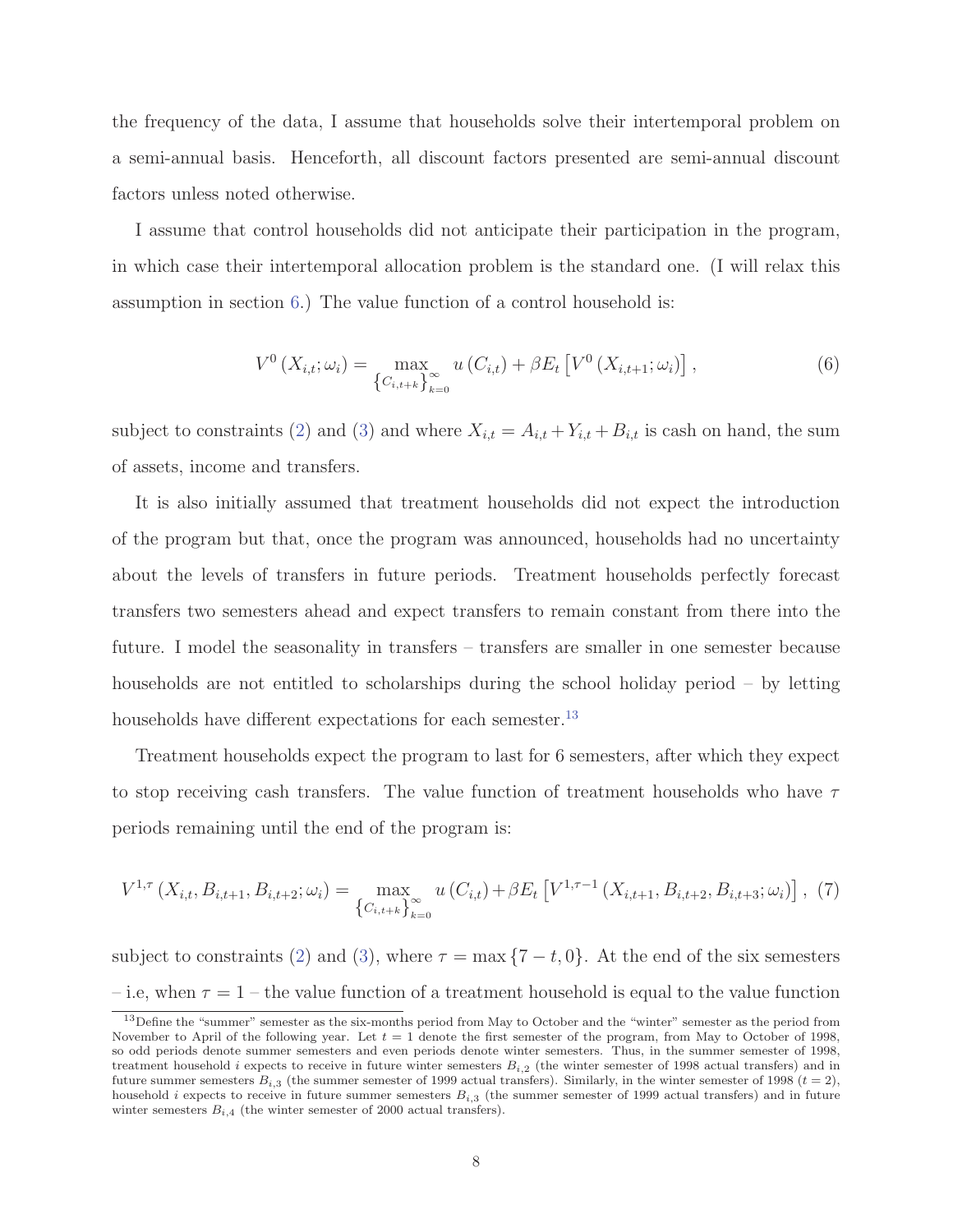of a control household:

$$
V^{1,\tau}\left(X_{i,t},\cdot;\omega_i\right) = V^0\left(X_{i,t+1};\omega_i\right) \text{ for } \tau \le 1. \tag{8}
$$

The isoelastic utility function makes the problem homogeneous of degree 1 in the permanent component of income  $\omega$ . I write the optimal consumption rule as a function of the state variables and transfers, all normalized by  $\omega$ :

$$
c_{i,t} = \frac{C_{i,t}}{\omega_i}, x_{i,t} = \frac{X_{i,t}}{\omega_i} \text{ and } b_{it} = \frac{B_{i,t}}{\omega_i}.
$$
\n
$$
(9)
$$

The policy function of a control household is given by  $c_{it} = c^0 (x_{i,t} | \Omega)$ , where  $\Omega$  is the vector containing the key parameters –  $\beta$ ,  $\rho$ ,  $R$  and  $\sigma_{\nu}^2$ , where  $\sigma_{\nu}^2$  is the variance of transitory shocks to income – and  $c^0$  is the control policy function. The policy function of a treatment household is given by:

$$
c_{i,t} = c^{1,\tau} (x_{i,t}, b_{i,t+1}, b_{i,t+2} | \Omega) \text{ for } \tau \ge 2,
$$
\n(10)

$$
c_{i,t} = c^{1,\tau} (x_{i,t} | \Omega) = c^0 (x_{i,t} | \Omega) \text{ for } \tau \le 1,
$$
\n(11)

where  $c^{1,\tau}$  is the policy function of a treatment household with  $\tau$  periods remaining until the end of the program.

The general consumption rule can be written as:

$$
c(s_{i,t}, D_i|\Omega) = c^0(x_{i,t}|\Omega) (1 - D_i) + c^{1,\tau}(s_{i,t}|\Omega) D_i,
$$
\n(12)

where  $s_{i,t} = (x_{i,t}, b_{i,t+1}, b_{i,t+2})$  and  $D_i$  is a treatment status dummy. The consumption of household *i* in period *t* is then given by  $C_{i,t} = c(s_{i,t}, D_i|\Omega) \omega_i$ .

The consumption problems of control and treatment households are solved respectively by policy function iteration and backward recursion. The first step is to solve an infinite horizon dynamic program to find the policy and the value functions for control households. The second step involves solving a finite horizon dynamic program to find the policy function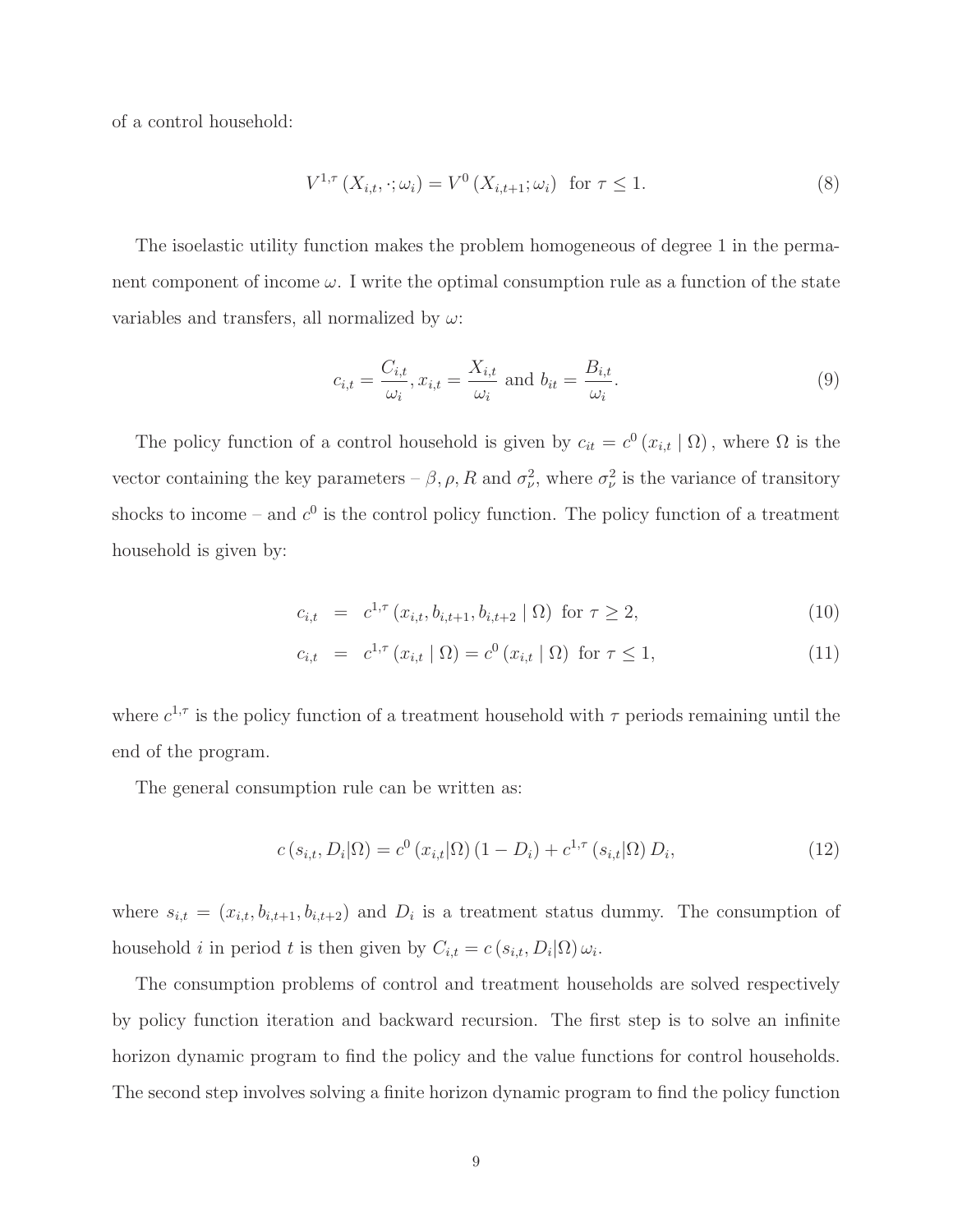for treatment households, where the horizon is equal to six semesters, the expected duration of the program. The terminal value of the treatment household problem is given by the value function of control households.

#### **3.3 The Income Process**

The data generating process for observed household income is assumed to be:

$$
\ln Y_{i,t}^* = \ln Y_{i,t} + \xi_{i,t} = \ln \omega_i + \varepsilon_{i,t} + \xi_{i,t},
$$
\n(13)

where  $Y_{i,t}^*$  is observed household income,  $Y_{i,t}$  is actual household income,  $\omega_i$  is household permanent income,  $\varepsilon_{i,t}$  captures transitory shocks to income and  $\xi_{i,t}$  is measurement error.

I decompose permanent income into household size and per capita permanent income –  $\ln \omega_i = \ln h \sin i \varepsilon_i + \ln \mu_i$  – and assume that  $\ln \mu_{i,t}$  is normally distributed with mean  $\overline{\ln \mu}$  and variance  $\sigma_{\ln \mu}^2$ . The program identified eligible households by choosing the ones more likely to be poor based on a proxy for per capita permanent income. Thus, I assume that  $\ln \mu$  is distributed among eligible households as a truncated normal with mean  $\overline{\ln \mu}$  and variance  $\sigma_{\ln \mu}^2$  bounded above by some threshold level b.

Transitory shocks and measurement error are independent of permanent income. Measurement error is serially uncorrelated and normally distributed with mean zero and variance  $\sigma_{\xi}^2$ . The distribution of the transitory shock  $\varepsilon_{i,t}$  depends on the income process.<sup>14</sup>

$$
iid : \varepsilon_{i,t} = \nu_{i,t},
$$
  
AR (1) :  $\varepsilon_{i,t} = \eta \varepsilon_{i,t-1} + \nu_{i,t},$   
MA (1) :  $\varepsilon_{i,t} = \eta \nu_{i,t-1} + \nu_{i,t},$ 

where  $\nu_{i,t}$ <sup>-iid</sup>N  $(0, \sigma_{\nu}^2)$ .

<sup>14</sup>More precisely,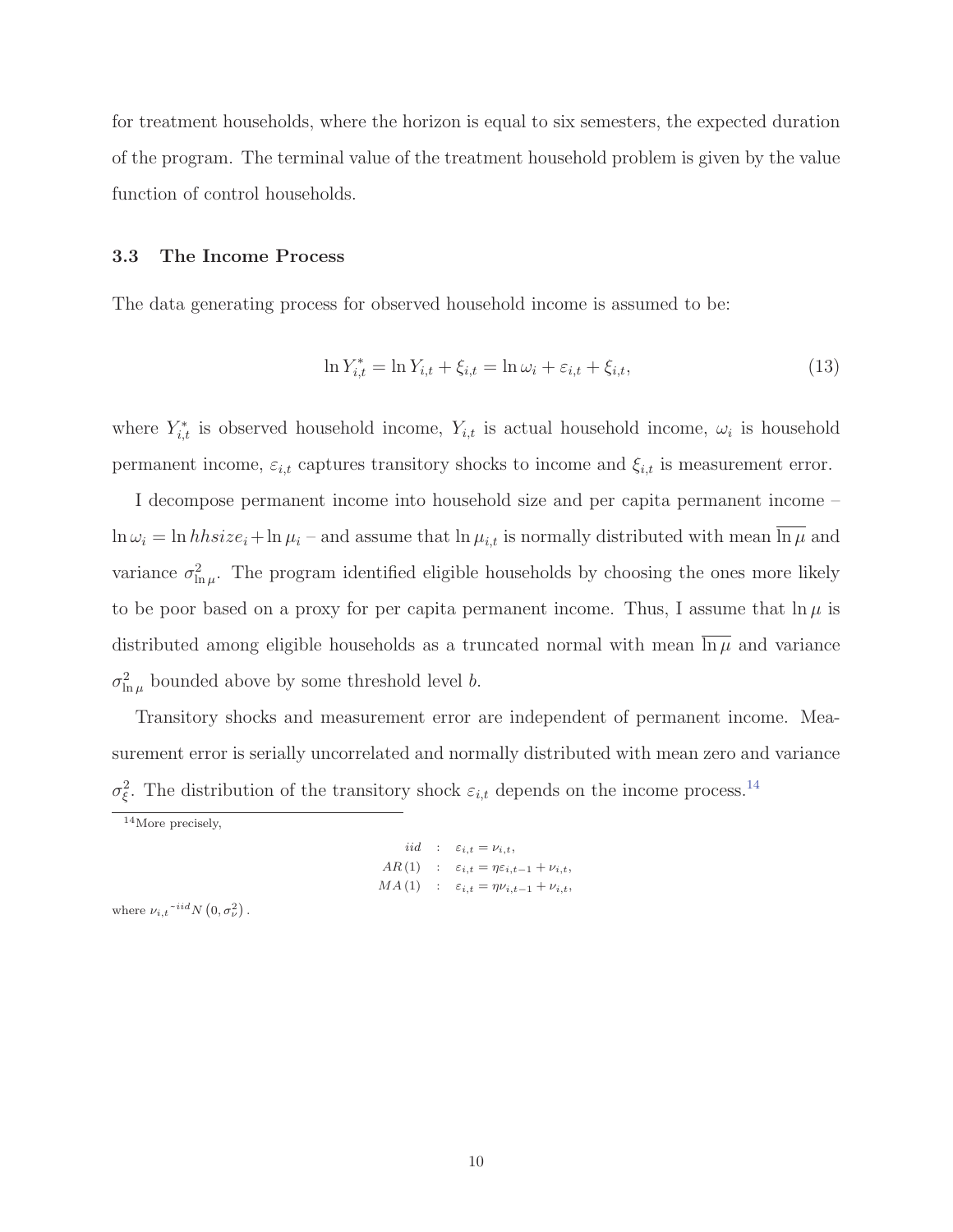## **4 Methodology**

#### **4.1 Identification Strategy**

The data-generating process for observed consumption  $C^*$  for a family i in period t can be generally described by:

$$
\ln C_{it}^* = \ln C_{it} + \epsilon_{it} = \ln \left( c \left( s_{it}, D_i | \Omega \right) \omega_i \right) + \epsilon_{it},\tag{14}
$$

where the first term on the right hand side is optimal consumption predicted by the model and  $\epsilon$  is an error term that captures deviations of observed consumption from optimal consumption. The error term can be thought of as measurement error in consumption levels.

The goal is to estimate  $\beta$  by minimizing the distance between theoretical moments and sample moments. The equation above states that the mapping of  $s$  and  $D$  to consumption is a function of  $\Omega$ , so it would be natural to match on moments that summarize co-movements between the right-hand-side variables and consumption. Let z be a vector including some of the right-hand-side variables. One possible set of matching moments would be the coefficient vector  $\hat{\gamma}_1$  from an OLS regression of log consumption on z. The probability limit of these coefficients is:

$$
p \lim \widehat{\gamma}_1 = Var(z)^{-1} Cov(\ln C, z) + Var(z)^{-1}Cov(\epsilon, z).
$$
 (15)

The model predicts the first term on the right hand side of the equation above. However, the equation makes it clear that the sample moments are not consistent estimators of the theoretical moments if the second term on the right hand side is different from zero. In other words, the theoretical moments differ from the observed moments at the true parameter vector if the variables that provide the source of variation used to identify  $\Omega$  are correlated with the error term.

Gourinchas and Parker (2002) estimate the parameters of the intertemporal allocation problem by matching the theoretical consumption-age profile to its empirical counterpart,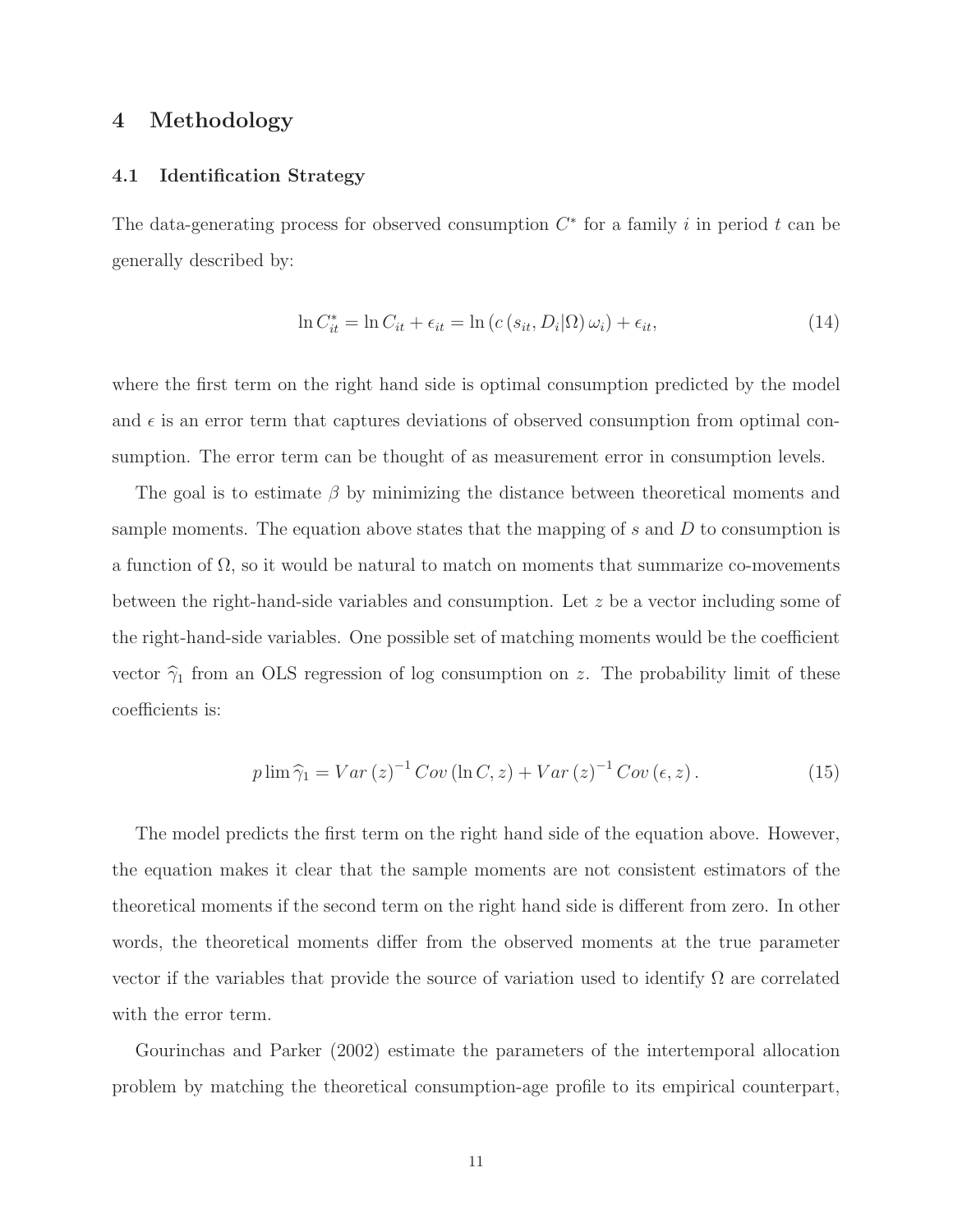which is equivalent to having as  $z$  a vector of age dummies. Their identifying assumption is that the error term is uncorrelated with age. But if there are other explanations for why observed consumption evolves over the life cycle, the second term on the right hand side of (15) will differ from zero. For example, the error term will be correlated with age if there is time-varying measurement error in consumption or if omitted factors that determine consumption vary over the life cycle.

In this article, I exploit the fact that the consumption behavior of control and treatment households would have been the same in the absence of the program. In other words, any treatment-control differences in consumption must be due to the program. I use the model to predict program treatment effects on log consumption and match these to sample treatment effects. In this case, z is a vector of time-treatment dummies.

I estimate the time preference of sample households from the following moment conditions:

$$
E^{1}\left[\ln C_{i,t}^{*}\right] - E^{0}\left[\ln C_{i,t}^{*}\right] = E^{1}\left[\ln c\left(s_{i,t}, D_{i}|\Omega_{0}\right) \omega_{i}\right] - E^{0}\left[\ln c\left(s_{i,t}, D_{i}|\Omega_{0}\right) \omega_{i}\right],\tag{16}
$$

where  $E^d[\cdot] = E[\cdot|D = d]$ . The expression on the left hand side is the sample treatment effect on log consumption at period  $t$  while the expression on the right hand side is the treatment effect predicted by the model. The identifying assumption is that the error term  $\epsilon$  is orthogonal to treatment status – i.e.,  $E\left[\epsilon_{i,t} \mid D_i\right] = E\left[\epsilon_{i,t}\right]$ .

The discussion above clarifies the advantage of using experimental variation to estimate time preferences. When using changes in consumption over the life cycle to identify the parameters of interest, the assumption is that the changes are entirely due to the optimizing consumption behavior described by the model. This rules out any unobservables that are correlated with age and with consumption. When using treatment-control differences in consumption, the nature of the experiment implies that differences in the consumption profiles of control and treatment households are due to the program. The model is used to describe how treatment households' consumption responds to the injection of PROGRESA transfers, relative to the consumption of control households. The identifying assumption is that the mean deviation of log observed consumption from log optimal consumption (as predicted by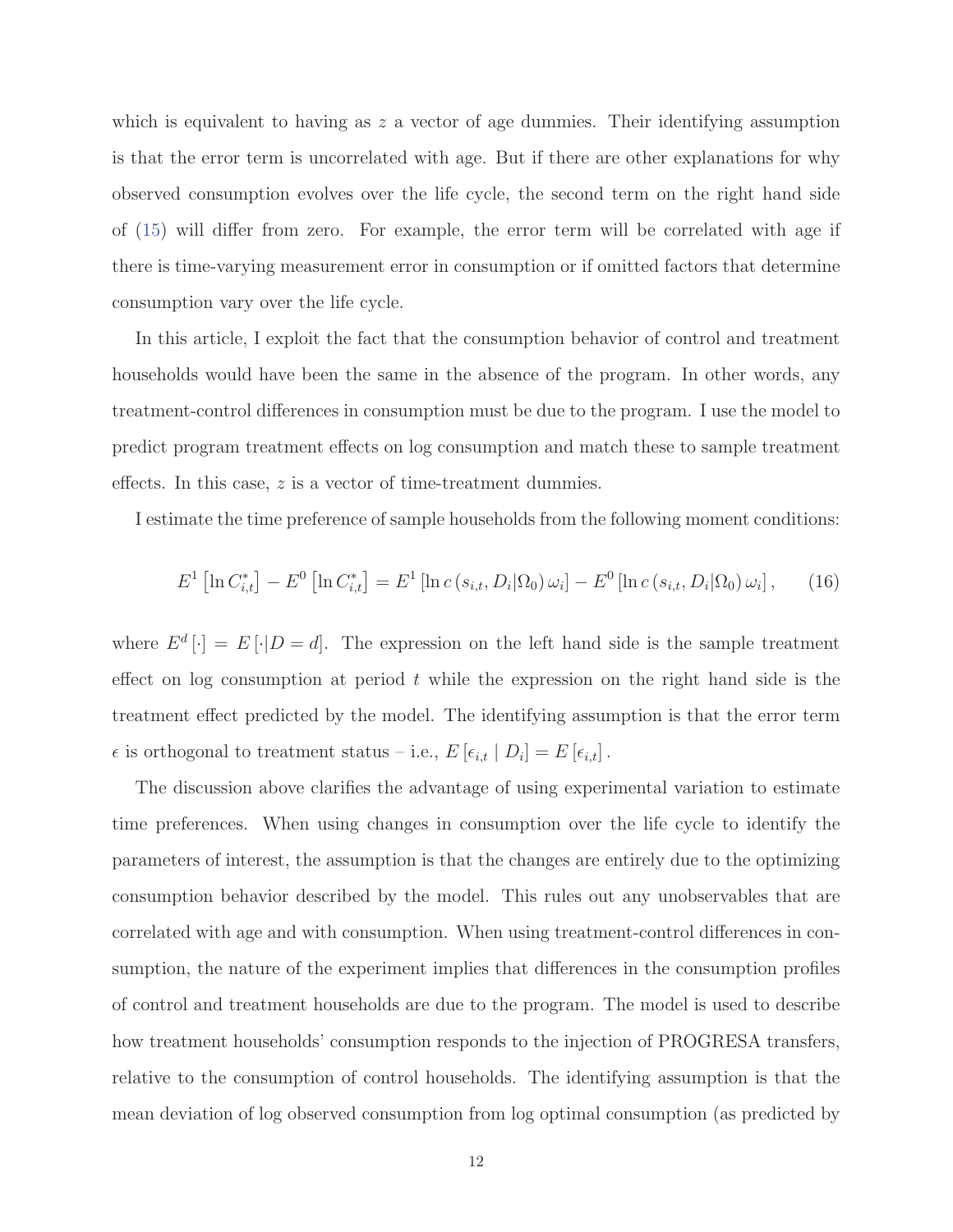the model) is the same for control and treatment households.

#### **4.2 Simulated Minimum Distance**

This section justifies the use of simulation methods and explains the simulation procedure. The model presented in section 3 can be used to predict households' consumption and to calculate the theoretical moments (the treatment effects on log consumption predicted by the model). The dataset, however, does not contain reliable data on households' permanent incomes nor on their wealth such that  $s_{i,t}$  in equation (12) is unobservable. Thus, s must be integrated out of the moment conditions:

$$
E^{d}\left[\ln c\left(s_{i,t}, D_{i}|\Omega\right)\right] = \int \ln c\left(s, D|\Omega\right) dF_{t}\left(s; \Omega \mid D = d\right),\tag{17}
$$

where  $F_t$  is the cumulative distribution of s at date t conditional on treatment status D.

The consumption function does not have a closed form, so that (17) cannot be calculated analytically. I follow Gourinchas and Parker (2002) in using a simulation method to overcome this difficulty. The idea of these methods is to draw many realizations of s from  $dF_t(\cdot)$ , compute  $\ln c$  for each s, and calculate the mean of  $\ln c$  across the simulated draws.

The simulation procedure involves three steps. First, for each household  $i$  and simulation draw h, I generate a history of income shocks and draw per capita permanent income  $\mu_i^h$ from the appropriate distribution. Second, I use the policy function of control households and the history of income shocks to simulate the asset distribution at the eve of the program.<sup>15</sup> Finally, I simulate consumption after the program was introduced using different policy functions for control and treatment households. The data on transfers and household size required to simulate consumption come from the actual household-level data and are not simulated. Average log consumption for the control (treatment) group is calculated as simulated log consumption averaged over control (treatment) households and simulation draws. For any parameter  $\Omega$ , the theoretical moment can be replaced by its simulated counterpart.

<sup>&</sup>lt;sup>15</sup>The randomization implies that the asset distribution for control and treatment households should have been the same before the start of the program. The asset distribution is stationary and it can be simulated using the control policy function.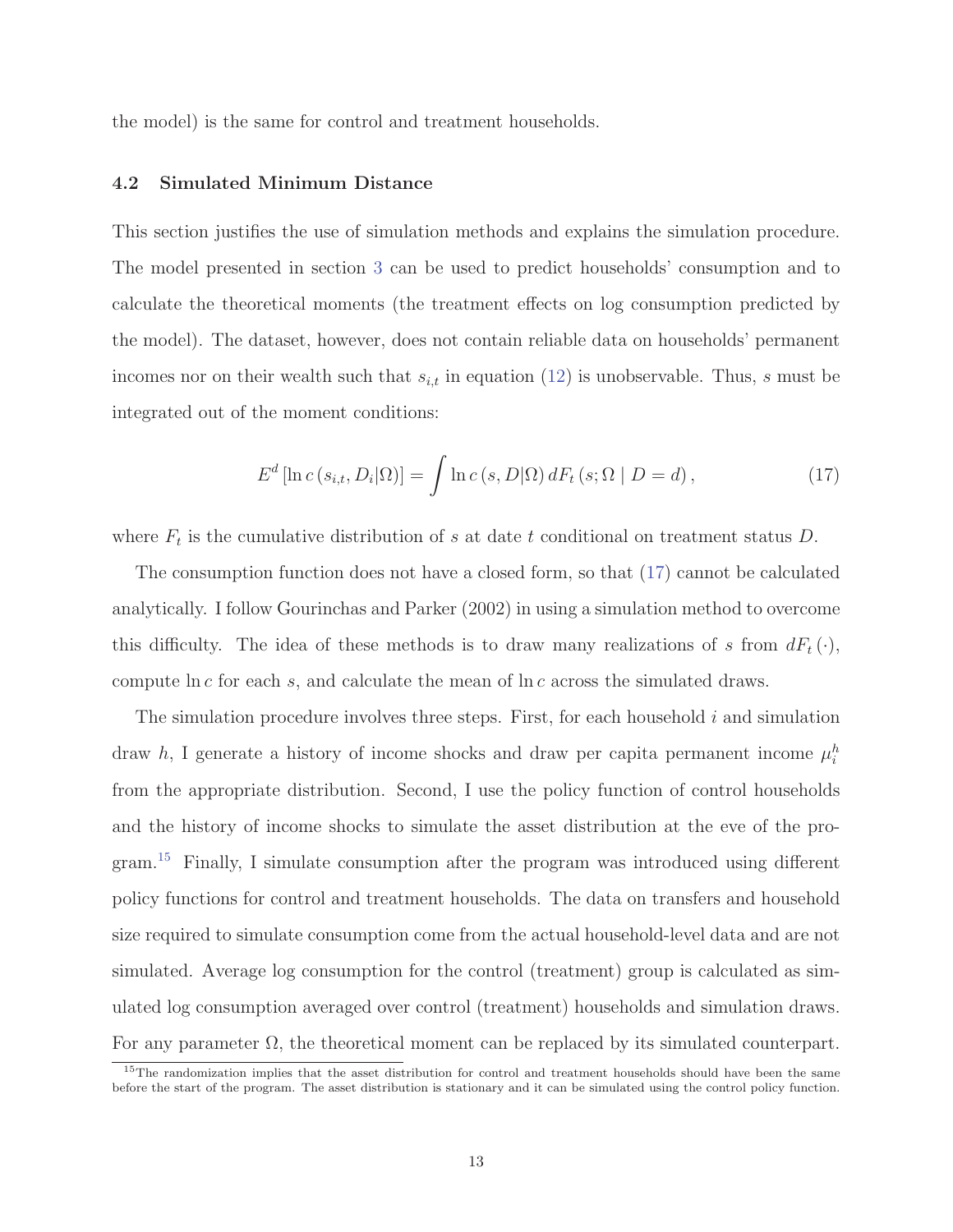The simulation procedure in explained in greater detail in the appendix.

In estimating the model presented above, two complications emerge. First, the data available are not rich enough to identify all the parameters of the model. In particular, there is not enough variation in the data to estimate the risk aversion parameter and the interest rate. Thus, I choose to present results for different values of the interest rate and the risk aversion. Second, I follow Gourinchas and Parker (2002) in employing a two-stage estimation procedure to estimate the parameters of interest. In the first stage, I use income data to estimate the variance of log permanent income and the variance of transitory shocks. In the second stage, I use the treatment effects on log consumption to estimate the discount factor and the mean of permanent income.

More formally, let us define  $\psi = (\sigma_{\nu}^2, \sigma_{\ln \mu}^2)$  and  $\theta = (\overline{\ln \mu}, \beta)$ . The parameter vector  $\psi$ is estimated in the first stage while  $\theta$  is estimated in the second stage. Notice that  $\theta$  is a function of  $\psi$  as well as  $\rho$  and R since  $\theta$  will be estimated conditional on particular values for the interest rate and the risk aversion parameter.  $^{16}$ 

I proceed by defining  $g_t$ , the difference between simulated treatment effects and sample treatment effects on log consumption:

$$
g_t(\theta, \widehat{\kappa}) = \left( E^1 \left[ \ln C_{it}^* \right] - E^0 \left[ \ln C_{it}^* \right] \right) - \left( \widetilde{E}^1 \left[ \ln C_{it} \left( \theta, \widehat{\kappa} \right) \right] - \widetilde{E}^0 \left[ \ln C_{it} \left( \theta, \widehat{\kappa} \right) \right] \right), \tag{18}
$$

where  $\widehat{\kappa} = (\widehat{\psi}, \rho, R)$ .

The Simulated Minimum Distance estimator is given by:

$$
\widehat{\theta}_{SMD} = \arg\min_{\theta} g(\theta, \widehat{\kappa})' W^* g(\theta, \widehat{\kappa}), \qquad (19)
$$

where  $g(\theta, \hat{\kappa})=[g_1 (\theta, \hat{\kappa}) g_2 (\theta, \hat{\kappa}) g_3 (\theta, \hat{\kappa})]$  – the three periods referring to the three semesters during which the program was randomized – and the optimal weighting matrix  $W^*$  is calculated from survey data. The variance-covariance estimator and its derivation is contained in Appendix D.

<sup>&</sup>lt;sup>16</sup>The standard errors presented in section 5 do not correct for the first stage estimation.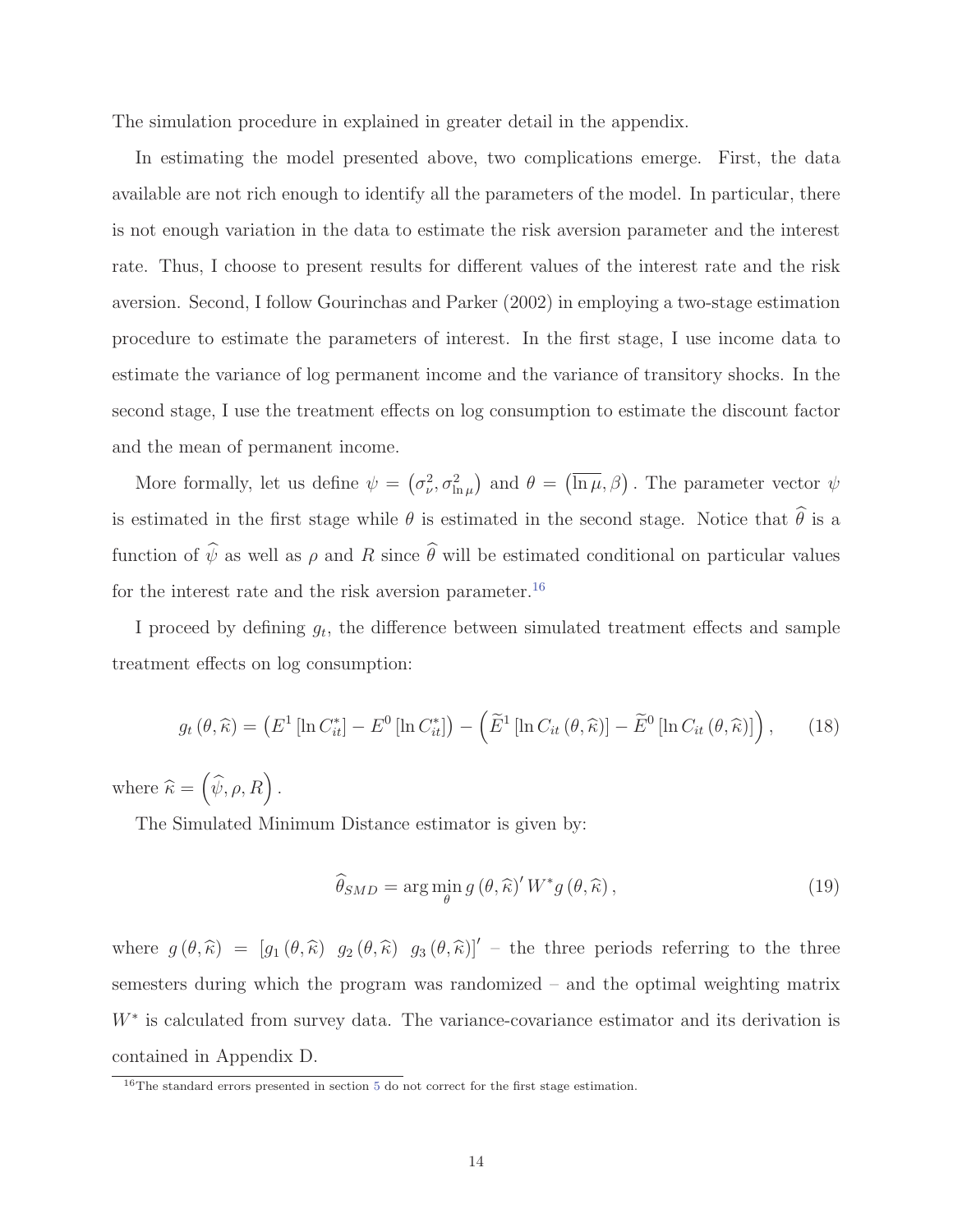## **5 Empirical Analysis**

#### **5.1 Data**

The empirical exercise involves three steps. First, I use survey data on household consumption and treatment status to estimate the sample treatment effects on log consumption. Second, I use survey data on household per capita wage income to estimate parameters of the income process. Finally, I simulate consumption in the model taking the estimated parameters of the income process as given, and find the discount factor that best matches the model to the data. To simulate the consumption of a household, one needs data on transfers, household size, assets, income and permanent income. I use household-level data on transfers and household size in the simulation exercise. Income – including permanent income – and assets are simulated as explained in Section 4.

The PROGRESA survey data consists of longitudinal data on approximately 24,000 households from 506 communities (320 selected into the treatment group) that were interviewed in the November 1997 baseline survey. PROGRESA conducted follow-up surveys approximately every six months between May 1998 and November 2000. I restrict my sample to households in control and treatment communities who were classified by the program as poor/eligible. These households correspond to  $52\%$  of the original sample.<sup>17</sup> Data on consumption, household size and income come from PROGRESA surveys. I use consumption data collected in the three survey rounds that were conducted after the introduction of the program but before controls started receiving transfers.<sup>18</sup> The appendix contains more details about how I construct the measure of household consumption. The data on transfers come from administrative data compiled by PROGRESA.19 20

 $17$ In an initial stage, PROGRESA's beneficiary selection method classified 52% of households in the sample as eligible. By July 1999, PROGRESA revised its method and extended eligibility to 54% of households that were initial classified as ineligible. However, about 60% of households living in treatment communities with a status revised from noneligible to eligible were not incorporated into the program until late 2000. It is unclear what were the expectations and the behavior of these households so I use the more stringent eligibility criterion and drop families with revised eligibility status from my eligible sample.

<sup>18</sup>November 1998, May 1999 and November 1999.

<sup>&</sup>lt;sup>19</sup>The dataset shows the amount of transfers each household was entitled to receive for each two-months period in which it participated in the program. The dataset does not have information on the dates of transfer payments. I assume that transfers corresponding to participation during months m and  $m + 1$  were paid sometime during months  $m + 4$  and  $m + 5$ , a rule that PROGRESA has followed since 2000. I also estimated the discount factor under alternative assumptions about the timing of the transfers and obtained qualitatively similar results (available upon request).

<sup>&</sup>lt;sup>20</sup>I adjust transfer values to September-October 1998 figures using the monthly national CPI calculated by Banco de Mexico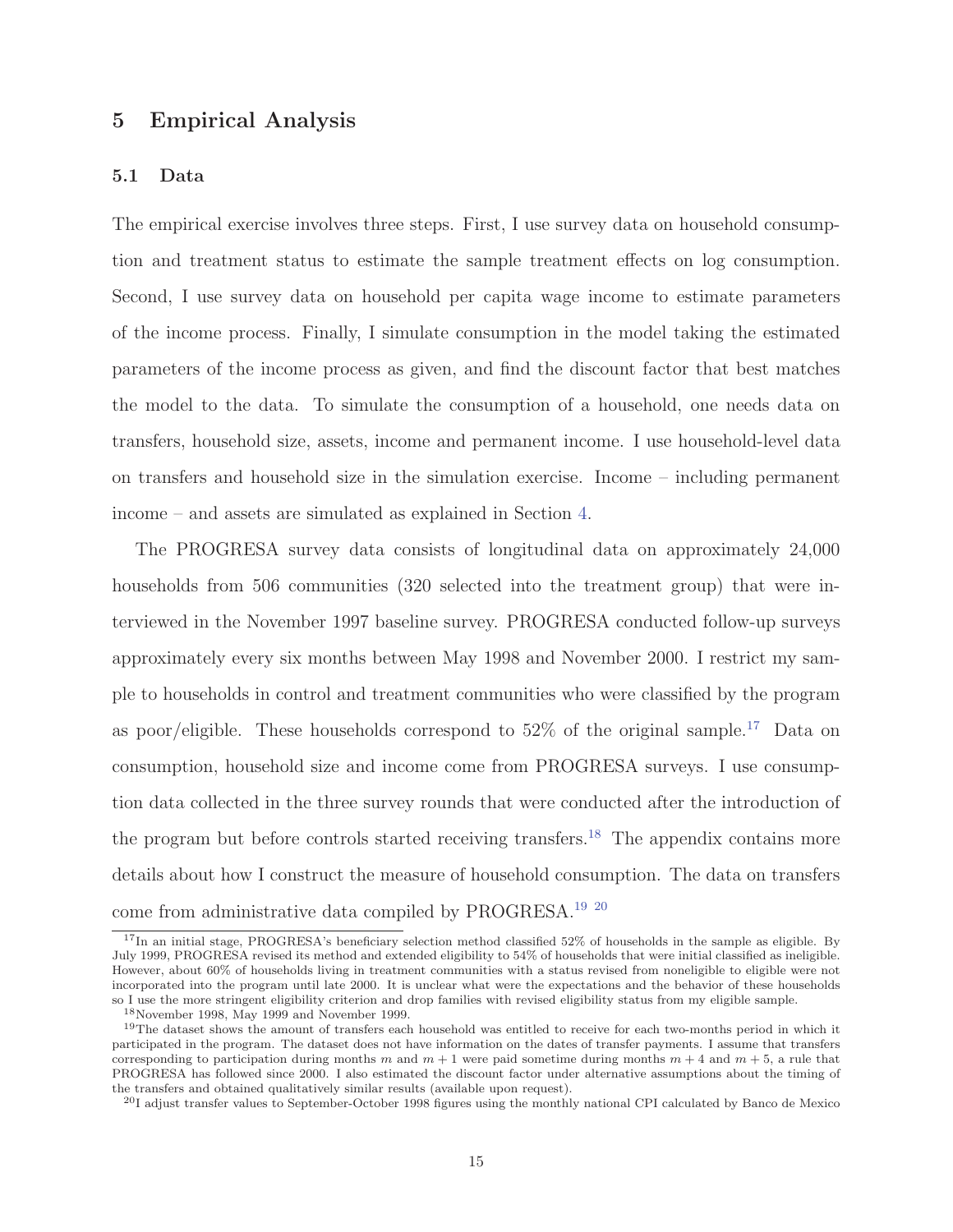#### **5.2 Estimating the parameters of the Income Process**

The income process presented in section 3 implies the following theoretical moments:<sup>21</sup>

$$
Var_E \left( \ln \frac{Y_{it}^*}{h h s i z e_i} \right) = Var_E \left( \ln \mu \right) + \varphi_0 \sigma_\nu^2 + \sigma_\xi^2,
$$
  
\n
$$
Cov_E \left( \ln \frac{Y_{it}^*}{h h s i z e_i}, \ln \frac{Y_{it-1}^*}{h h s i z e_i} \right) = Var_E \left( \ln \mu \right) + \varphi_1 \sigma_\nu^2,
$$

where the subscript  $E$  indicates that the moments are calculated for the eligible population and  $\varphi_0$  and  $\varphi_1$  depend on the process of transitory shocks.<sup>22</sup> The parameters of the income process can be estimated by minimizing the distance between the theoretical and empirical moments.

In practice, I restrict the sample to eligible households and compute the sample variance and autocovariance of order 1, calculating separate moments for control and treatment households.<sup>23</sup> The variance of transitory shocks to income and the (cross-sectional) variance of log permanent income are estimated using minimum distance estimation.<sup>24</sup> The estimates

$$
\sigma_{\ln \mu}^{2} = Var\left(\ln \mu_{i}\right) = \frac{Var_{E}\left(\ln \mu_{i}\right)}{\left[1 - \alpha \gamma\left(\alpha\right) - \left[\gamma\left(\alpha\right)\right]^{2}\right]},\tag{20}
$$

where  $\alpha = \Phi^{-1}$  (.52), .52 is the fraction of households who were deemed eligible,  $\Phi$  is the standard normal cdf and  $\gamma$  is the Mills ratio.

<sup>22</sup>More precisely,

i.i.d. : 
$$
\varphi_0 = 1; \varphi_1 = 0,
$$
  
\n $AR(1) : \varphi_0 = \frac{1}{1 - \eta^2}; \varphi_1 = \frac{\eta}{1 - \eta^2},$   
\n $MA(1) : \varphi_0 = 1 + \eta^2; \varphi_1 = \eta.$ 

<sup>23</sup>The U.S. literature (Carroll and Samwick 1997, Gourinchas and Parker 2002) has estimated income uncertainty from within-household changes in income over time. Data limitations prevent me from using the same strategy here. First, there is an intrinsic difficulty in measuring income of rural households in a developing country given that a large fraction of these households is engaged in subsistence agriculture or self-employment. Second, the survey instrument used to collect income data changed during the period of analysis. In particular, data on farming and livestock income were collected in only 2 survey rounds. Finally, in each survey round, a large fraction of households reports no income. Given these limitations, I use data from five survey rounds on household (per capita) wage income, whose survey instrument was not modified across surveys. The goal is to provide a ballpark estimate of the uncertainty faced by the households in the sample. Nevertheless, it is a real concern that the variability in wage income data might not accurately reflect the income uncertainty they face. Therefore, in the robustness section, I vary the parameters of the income process drastically and show how the results are affected.

 $^{24}$ The mean of log permanent income is estimated jointly with the discount factor in the second stage. Estimating the mean of permanent income is important because in many household surveys in developing countries income seems to be underreported relative to expenditures.

and for each household summed the values received in a given semester.

 $^{21}$ In Section 2, I discussed how households were classified as eligible or non-eligible based on a proxy for their permanent income. Thus, the log permanent income is assumed to be distributed among the eligible population as a truncated normal. The variance of the unconditional distribution is given by: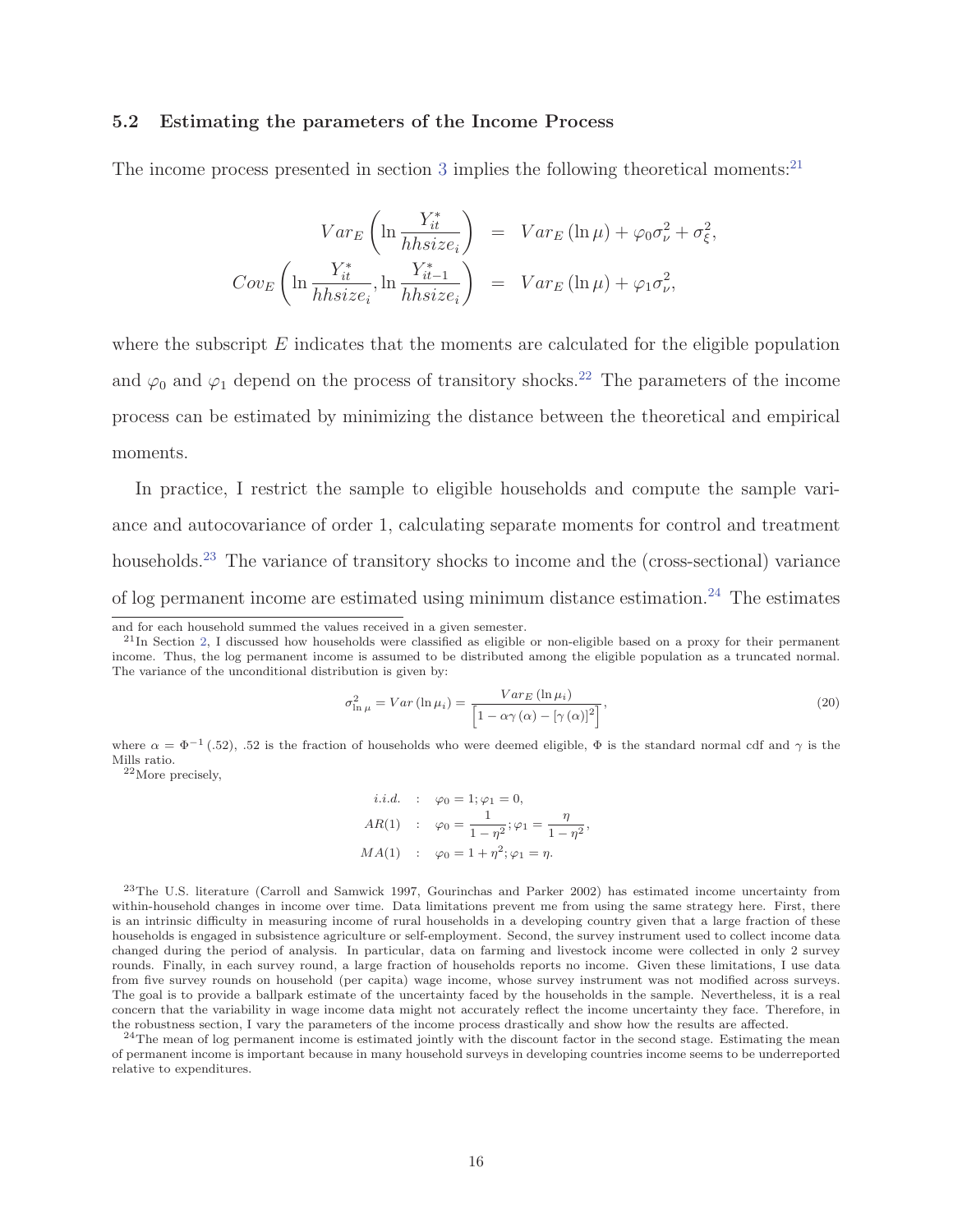of the parameters of the income process are presented in Table 2 in the Appendix.<sup>25</sup> The variance of measurement error is estimated by assuming a reliability ratio  $\lambda$  of 0.7.<sup>26</sup>

#### **5.3 Simulated Treatment Effects**

Before moving on to the empirical analysis, I present results from simulations of the model. These results provide intuition on the economics behind the empirical results, which I present in the next section.

In a buffer-stock model, risk-averse households accumulate assets to use as a buffer against income shocks. However, accumulating assets is costly because it reduces current consumption. The more impatient households are, the more willing they are to substitute current consumption for future consumption, and the less assets they will hold.

Treatment households had to decide how to change their consumption in response to the exogenous increase in wealth. As shown in Appendix Table 1, transfers increased over the first few semesters of the program. They increased roughly 150% between the first and second semesters and 18% between the second and third semesters. If treatment households anticipated rising transfers, they would have tried to smooth consumption. In particular, impatience would have led them to run down their assets in the first semesters of the program and let consumption fall over time. As a consequence, treatment effects in consumption would have declined over time.

The previous intuition relies – given the borrowing constraints – on households having enough assets to smooth consumption. But in a buffer-stock model, households' asset holdings are a function of their time preferences. The more impatient households are, the less willing they are to forego current consumption to accumulate buffer wealth, and hence the lower their assets will be on the eve of the program. Figure 1 in the Appendix presents the simulated pre-program asset distribution for three different discount factors: 0.5, 0.75 and  $0.9<sup>27</sup>$  Patient households hold, on average, more assets. The relationship of asset holdings

<sup>&</sup>lt;sup>25</sup>In the AR(1) and MA(1) cases, I estimate  $Var_E(\ln \mu)$  and  $\sigma_{\nu}^2$  conditional on particular values of  $\eta$ : .25 and .5.

<sup>&</sup>lt;sup>26</sup>The reliability ratio is defined as  $\lambda = Var_E \left( \ln \frac{Y_{it}}{hhsize_i} \right) / Var_E \left( \ln \frac{Y_{it}^*}{hhsize_i} \right)$ . Bound and Krueger (1991) find that the reliability ratio in US cross-sectional data is 0.82 for men and 0.92 for women.

 $27$ For more details on how the asset distribution is simulated, see Appendix.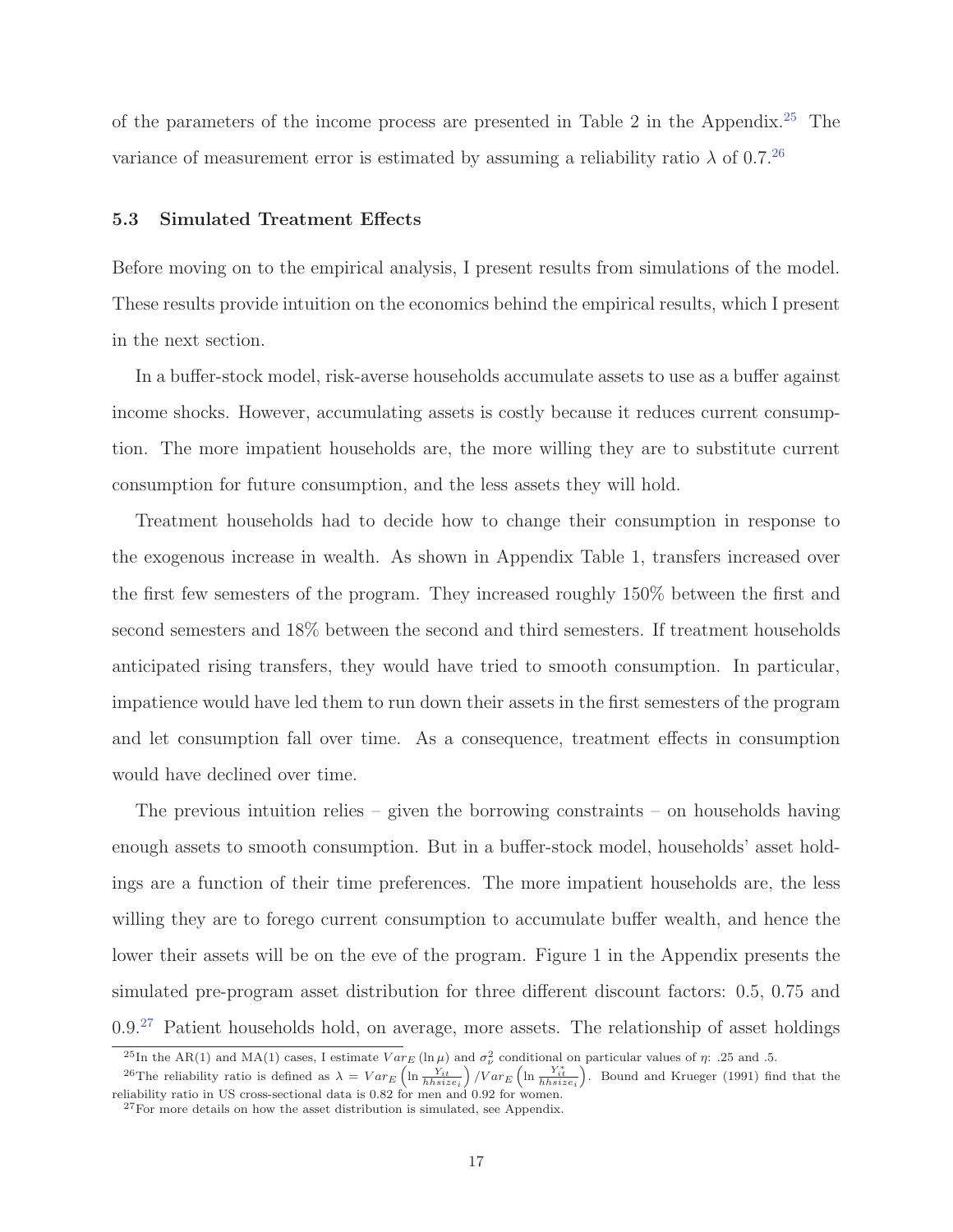to time preferences has important implications. When the program is introduced, treatment households want to smooth consumption in anticipation of higher future transfers. However, because households cannot borrow, they must use their own assets to finance any increase in first-semester consumption that exceeds the first-semester transfer. A high degree of impatience implies that households cannot easily do so because they have a small stock of initial assets; in this case, treatment households' consumption will track transfers over time.

Figure 1 plots simulated treatment effects on log consumption against the (semi-annual) discount factor for the first three semesters of the program.<sup>28</sup> The distances between the curves tell how the windfall is distributed over time. The graph shows that the increase in treatment households' consumption is roughly evenly distributed over time if households have a high discount factor, but not if households are less patient.<sup>29</sup>

Finally, I present the time profile of treatment effects. Figure 2 plots the simulated treatment effects against the program semester for three different discount factors: 0.5, 0.75 and 0.9. The profile is positively sloped. Because of borrowing constraints, treatment households' consumption – and the treatment effects – grow over time following the growth in transfers. Moreover, patient households have larger initial assets and are more able to smooth consumption over time. As a consequence, the time profile of simulated treatment effects is flatter for higher discount factors.

Figure 2 also shows the program treatment effects on log consumption estimated from survey data, which give rise to a steep profile. The comparison of the sample treatment effects with the simulated treatment effects suggests that the two can be matched only if households have a low discount factor.

<sup>28</sup>The simulation uses household-level data on actual transfers.

 $^{29}$ In the second and third semesters, the treatment effect is decreasing in the discount factor because more patient households have a lower marginal propensity to consume out of transfers. The treatment effect is non-monotonic in the first semester because households want to increase consumption by more than the transfers in anticipation of higher future transfers. Households have to finance an increase in consumption which exceeds the first semester transfers using their pre-program asset holdings – which is as increasing function of the discount factor – given that they cannot borrow against future transfers.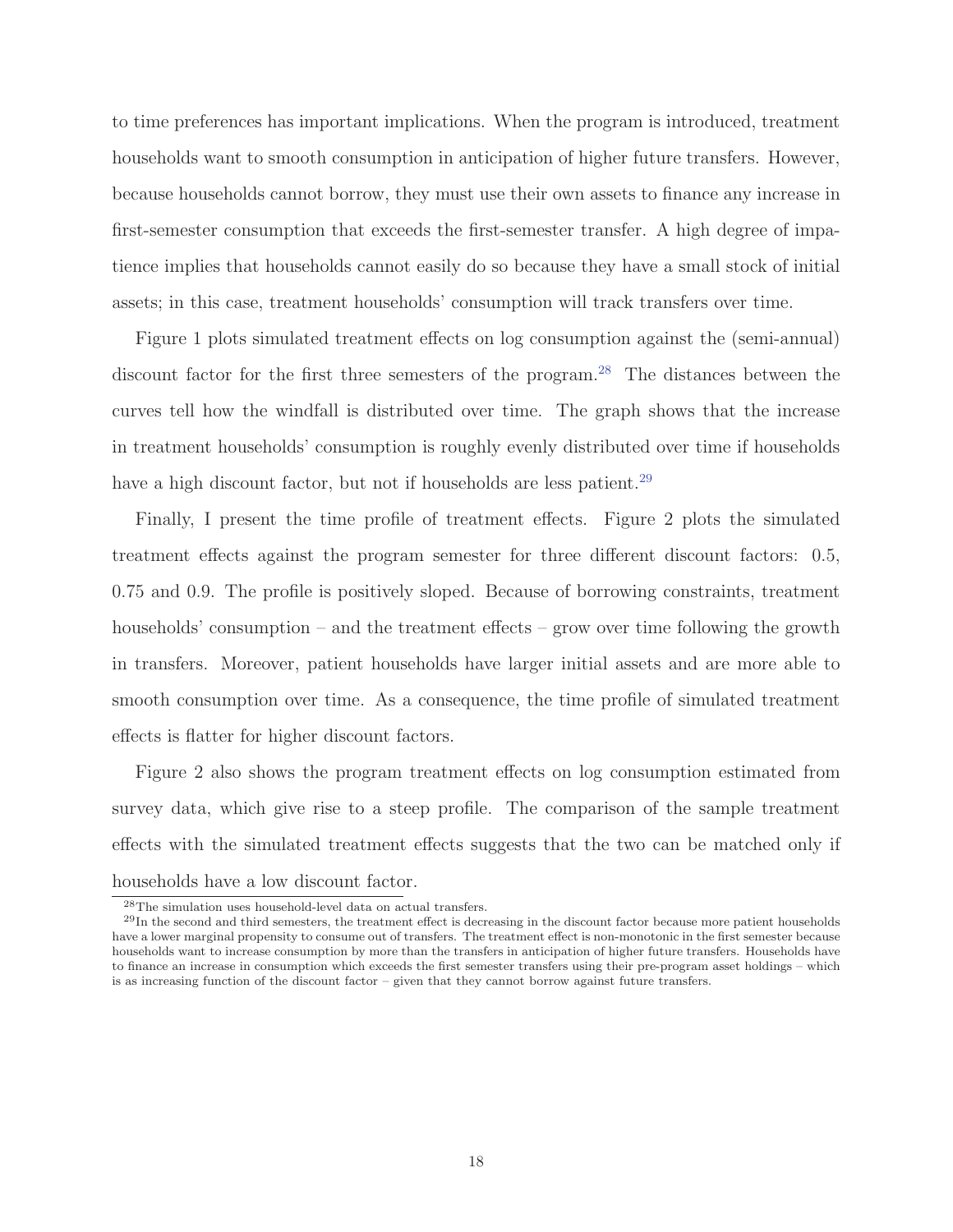#### **5.4 Results**

#### **5.4.1 Sample Treatment Effects**

Table 1 presents the program treatment effects on log consumption estimated from the survey data. I will estimate the discount factor by matching simulated treatment effects to these sample treatment effects. The top panel of Table 1 reports the estimates of a regression of household log consumption on treatment status, by program semester.<sup>30</sup> The treatment effects rise over time, from 8.5% for the first semester of the program, to 14.4% in the second semester, to  $16.4\%$  for the third semester.<sup>31</sup>

The second panel of Table 1 reports average PROGRESA transfers for the treatment group and average consumption in levels for the control group. The last row of the panel shows the ratio of average transfers to control average consumption, which can be compared to the treatment effects. If the treatment effect is higher than the ratio of transfers to control consumption, this suggests that treatment households increased their consumption by more than the transfer. The treatment effect was higher than the ratio of transfers to control consumption in the first semester, but lower in the second and third semesters.

#### **5.4.2 Estimates of the Discount Factor**

Table 2 presents my benchmark estimates of the discount factor.<sup>32</sup> All estimates of the discount factor are conditional on the interest rate and the risk aversion.<sup>33</sup> They assume that transitory shocks to income are independently identically distributed.<sup>34</sup> The table displays results for nine possible combinations of the interest rate and the coefficient of relative risk aversion. The interest rate varies across columns while the risk aversion varies across rows. I follow Laibson, Repetto and Tobacman (2007) and show results for three different risk

<sup>30</sup>The sample contains 9,397 observations with non-missing consumption data in all three survey rounds. In the simulation, I choose the missing observations to be exactly the same as in the observed data.

<sup>31</sup>These findings are consistent with other work (Stephens 2003; Shapiro 2004; Mastrobuoni and Weinberg 2009) which find that recipients of government transfers such as Social Security checks and food stamps in the U.S. do not smooth consumption between payment dates.

<sup>&</sup>lt;sup>32</sup>Estimates of  $\overline{\ln \mu}$  range from 7.29 to 7.33, which corresponds to an average ratio of transfers to income of about .2. Hoddinott, Skoufias and Washburn (2000) estimate that the ratio of average transfers to average expenditures of the control group is 20%.

 $33$ As discussed in Section 4, I do not estimate the risk aversion parameter because I cannot separately identify the discount factor from the risk aversion parameter.

 $34$ I also present results in Appendix Table 3 assuming that transitory shocks follow an AR(1) or MA(1) process.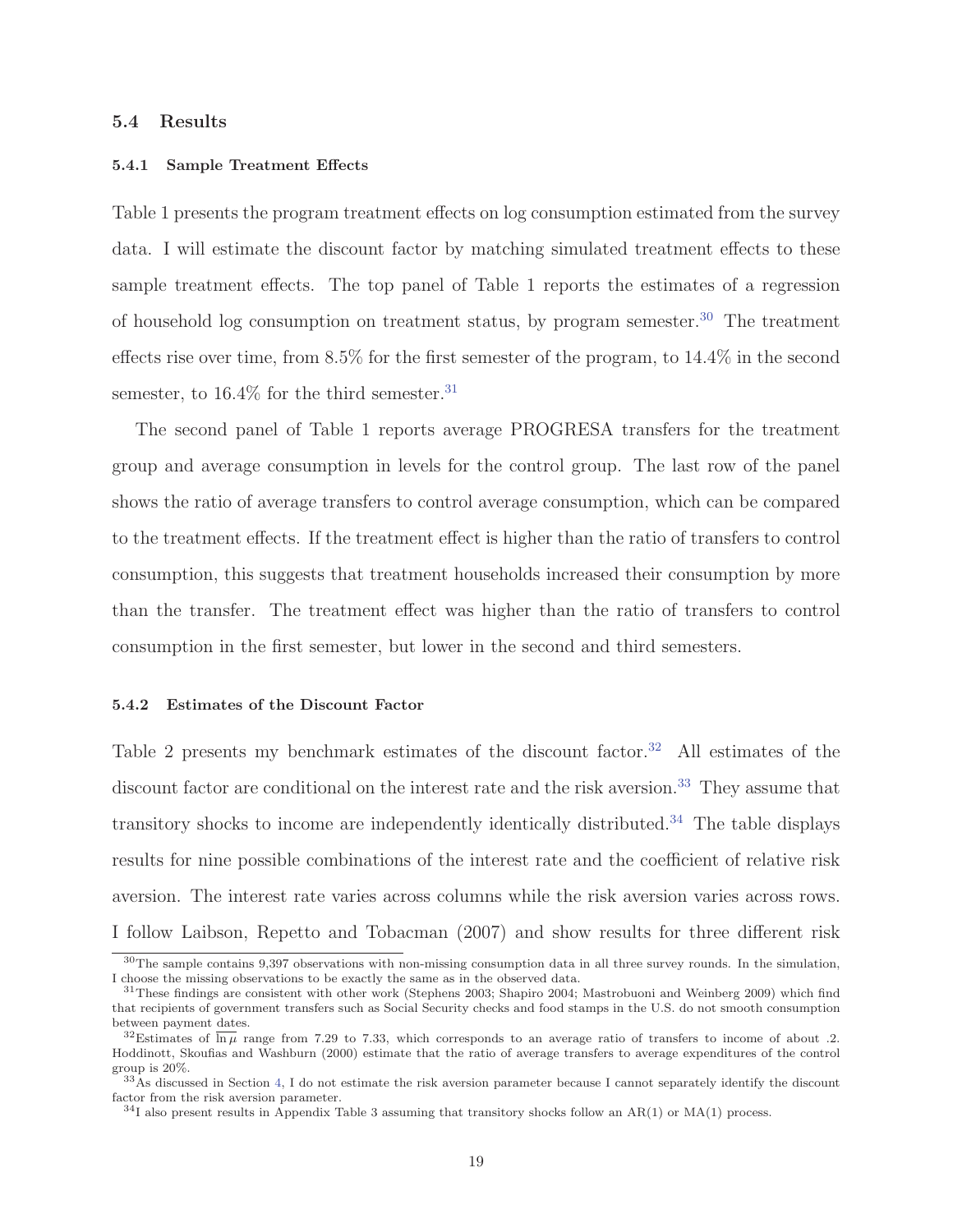aversion coefficients – 1, 2 and  $3$  – that are commonly used in lifecycle consumption models.<sup>35</sup> I vary the interest rate over a wide range, from -15% to 10%. Annual inflation for the period was approximately 15% and the real interest rate was 5%. The real interest rate would have been  $-15\%$  if households received no interest on their savings. For each combination of risk aversion and interest rate, four figures are shown: the semi-annual discount factor, its standard error, the p-value from a hypothesis test that the semi-annual discount factor is equal to  $\sqrt{0.9}$  (corresponding to an annual discount factor of .9) and the p-value from a test of overidentifying restrictions.

The point estimates of the semi-annual discount factor in Table 2 suggest that households are very impatient. The figures in the table have to be squared to obtain annual discount factors. The highest semi-annual discount factor is 0.84, which corresponds to an annual discount factor of 0.7 and to an annual discount rate of 43%. The lowest semi-annual discount factor is 0.28, which corresponds to an annual discount factor of 0.08 and to an annual discount rate of 1156%. Although the estimates vary according to the values of the risk aversion parameter and the interest rate, all the estimates imply a high degree of impatience and are well below the discount factors typically estimated for the U.S. For comparison, Gourinchas and Parker (2002), Cagetti (2003) and Laibson, Repetto and Tobacman (2007) apply similar methods to U.S. data and obtain estimates of the annual discount factor ranging from 0.921 to 0.989.

Overall, it is hard to reconcile the behavior of poor rural households in my sample with discount factors which have been estimated for the wealthier households in the U.S. Table 2 reports the p-value for the null hypothesis that the semi-annual discount factor is  $\sqrt{.9}$  against a one-sided alternative. I can reject the null at 5% for all combinations of risk aversion and interest rate except one: the case with a negative interest rate of 15% and a risk aversion of 1. Despite the large standard errors, I can generally bound the estimates away from annual discount factors above 0.9. <sup>36</sup>

<sup>35</sup>See Laibson, Repetto and Tobacman (2007) for a discussion on the values of the risk aversion parameter.

 $36$ I get similar results – in terms of being able to bound the estimates away from an annual discount factor above  $0.9$  – if I compute  $95\%$  confidence regions based on the distribution of the objective function. More precisely, let  $\theta$  be the parameter vector that minimizes the objective function  $gW^*g$  as defined in equation (19) – for simplicity, I drop  $\hat{\kappa}$  from the notation.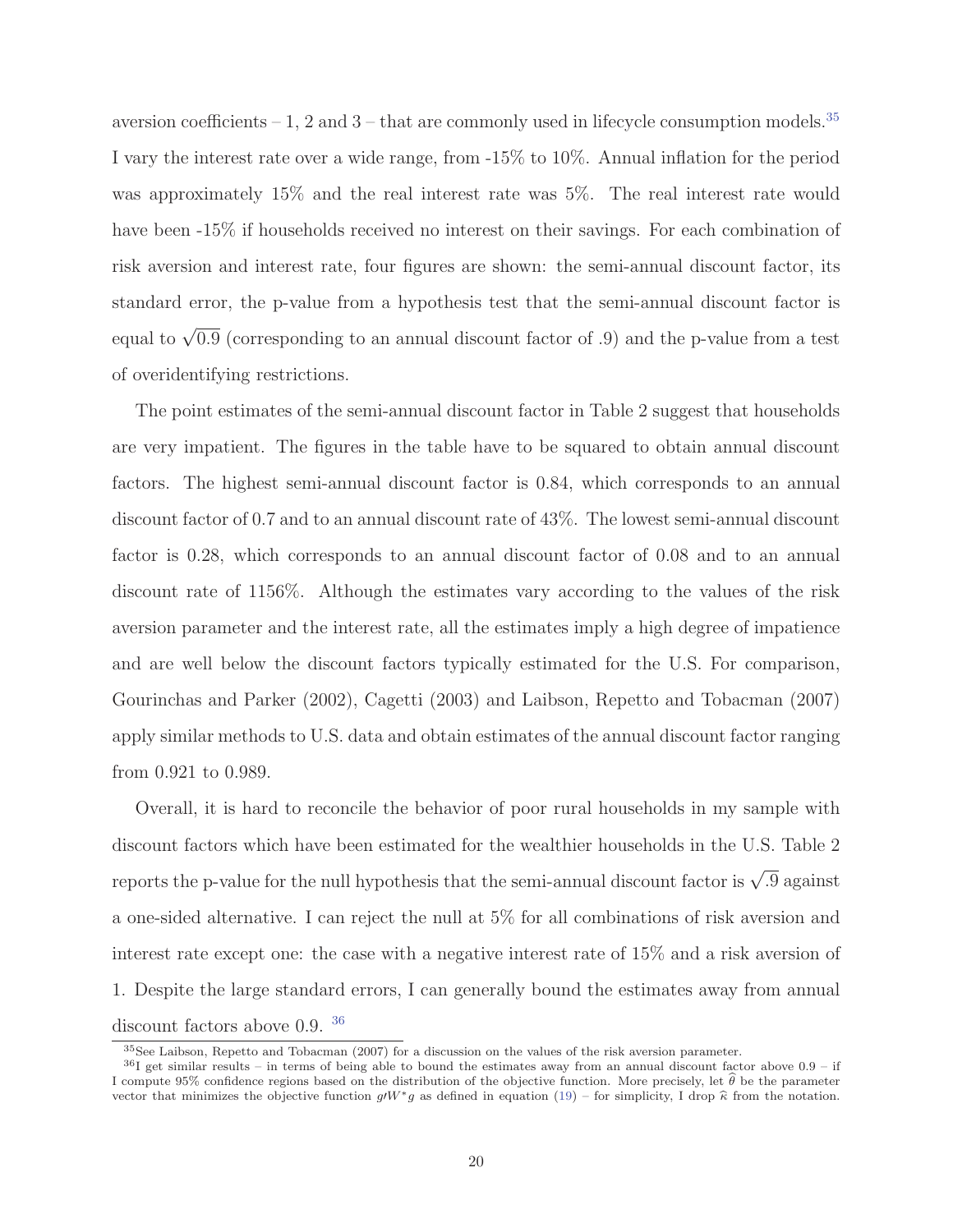The estimates are sensitive to the risk aversion parameter but change little with the interest rate. As explained in Section 5.3, households decide how much to consume by striking a balance between their impatience and their precautionary motives. When households are more risk averse, the precautionary motives for savings are stronger. If, for example, households were risk neutral, they would have no assets at the eve of the program and treatment households' consumption would track transfers over time. This intuition explains why there is a negative relationship between the discount factor that the data imply and the risk aversion parameter. Similarly, households have more incentives to save when the interest rates are higher, giving rise to a negative relation between the estimated discount factor and the interest rate.

Finally, Table 2 reports a measure of model fit. I estimate two parameters using three moments so there is one overidentifying restriction, which can be tested using a chi-squared test. Table 2 reports the p-value from this test; I cannot reject the overidentifying restriction at any conventional significance level.

## **6 Robustness Checks**

Table 3 examines how sensitive the results are to some of the assumptions of the benchmark model.<sup>37</sup> It presents robustness checks assuming an annual interest rate of  $5\%$  and a coefficient of relative risk aversion parameter of  $2^{38}$  The first row, labeled row 0, repeats the results for the benchmark case.<sup>39</sup> The other rows present results for alternative assumptions. The first column says which assumption is varied. The remaining columns present the semiannual discount factor estimate, its standard error and the p-value from a one-sided test of the null hypothesis that the semi-annual discount factor is  $\sqrt{0.9}$ .

Define

$$
\vartheta(\beta) = \min_{\overline{\ln \mu}} g' \left( \overline{\ln \mu} \right) W^* g \left( \overline{\ln \mu} \right) - g(\widehat{\theta}) \, I W^* g(\widehat{\theta})
$$

.

The limiting distribution of the statistic  $\vartheta(\beta)$  is chi-squared with one degree of freedom. The 95% confidence region is the set of  $\beta$ 's for which  $\vartheta(\beta)$  is smaller than 3.84.

<sup>37</sup>Additional robustness checks are presented in Appendix Table 3.

 $38$ I have also conducted robustness checks for other combinations of the interest rate (-15%, 0%, 5% and 10%) and the risk aversion parameter (1, 2 and 3). These results are available upon request.

<sup>&</sup>lt;sup>39</sup>The benchmark assumes that transitory shocks are i.i.d. with standard deviation of .36, that the standard deviation of log permanent income is .46 and that control and treatment households have the same income process.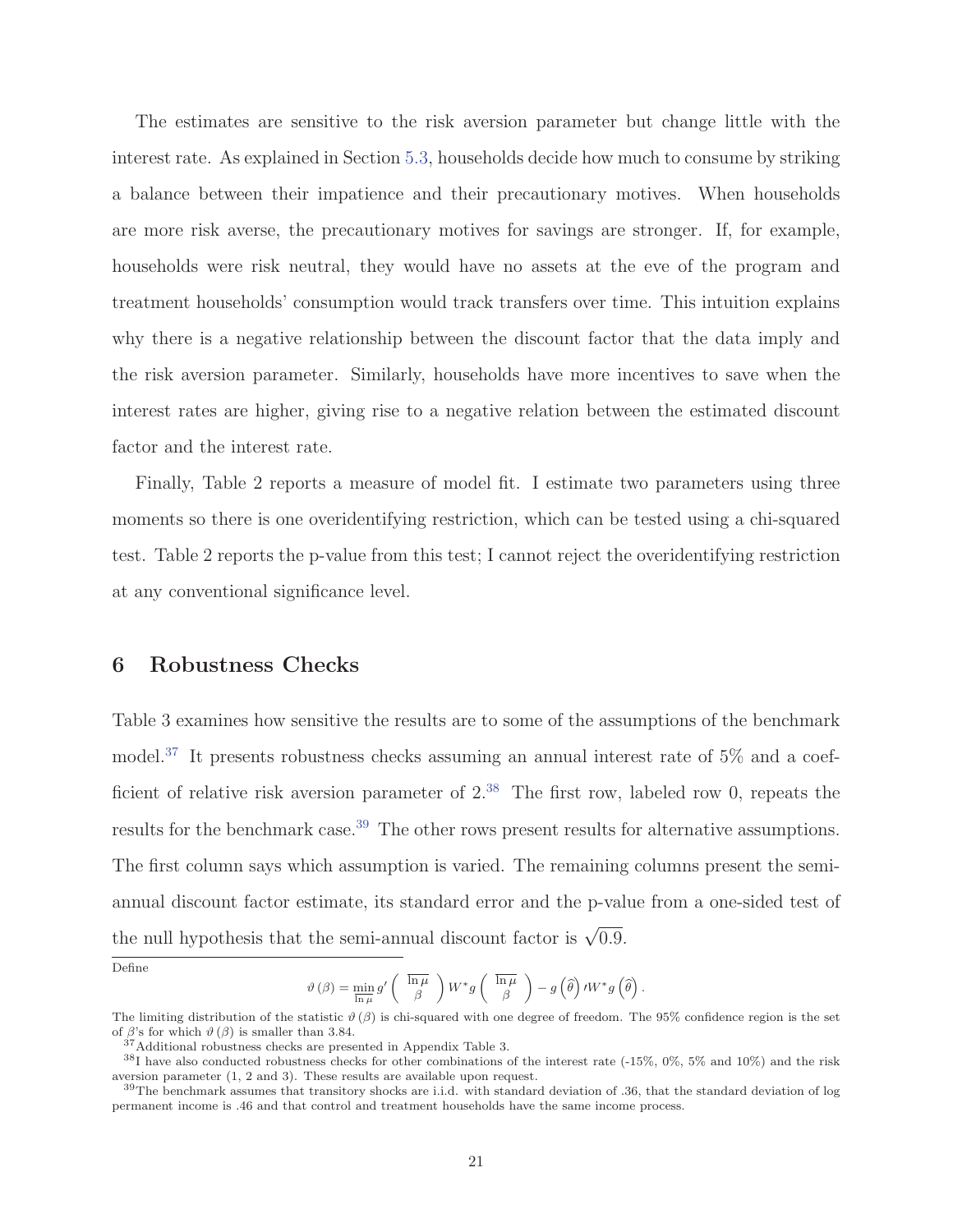The first three rows of Table 3 show results under alternative assumptions about the income process. Row 1 reduces the standard deviation of transitory shocks from .36 to .2, which is the estimate of Gourinchas and Parker  $(2002)$  from U.S. data.<sup>40</sup> The estimate of the discount factor is higher, but it remains low.<sup>41</sup> Row 2 relaxes the assumption that control and treatment households continued to have the same income process after the program was introduced. It assumes that treatment households' permanent incomes were on average  $5\%$  lower than control households' permanent incomes.<sup>42</sup> The estimate for the semi-annual discount factor raises to 0.66 and the annual discount factor to 0.43 so that the annual discount rate falls to 130%. Row 3 investigates whether macro shocks can explain the growth of treatment effects over time. I estimate the discount factor assuming that there was an unexpected aggregate shock of -5% to income of control and treatment households in the second and third semesters of the program.<sup>43</sup> The estimate of the annual discount factor rises to 0.41 and the annual discount rate falls to 145%.

The remaining rows of Table 3 show how results change when alternative assumptions are made concerning households' expectations about the program. As explained in section 5.3, the results are driven by the growth in treatment effects over time. We would expect to observe a similar pattern if households did not anticipate the growth in transfers but instead revised their consumption plans upward as they received higher-than-expected transfers.<sup>44</sup> Row 4 shows results for when treatment households have myopic expectations and expect transfers to remain constant at the current level. The estimate is higher than for the benchmark case, but I can still reject an annual discount factor above 0.9 at the  $5\%$  level.<sup>45</sup> Row 5

<sup>40</sup>I take their estimate as a lower bound for the income risk rural households in Mexico face.

<sup>&</sup>lt;sup>41</sup>Row 1 of Appendix Table 3 reduces the standard deviation of log permanent income from .35 to .15, which is the variance of log permanent income estimated by Gourinchas and Parker (2002). In my model, the variance of log permanent income refers to the time-invariant cross-section variance of log permanent income. Gourinchas and Parker (2002) estimate a within-household time variance of log permanent income, which I take to be a lower bound of the cross-sectional variance of my model.

 $^{42}$ It is possible that PROGRESA reduced the income (excluding PROGRESA transfers) of treatment households because of a reduction in child labor or because households enrolled in PROGRESA were not entitled to receive government transfers from other programs. The evidence suggests that control and treatment households did not have different income processes (Parker and Skoufias 2000; Gertler, Martinez and Rubio-Codina 2006; Angelucci and De Giorgi 2006; Albarran and Attanasio 2002; Gertler, Martinez and Rubio-Codina 2006).

<sup>&</sup>lt;sup>43</sup>When hit by a negative income shock, treatment households use the transfers to buffer the shock. As a consequence, the consumption of treatment households changes less than the consumption of control households. Thus, treatment effects are expected to be larger in semesters with negative aggregate shocks.

<sup>44</sup>Row 2 of Appendix Table 3 assumes that treatment households were pessimistic about the continuation of the program and expected to receive zero transfers in the future.

<sup>&</sup>lt;sup>45</sup>For myopic and pessimistic expectations, I cannot identify the discount factor separately from the mean log permanent income. Hoddinott, Skoufias and Washburn (2000) estimate that the ratio of average transfers to average expenditures of the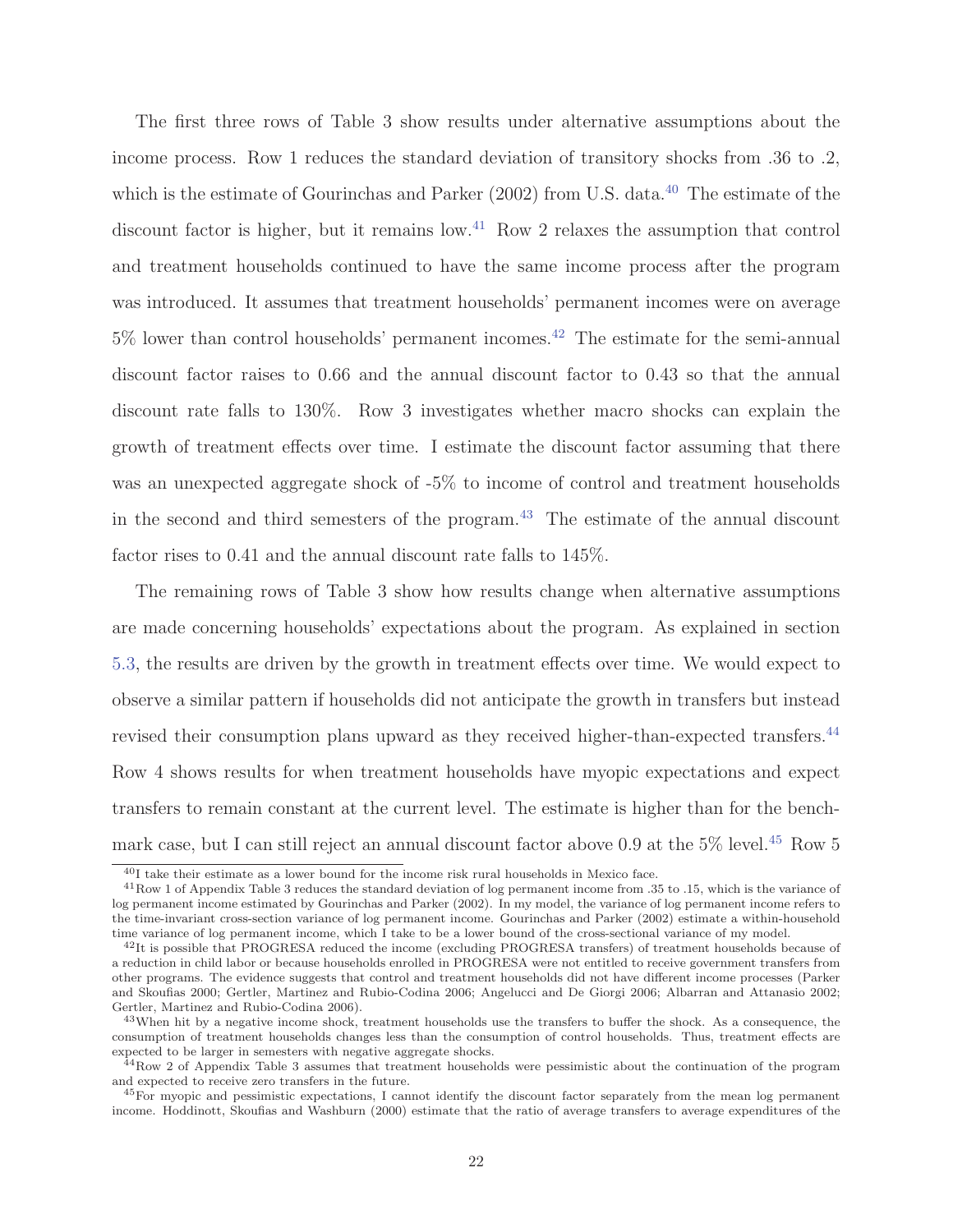assumes treatment households anticipated participation in the program one semester before they started receiving transfers.<sup>46</sup> The estimates increase to an annual discount factor of 0.62, corresponding to an annual discount rate of 61%.

## **7 Conclusion**

My benchmark results indicate that poor households in rural Mexico have very low discount factors, much lower than those found in U.S. data using similar methods. My result is robust to a wide variety of alternative assumptions about households' expectations and the economic environment they face. To obtain discount factors similar to those in the U.S., I would need to assume either that households have an unusually low degree of risk aversion or that the households had mistaken beliefs about future transfers – which seems unlikely because, government officials visited each community and explained the program at a public meeting.

There are three possible interpretations of the results. The first is that the poor are very impatient, which has implications both for policy design and for future research. First, poverty reduction programs that try to increase poor households' investments in human capital will be more effective when part of the returns to these investments accrues in the short run. Second, future research should investigate the underlying reasons for differences in time preferences of poor and non-poor households.

The second interpretation is that the model does not contain a sufficiently rich description of households' information and the assets they can hold. In particular, the model abstracts from uncertainty about future transfers and does not allow for the possibility that households hold illiquid assets. When there is uncertainty about future transfers, households are reluctant to deplete their assets to increase consumption in anticipation of higher future

control group correspond to 20%. The results I present are estimated conditional on  $\overline{\ln \mu} = 7.3$ , which corresponds to an average ratio of transfers to income of .2. Higher values of  $\overline{\ln \mu}$  correspond to higher estimates of the discount factor but imply implausible low values of average income given that expenditures provide a lower bound for income. Both of these models fit the data worse than the benchmark model. I cannot reject the overidentifying restriction for myopic expectations, but I can reject it at 5% for pessimistic expectations.

 $^{46}$ In this case, treatment households would have increased consumption at the time of the announcement by reducing their buffer wealth. Treatment households' consumption would have tracked transfers more closely during the first three semesters of the program, implying a higher estimate of the discount factor.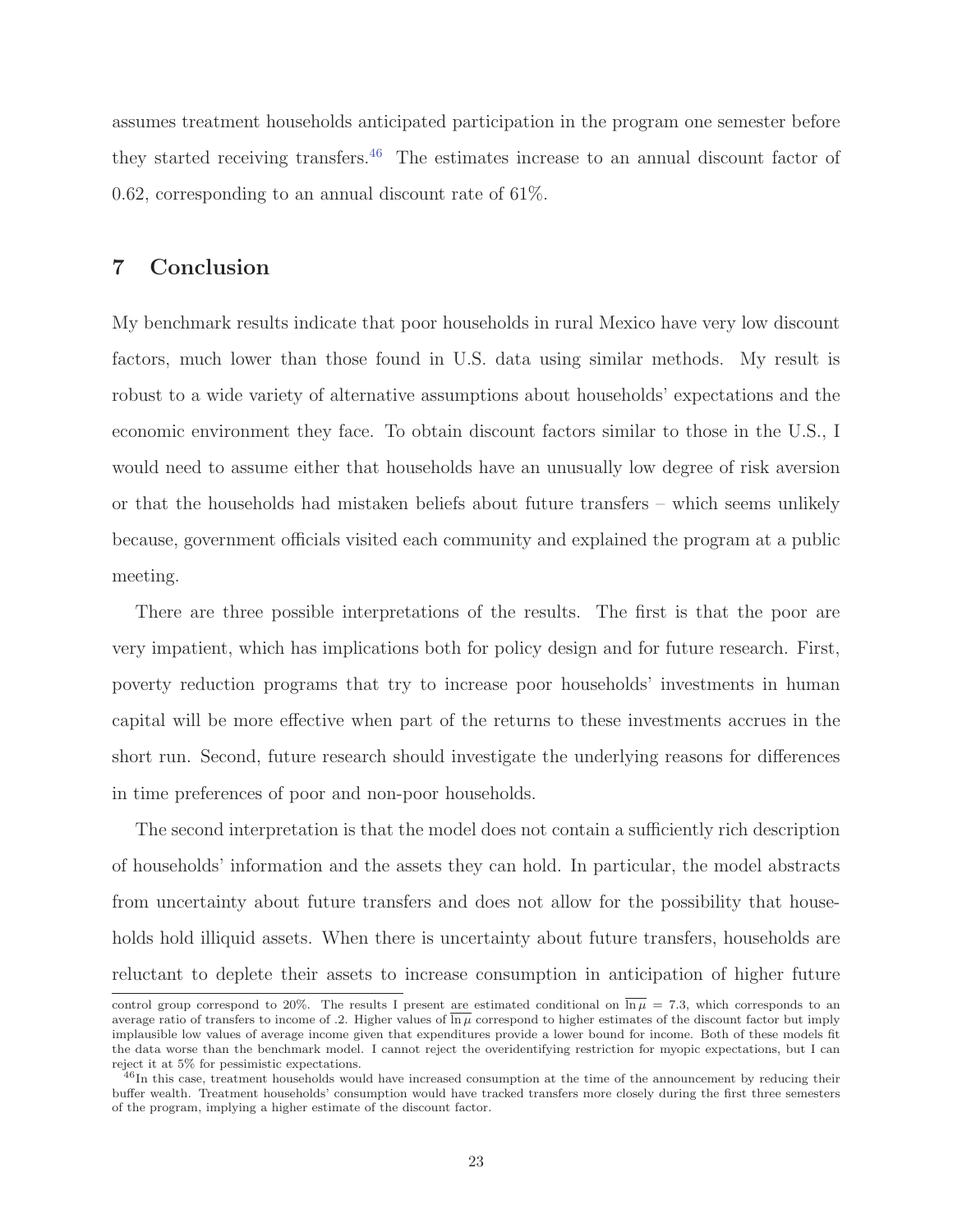transfers: they might not receive any transfers in the future and they would have no buffer wealth to shield future consumption from income shocks. Another explanation is that households failed to smooth because they hold mostly illiquid assets, which they could not use to substitute current consumption for future consumption.<sup>47</sup> Households would choose to hold few liquid assets if the returns to available liquid assets were sufficiently lower than the returns to illiquid assets.

The third interpretation is that the very low estimated discount factors suggest that a different model may be needed to describe the consumption behavior of poor households in developing countries. The co-movement between treatment effects in consumption and transfers observed in the data is, for example, consistent with sophisticated hyperbolic preferences, which induce households to keep most of their savings in illiquid assets to cope with their self-control problems (Laibson 1997).

<sup>47</sup>Rosenzweig and Wolpin (1993) note that most of the assets held by farmers are inputs to production but also serve as buffer against income shocks. They propose a model in which investment assets are used both for production and to smooth consumption.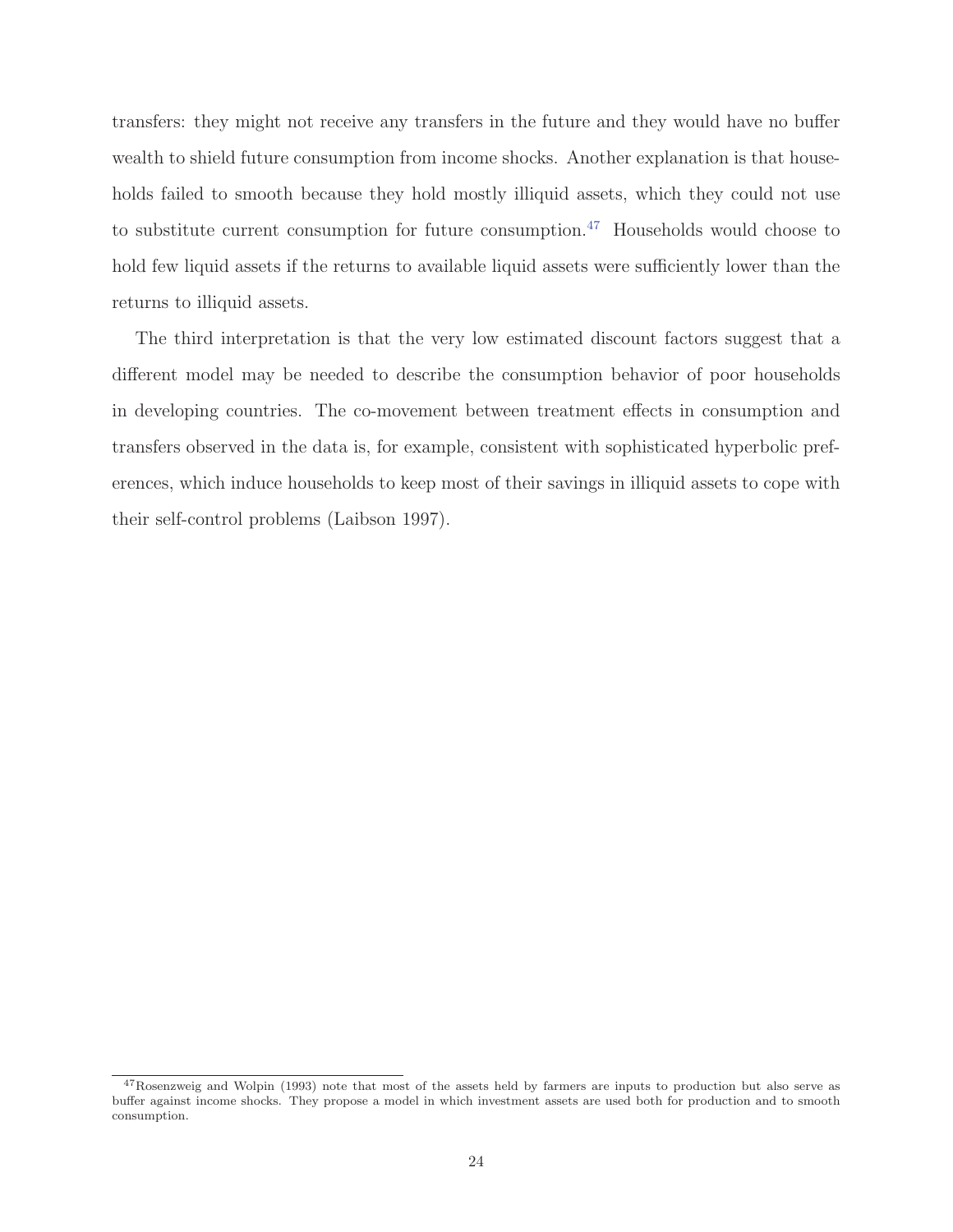# Appendix

## **A Construction of Consumption Measure**

I use the November of 1998, May of 1999 and November of 1999 survey rounds which collected data on consumption. The module included questions on 36 food items and households reported for each of these items expenditures, quantity consumed and quantity purchased in the last 7 days. The respondent was given an option to report quantities in 3 units of measure: Kilos, Liter or Units. I exclude data on consumption of alcohol, for which the data seems unreliable.

Household-specific prices were calculated by dividing expenditures by quantity purchased. I trimmed prices which were below the 1st percentile or above the 99th percentile. If a household reported consuming a give food item but the price was missing – either because of trimming, no quantity had been purchased or because the measure unit of purchase was different from the measure unit of consumption – then the household-specific price was set equal to the local price. Median prices at the village, municipality, state and national level were calculated for each measurement unit and the local price was set equal to the lowest level of aggregation with at least 20 household-specific price observations. The value of consumption for each item was calculated as the product of prices times quantity consumed, where prices and quantities were quoted in the same unit of measure. Household food consumption was calculated as the total value of consumption over the 35 items and converted to a semi-annual figure.

Households were also asked to report their expenditures with 24 non-food items. I exclude data on expenditures with weddings, funerals and ceremonies. The length of the reporting period was different for different items: transportation costs (last 7 days); personal and house hygiene, drugs and prescriptions, doctor visits, heating (i.e., wood, gas, oil), electricity (last month); clothing and shoes, school related expenses (last 6 months). I converted the expenditures to semi-annual figures and summed over all expenditures to calculate consumption of other goods.

Household total consumption is calculated as the sum of food consumption and consumption of other goods. Finally, I trimmed the total consumption distribution in each survey round in 1%.

## **B Policy Function**

I first solve the consumption problem for control households by using policy function iteration. I create a grid for cash on hand x with 250 points. For each value of cash on hand on the grid I find the level of consumption c which maximizes lifetime utility. The expected value of the value function one period ahead is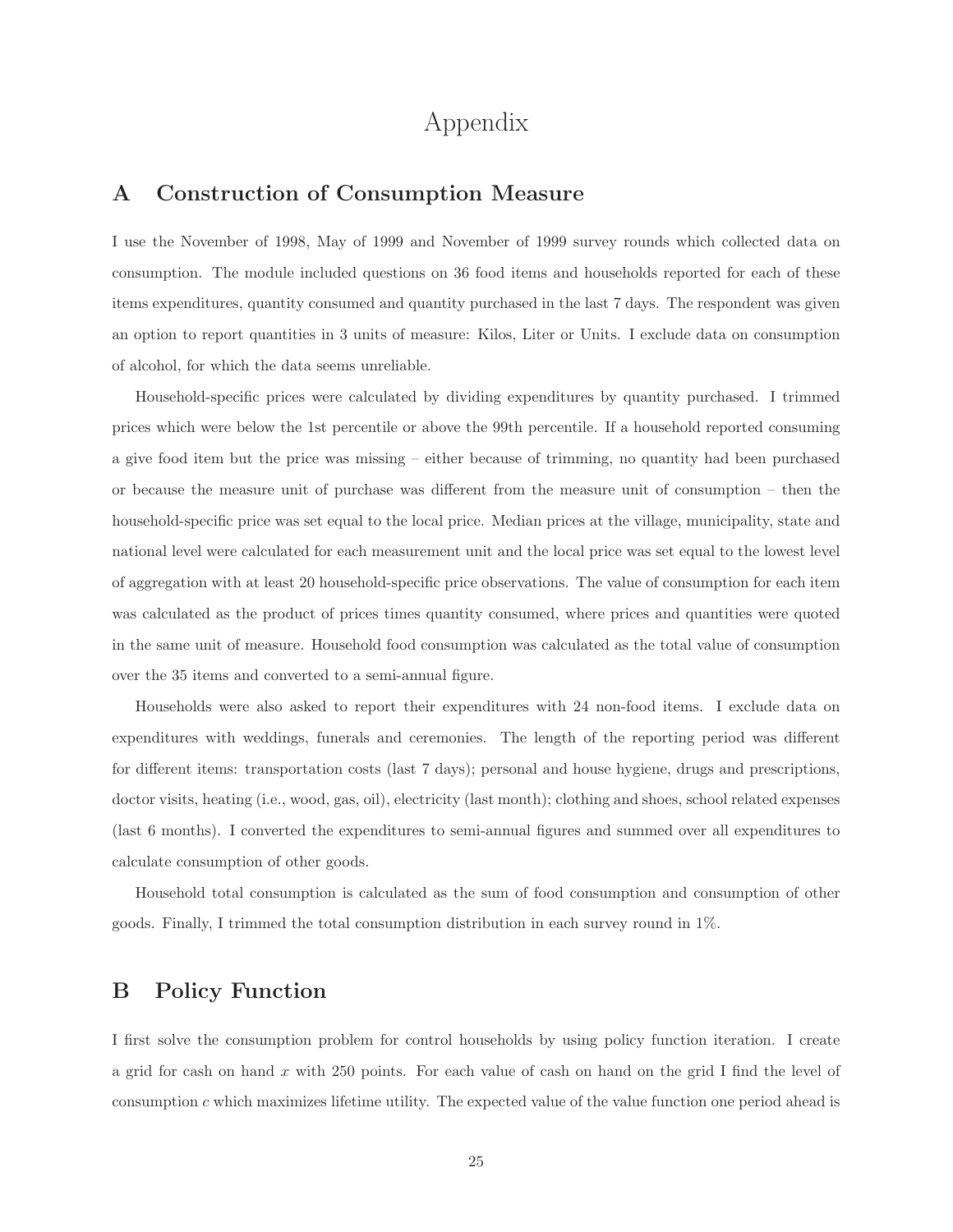calculated by discretizing the shock and using a three-node Gaussian quadrature scheme. I use cubic spline interpolation to approximate the policy function for levels of cash on hand between grid points.

The second step is to solve the consumption problem for treatment households using backward recursion. Again, I create a grid for cash on hand identical to the one created for control households. For treatment households, there is heterogeneity in the amount of transfers households receive. Thus, I proceed to create a 7 by 7 grid corresponding to different levels of summer semesters and winter semesters transfers –  $b_1$  and  $b_2$ . Starting at period  $T-1$ , for each value of cash on hand on the x grid and for each value of transfers on the  $(b_1, b_2)$  grid I find the optimal consumption level – where period T is the last period in which households expect to receive transfers. The terminal value function is given by the value function of control households. The optimal consumption for periods before  $T - 1$  are found recursively. I use cubic spline interpolation to approximate the policy function.

## **C Simulation**

In the simulation exercise, each household i is characterized by its treatment status  $D_i$ , its history of transfers  ${B_{i,t}}_{t=1}^5$  and its household size  $hhsize_i$  – all of which come from household-level data. I generate for each household 50 fictitious histories of income shocks  $\nu_{i,t}^h$  and permanent (per capita) income  $\mu_i^h$  – where h indexes the simulation draw. Notice that both of these variables are assumed to be independent of household size, treatment status or transfers. Using the first 100 periods of each history and the control policy function, I simulate for each household i and simulation draw h its initial asset level – i.e., the household's financial wealth at the beginning of the first semester of the program:  $a_{i,t=1}^h$ . I set  $a_{i,-99}^h = 0 \forall i, h$  and run history for 100 periods:

$$
a_{i,t+1}^h = R (a_{i,t}^h + y_{i,t}^h - c_{i,t}^h),
$$
  

$$
c_{i,t}^h = c^0 (a_{i,t}^h + y_{i,t}^h | \Omega),
$$

where  $t \in \{-99, ..., 0\}.$ 

In the post-program period, control and treatment households have different policy functions. Consumption for a control household  $i$  is simulated as:

$$
C_{i,t}^h = c^0 \left( a_{i,t}^h + y_{i,t}^h | \Omega \right) * \omega_i^h
$$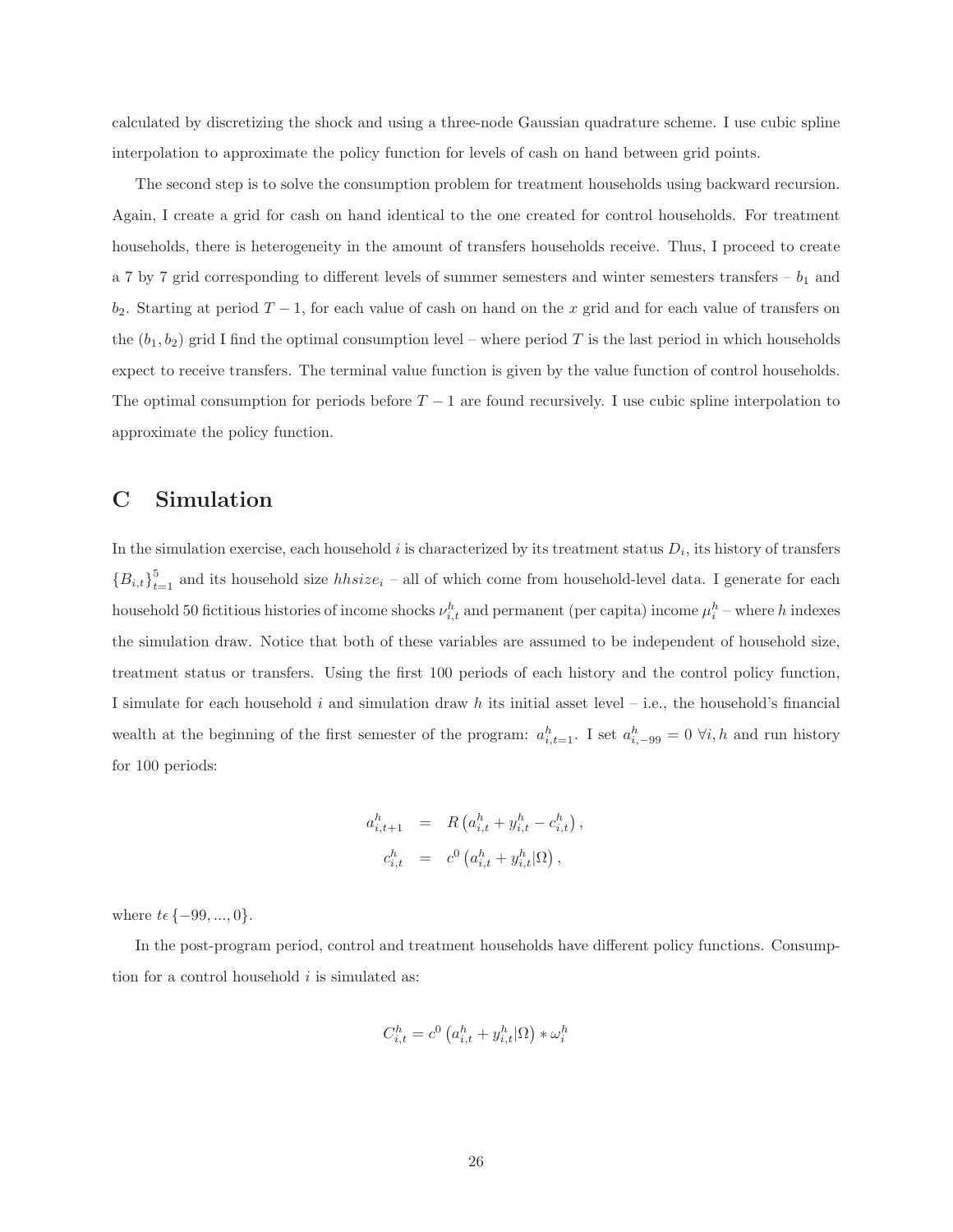while consumption for a treatment household  $i$  is simulated as:

$$
C_{i,t}^h = c^{1,\tau} \left( a_{i,t}^h + y_{i,t}^h, b_{i,t+1}^h, b_{i,t+2}^h | \Omega \right) * \omega_i^h,
$$

where:

$$
\tau = 7 - t \text{ for } t \in \{1, 2, 3\}, b_{i,t}^h = \frac{B_{i,t}}{\omega_i^h} \text{ and } \omega_i^h = \text{hbsize}_i * \mu_i^h.
$$

The household size and the history of transfers  ${B_{i,t}}_{t=1}^5$  are kept constant for a given household i across simulation draws h. I then average log consumption across simulation draws h and households i for each group. The treatment effect is the difference between the simulated average log consumption of treatment and control households.

## **D Variance**

The Simulated Minimum Distance Estimator is defined by:

$$
\widehat{\theta}_{SMD} = \arg\min_{\theta} g'(\theta, \widehat{\kappa}) W^* g(\theta, \widehat{\kappa}).
$$

The first-order condition for the second stage estimator is:

$$
\frac{\partial g'}{\partial \theta} \left( \widehat{\theta}, \widehat{\kappa} \right) W^* g \left( \widehat{\theta}, \widehat{\kappa} \right) = 0.
$$

Expanding  $g\left(\right)$  $\theta, \kappa$ ) around  $\theta_0$  and solving for  $\widehat{\theta} - \theta_0$  yields:

$$
\widehat{\theta} - \theta_0 = -\left[\frac{\partial g'}{\partial \theta}\left(\widetilde{\theta}, \widehat{\kappa}\right) W^* \frac{\partial g}{\partial \theta'}\left(\widetilde{\theta}, \widehat{\kappa}\right)\right]^{-1} \frac{\partial g'}{\partial \theta}\left(\widehat{\theta}, \widehat{\kappa}\right) W^* g\left(\theta_0, \widehat{\kappa}\right).
$$

For simplicity, I assume that the uncertainty of the first stage does not affect the uncertainty of the second stage – i.e.,  $\frac{\partial g'}{\partial \kappa}(\theta, \hat{\kappa}) \approx 0$ . I employ the optimal weighting matrix  $W^* = (Var[\Phi(\theta_0)])^{-1}$ , in which case the Slutsky and central limit theories imply that  $\theta - \theta_0$  converges in distribution to a mean zero normal distribution with asymptotic variance:

$$
Var\left(\widehat{\theta}\right) = \left[\frac{\partial \Phi'}{\partial \theta} \left(\theta_0\right) Var\left[g\left(\theta_0\right)\right] \frac{\partial \Phi}{\partial \theta'}\left(\theta_0\right)\right]^{-1},\tag{21}
$$

where  $\Phi(\cdot)$  are the theoretical moments corresponding to the sample moments  $g(\cdot)$ . The simulation inflates the variance of the minimum distance estimator such that  $Var[g(\theta_0)] = (1 + \frac{1}{H})$  $\int Var\left[\Phi\left(\theta_{0}\right)\right]$ . To construct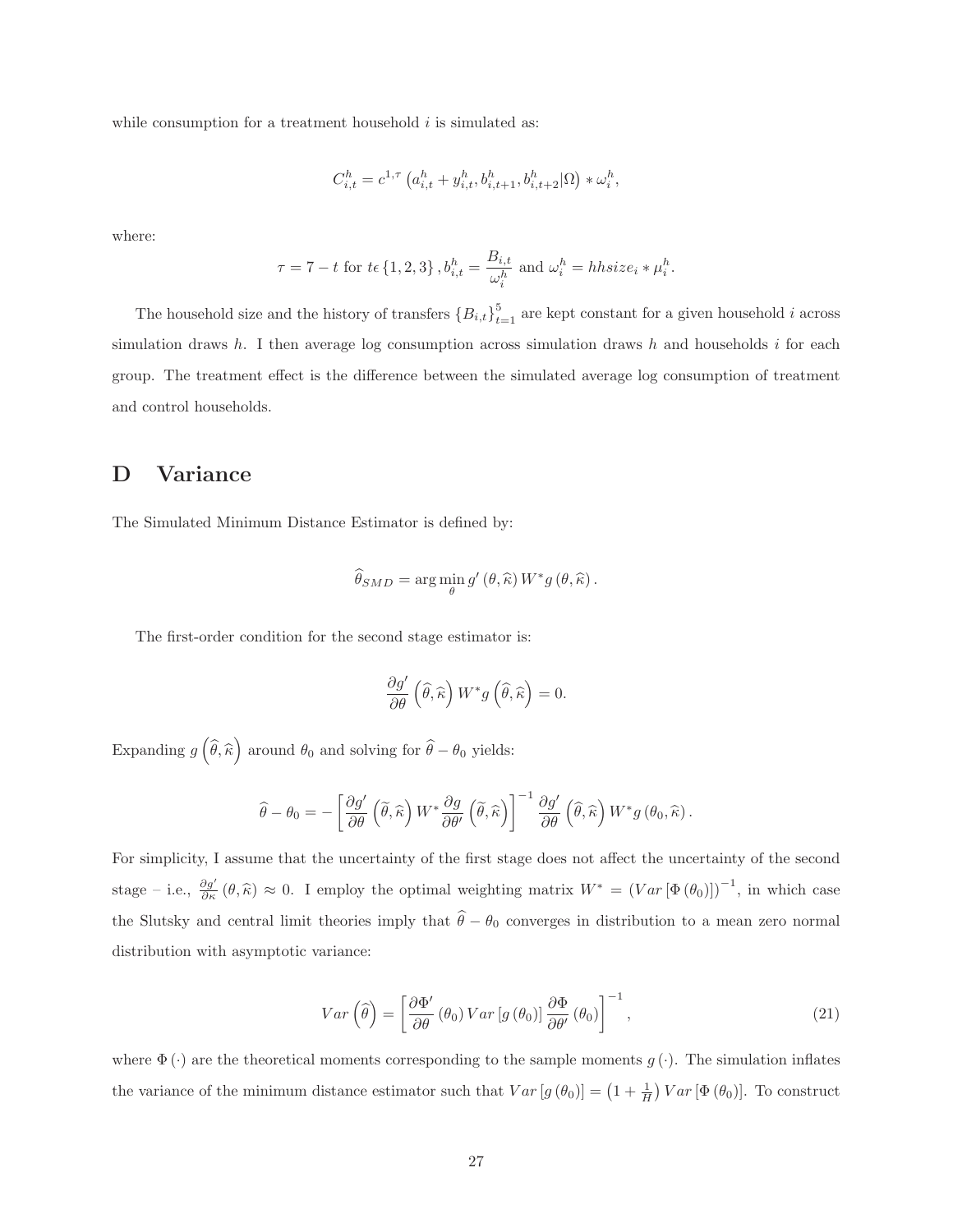an estimate of (21), I replace  $\frac{\partial \Phi'}{\partial \theta}$  by its empirical counterpart while an estimate of  $Var[\Phi(\theta_0)]$  is given by the estimated variance of the sample treatment effects.

## **References**

- **Albarran, Pedro and Orazio P. Attanasio**, "Do Public Transfers Crowd Out Private Transfers? Evidence from a Randomized Experiment in Mexico," UNU-WIDER Research Paper DP2002-06, 2002.
- **Andersen, Steffen, Glenn W. Harrison, Morten I. Lau, and E. Elisabet Rutstrom**, "Eliciting Risk and Time Preferences," Econometrica, 2008, 76 (3), 583 – 618.
- **Angelucci, Manuela and Giacomo De Giorgi**, "Indirect Effects of an Aid Program: How Do Cash Transfers Affect Ineligibles' Consumption?," American Economic Review, March 2009, 99 (1), 486–508.
- **Atkeson, Andrew and Masao Ogaki**, "Wealth-Varying Intertemporal Elasticities of Substitution: Evidence from Panel and Aggregate Data," Journal of Monetary Economics, 1996, 38 (3), 507 – 534.
- **Attanasio, Orazio, Costas Meghir, and Ana Santiago**, "Education choices in Mexico: using a structural model and a randomised experiment to evaluate Progresa," IFS Working Papers EWP05-01, 2004.
- **Attanasio, Orazio P. and Miguel Szekely**, "Household Saving in Developing Countries Inequality, Demographics and All That: How Different are Latin America and South East Asia?," RES Working Papers 4221, Inter-American Development Bank, 2000.
- **Banerjee, Abhijit V.**, "Contracting Constraints, Credit Markets and Economic Development," MIT Department of Economics Working Paper No. 02-17, 2001.
- **Becker, Gary S. and Casey B. Mulligan**, "The Endogenous Determination of Time Preference," Quarterly Journal of Economics, 1997, 112 (3), p729 – 758.
- **Behrman, Jere R., Nancy Birdsall, and Miguel Szekely**, "Intergenerational Schooling Mobility and Macro Conditions and Schooling Policies in Latin America," RES Working Papers 4144, Inter-American Development Bank, 1998.
- **Bound, John and Alan B. Krueger**, "The Extent of Measurement Error in Longitudinal Earnings Data: Do Two Wrongs Make a Right?," Journal of Labor Economics, 1991,  $9(1)$ , p1 – 24.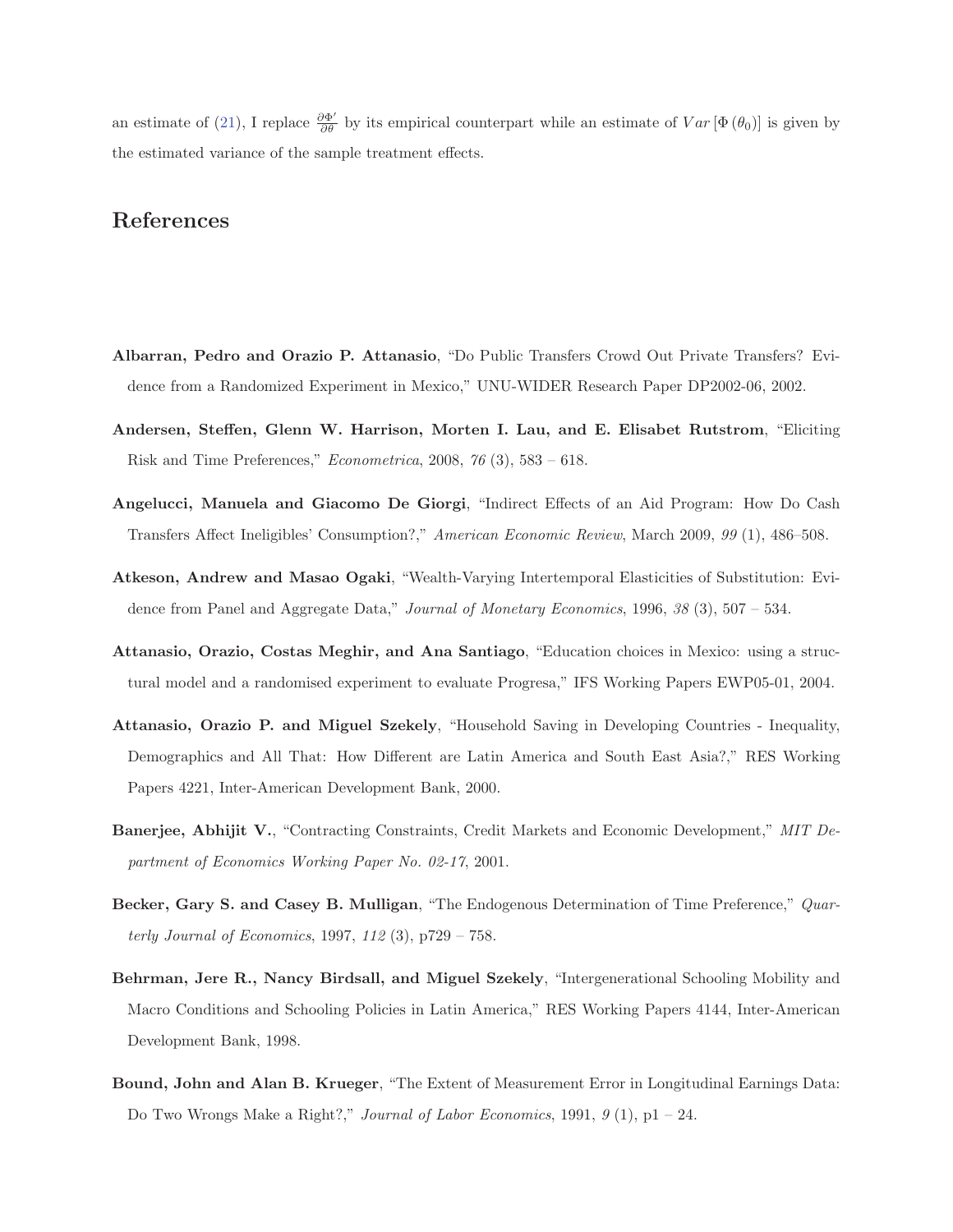- **Cagetti, Marco**, "Wealth Accumulation over the Life Cycle and Precautionary Savings," Journal of Business and Economic Statistics, 2003, 21 (3), p339 – 353.
- **Carroll, Christopher D.**, "Buffer-Stock Saving and the Life Cycle/Permanent Income Hypothesis," The Quarterly Journal of Economics, 1997, 112 (1), 1–55.
- **and Andrew A. Samwick**, "The Nature of Precautionary Wealth," Journal of Monetary Economics, 1997,  $40(1)$ , p41 – 71.
- **Coller, Maribeth and Melonie B. Williams**, "Eliciting Individual Discount Rates," Experimental Economics, 1999,  $2(2)$ , p107 – 127.
- **Deaton, Angus**, "Saving and Liquidity Constraints," Econometrica, 1991a, 59 (5), 1221–1248.
- $\Box$ , Understanding consumption, Clarendon Lectures in Economics, 1991b.
- **Duflo, Esther**, "Poor but Rational?," Understanding Poverty, 2006.
- **Dynan, Karen E., Jonathan Skinner, and Stephen P. Zeldes**, "Do the Rich Save More?," Journal of Political Economy, 2004, 112 (2), p397 – 444.
- **Frederick, Shane, George Loewenstein, and Ted O'Donoghue**, "Time Discounting and Time Preference: A Critical Review," Journal of Economic Literature, 2002,  $40$  (2), 351–401.
- **Gertler, Paul, Sebastian Martinez, and Marta Rubio-Codina**, "Investing cash transfers to raise long term living standards," Policy Research Working Paper Series 3994, The World Bank, 2006.
- **Gourinchas, Pierre-Olivier and Jonathan A. Parker**, "Consumption over the Life Cycle," Economet $rica, 2002, 70 (1), 47-89.$
- **Harrison, Glenn W., Morten I. Lau, and Melonie B. Williams**, "Estimating Individual Discount Rates in Denmark: A Field Experiment," American Economic Review, 2002, 92 (5), p1606 – 1617.
- **Hausman, Jerry A.**, "Individual Discount Rates and the Purchase and Utilization of Energy-Using Durables," The Bell Journal of Economics, 1979, 10 (1), 33–54.
- **Hoddinott, John, Emmanuel Skoufias, and Ryan Washburn**, "The Impact of PROGRESA on Consumption," International Food Policy Research Institute Working Paper, 2000.
- **Jr., Melvin Stephens**, "3rd of tha Month': Do Social Security Recipients Smooth Consumption between Checks?," American Economic Review, 2003, 93 (1), p406 – 422.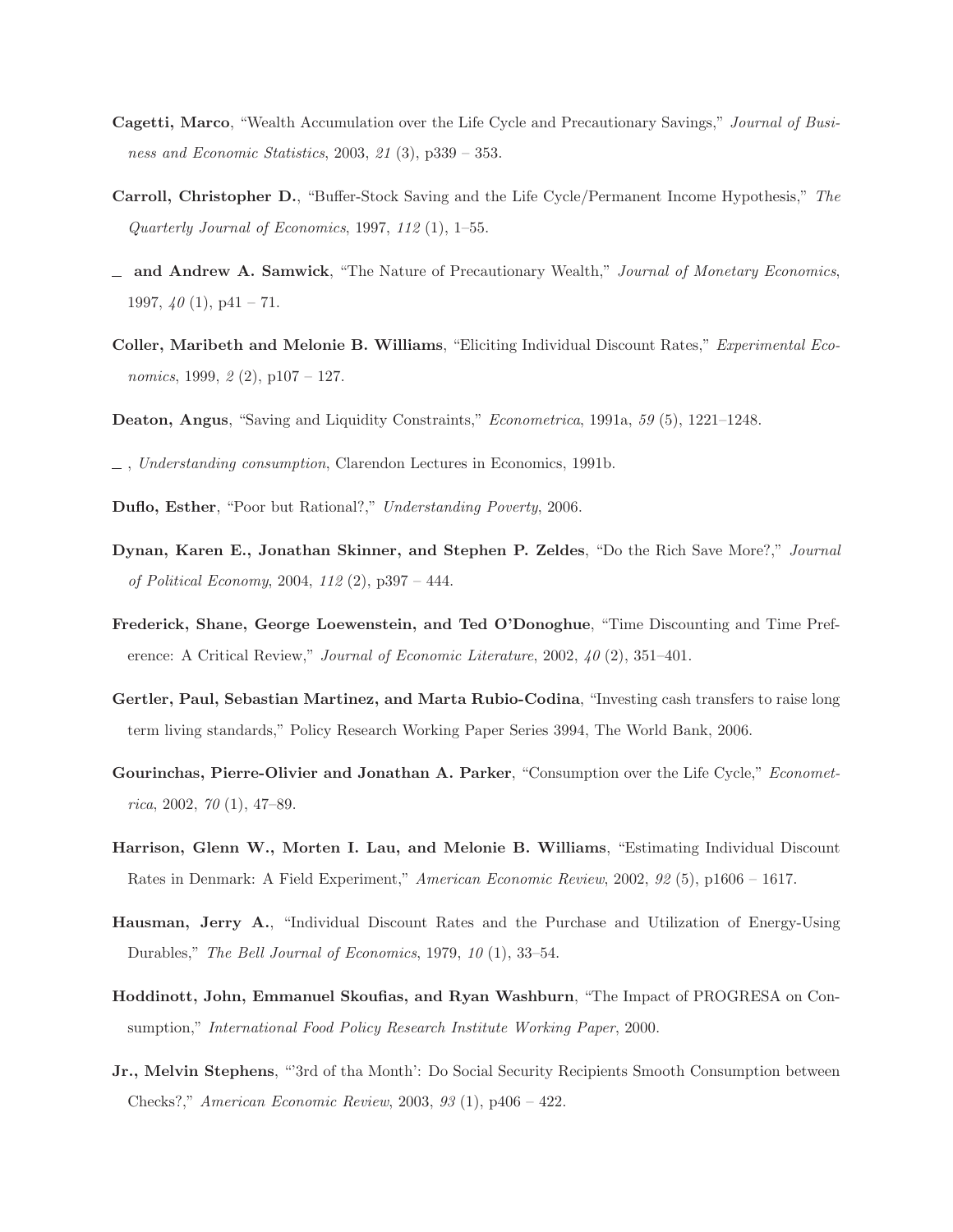- **and Erin L. Krupka**, "Subjective Discount Rates and Household Behavior," 2006, unpublished manuscript.
- Laibson, David, "Golden Eggs and Hyperbolic Discounting," Quarterly Journal of Economics, 1997, 112  $(2)$ , p443 – 477.
- **, Andrea Repetto, and Jeremy Tobacman**, "Estimating Discount Functions with Consumption Choices over the Lifecycle," NBER Working Paper 13314, 2007.
- **Lang, Kevin and Paul A. Ruud**, "Returns to Schooling, Implicit Discount Rates and Black-White Wage Differentials," Review of Economics and Statistics, 1986, 68 (1), p41 – 47.
- **Lawrance, Emily C.**, "Poverty and the Rate of Time Preference: Evidence from Panel Data," The Journal of Political Economy, 1991, 99 (1), 54–77.
- **Mastrobuoni, Giovanni and Matthew Weinberg**, "Heterogeneity in Intra-monthly Consumption Patterns, Self-Control, and Savings at Retirement," American Economic Journal: Economic Policy, August 2009, 1 (2), 163–89.
- **Ogaki, Masao and Andrew Atkeson**, "Rate of Time Preference, Intertemporal Elasticity of Substitution, and Level of Wealth," Review of Economics and Statistics, 1997, 79 (4),  $564 - 572$ .
- **Parker, Susan W. and Emmanuel Skoufias**, "Conditional cash transfers and their impact on child work and schooling," International Food Policy Research Institute Working Paper, 2001.
- **Rabault, Guillaume**, "When Do Borrowing Constraints Bind? Some New Results on the Income Fluctuation Problem," Journal of Economic Dynamics and Control, 2002,  $\mathcal{26}(2)$ , p217 – 245.
- **Rosenzweig, Mark R.**, "Why Are There Returns to Schooling?," American Economic Review, 1995, 85  $(2)$ , p153 – 158.
- **and Kenneth I. Wolpin**, "Credit Market Constraints, Consumption Smoothing, and the Accumulation of Durable Production Assets in Low-Income Countries: Investment in Bullocks in India," Journal of Political Economy, 1993, 101 (2), p223 – 244.
- **Schultz, T. Paul**, "Fertility and Income," Working Paper No. 925, Economic Growth Center, Yale University, 2005.
- **Shapiro, Jesse M.**, "Is There a Daily Discount Rate? Evidence from the Food Stamp Nutrition Cycle," Journal of Public Economics, 2005, 89 (2-3), 303 – 325.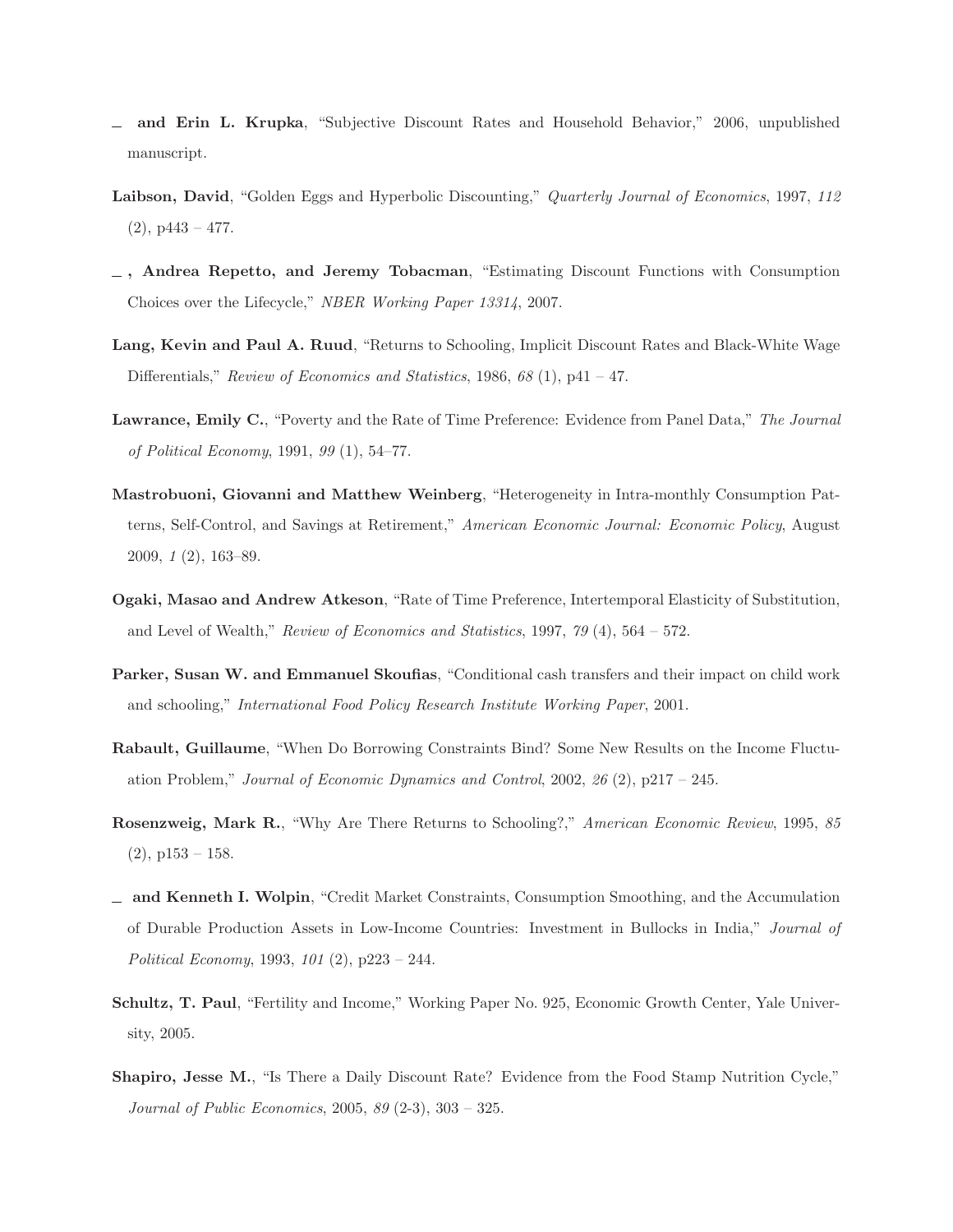- **Skoufias, Emmanuel**, "PROGRESA and its impacts on the welfare of rural households in Mexico," International Food Policy Research Institute Working Paper, 2005.
- **, Benjamin Davis, and Jere R. Behrman**, "An Evaluation of the Selection of Beneficiary Households in the Education, Health, and Nutrition Program (PROGRESA) of Mexico," *International Food Policy* Research Institute Working Paper, 1999.
- **Todd, Petra E. and Kenneth I. Wolpin**, "Assessing the Impact of a School Subsidy Program in Mexico: Using a Social Experiment to Validate a Dynamic Behavioral Model of Child Schooling and Fertility," American Economic Review, 2006, 96 (5), p1384 – 1417.
- **van de Walle, Dominique**, "Are Returns to Investment Lower for the Poor? Human and Physical Capital Interactions in Rural Vietnam," Review of Development Economics, November 2003, 7 (4), 636–653.
- **Viscusi, W. Kip and Michael J. Moore**, "Rates of Time Preference and Valuations of the Duration of Life," Journal of Public Economics, 1989, 38 (3), p297 – 317.
- **Zeldes, Stephen P.**, "Optimal Consumption with Stochastic Income: Deviations from Certainty Equivalence," Quarterly Journal of Economics, 1989, 104 (2), p275 – 298.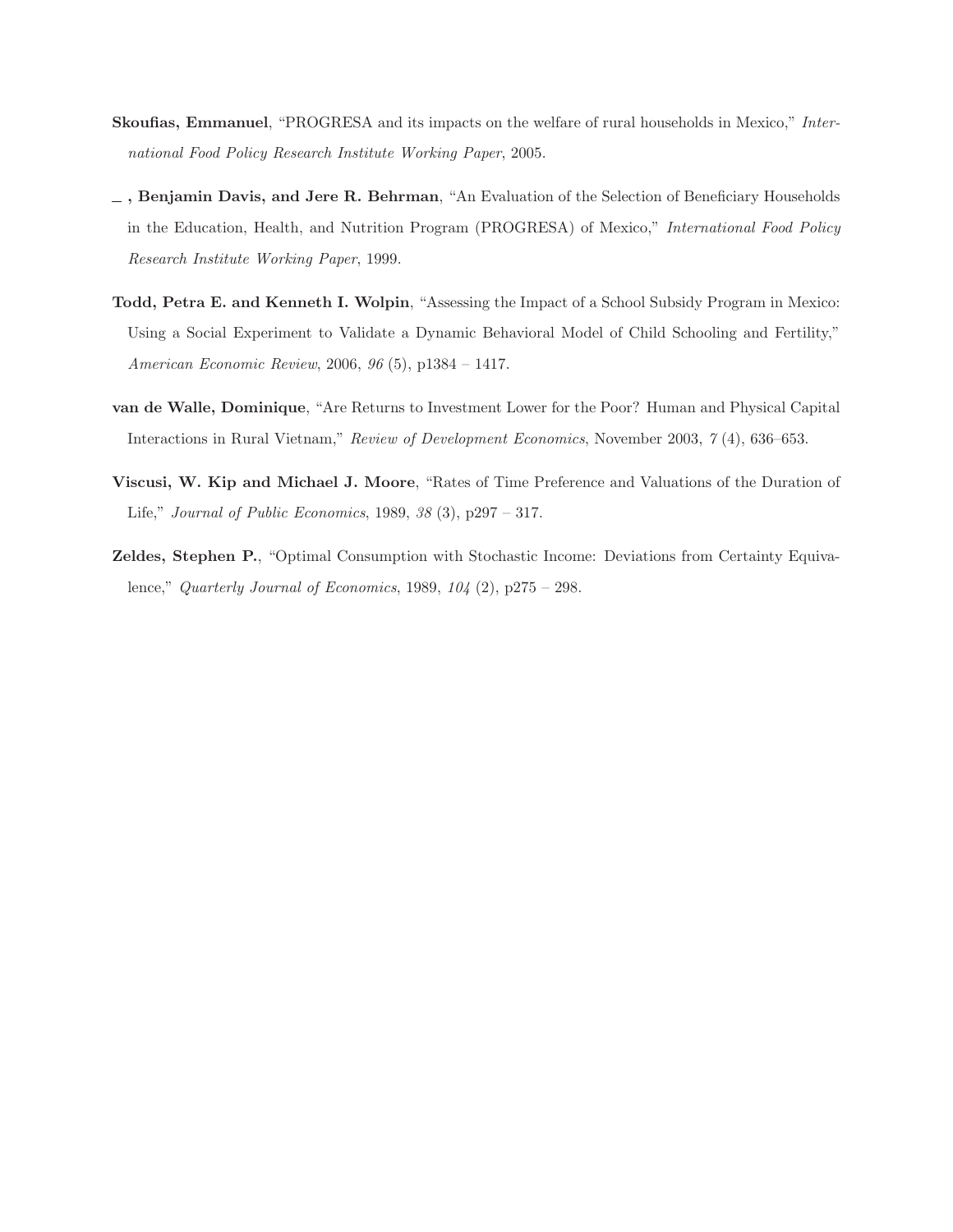|                                               |                                                  | Log Consumption                                  |                                                  |  |  |
|-----------------------------------------------|--------------------------------------------------|--------------------------------------------------|--------------------------------------------------|--|--|
| Variable                                      | May-Oct98                                        | Nov98-Apr99                                      | May-Oct99                                        |  |  |
| <b>Treatment Effect</b><br>Control            | 0.085<br>$(0.011)$ ***<br>8.565<br>$(0.009)$ *** | 0.144<br>$(0.011)$ ***<br>8.532<br>$(0.009)$ *** | 0.164<br>$(0.010)$ ***<br>8.584<br>$(0.008)$ *** |  |  |
| Variable                                      | May-Oct98                                        | Nov98-Apr99                                      | May-Oct99                                        |  |  |
| Mean Consumption of Controls                  | 6,024                                            | 5,870                                            | 6,059                                            |  |  |
| Mean Transfer                                 | 386                                              | 1,056                                            | 1,305                                            |  |  |
| Mean Transfer / Mean. Consumption of Controls | 0.06                                             | 0.18                                             | 0.22                                             |  |  |

#### **Table 1. TREATMENT EFFECTS**

*Note* : The first panel reports treatment effects on log household consumption. Each column presents results from a separate regression by semester. The number in parentheses are robust standard errors. The sample, which includes 9,397 observations, is restricted to eligible households surveyed at the baseline survey with nonmissing consumption data in all three survey rounds. The second panel reports average PROGRESA transfers among treatment households, average consumption of control households and the ratio of average transfers to average consumption. All figures are nominal values in pesos. \*\*\* Significant at 1% level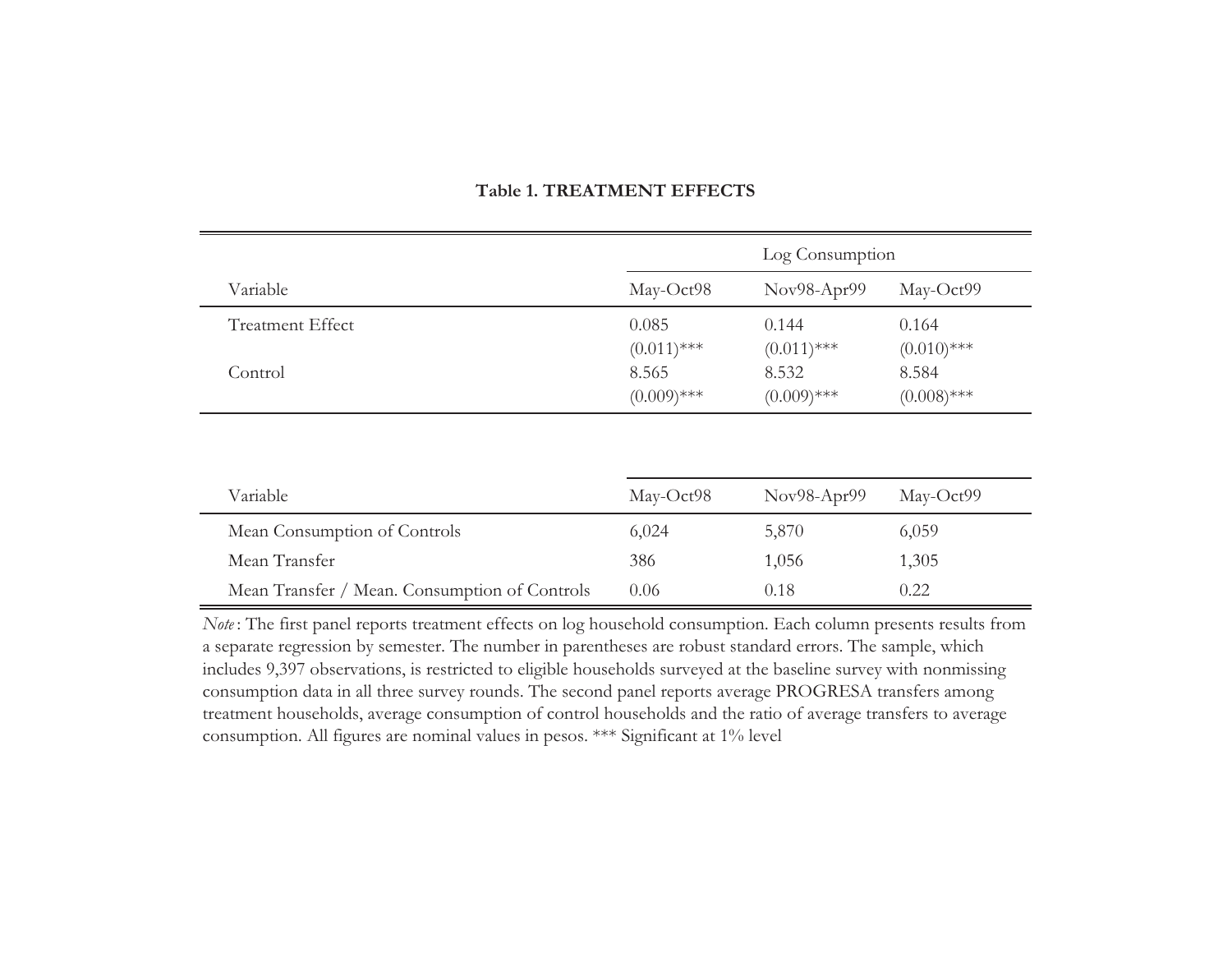|                   |                                 | Annual Interest Rate |       |       |      |  |
|-------------------|---------------------------------|----------------------|-------|-------|------|--|
| Risk Aversion     |                                 | $-15%$               | $0\%$ | $5\%$ | 10%  |  |
|                   | Semi-annual Disc. Factor        | 0.84                 | 0.77  | 0.75  | 0.74 |  |
| $\mathbf{1}$      | Standard Error                  | 0.10                 | 0.09  | 0.09  | 0.08 |  |
|                   | p-value Ho: $\beta = \sqrt{.9}$ | 0.12                 | 0.02  | 0.01  | 0.01 |  |
|                   | p-value O.R. test               | 0.95                 | 0.94  | 0.94  | 0.94 |  |
|                   | Semi-annual Disc. Factor        | 0.56                 | 0.52  | 0.50  | 0.49 |  |
| $\mathbf{2}$      | Standard Error                  | 0.16                 | 0.15  | 0.14  | 0.14 |  |
|                   | p-value Ho: $\beta = \sqrt{.9}$ | 0.01                 | 0.00  | 0.00  | 0.00 |  |
| p-value O.R. test |                                 | 0.95                 | 0.94  | 0.94  | 0.94 |  |
| $\mathfrak{Z}$    | Semi-annual Disc. Factor        | 0.32                 | 0.30  | 0.29  | 0.28 |  |
|                   | Standard Error                  | 0.14                 | 0.13  | 0.12  | 0.12 |  |
|                   | p-value Ho: $\beta = \sqrt{.9}$ | 0.00                 | 0.00  | 0.00  | 0.00 |  |
|                   | p-value O.R. test               | 0.95                 | 0.95  | 0.94  | 0.94 |  |

Note: The table presents estimates of the semi-annual discount factor for different combinations of annual real interest rate and risk aversion parameter. The mean of permanent income is estimated jointly with the discount factor and the estimates range from 7.29 to 7.33. The exercise assumes that families perfectly foresee transfers for the next year. The sample containing transfers and family size is the balanced sample of 9,397 eligible households and I draw 50 simulation draws for each household. The income process is assumed to be i.i.d. with the standard deviation of shocks being equal to .46 and the standard deviation of log permanent income equal to .35. The first p-value reported refers to the one-sided test that the semi-annual discount factor is  $\sqrt{.9}$ . The second p-value refers to the overidentifying restrictions test.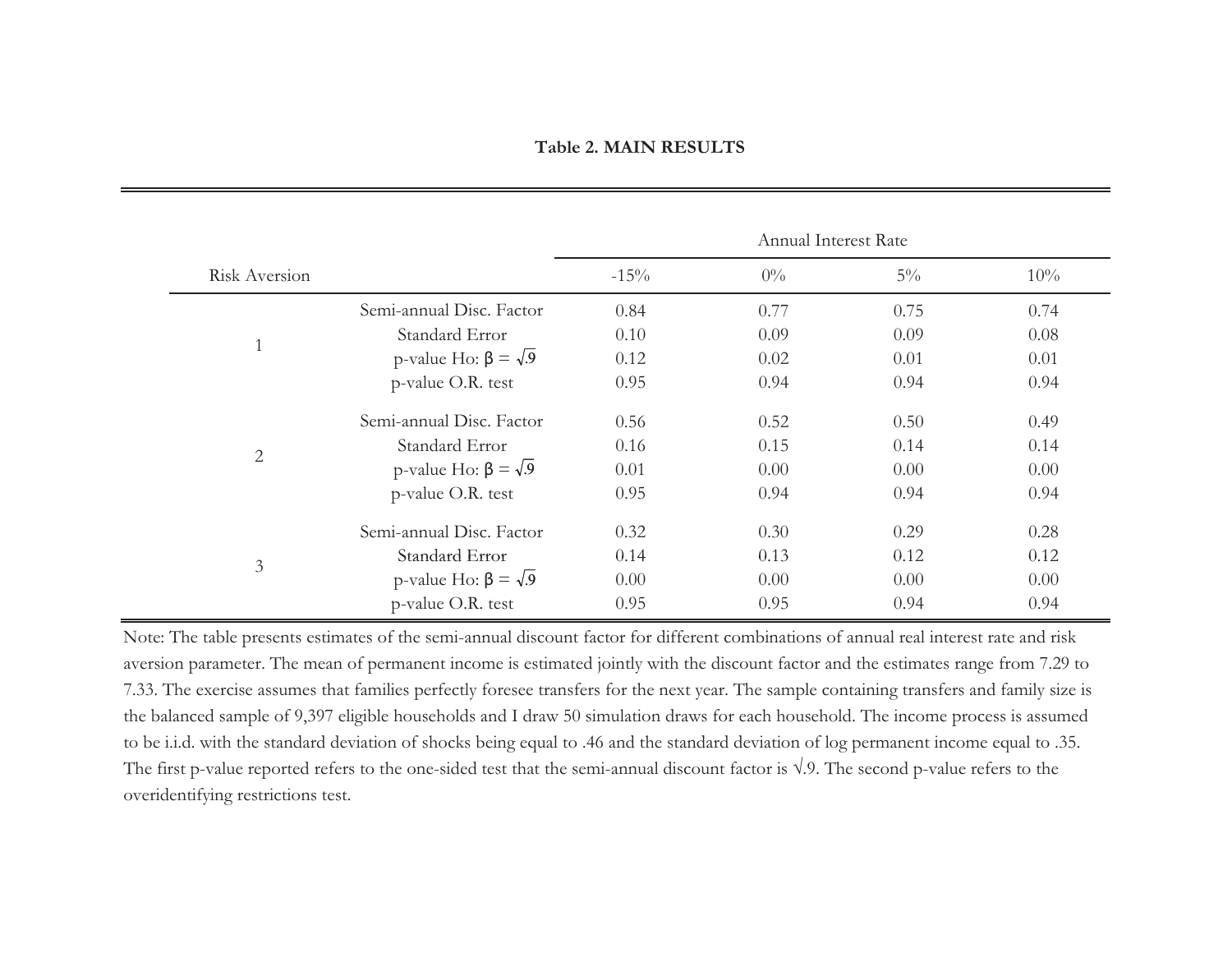#### **Table 3. ROBUSTNESS CHECKS**

|                                                                                                                                                                                                                                                                            | Semi-annual<br>Discount Factor | Standard<br>Error | p-value<br>Ho: $\beta = \sqrt{.9}$ |
|----------------------------------------------------------------------------------------------------------------------------------------------------------------------------------------------------------------------------------------------------------------------------|--------------------------------|-------------------|------------------------------------|
| <b>Benchmark:</b><br>(0)<br>i.i.d. shocks, $r = 5\%$ , $\rho = 2$ , $\sigma_v = .46$ , $\sigma_{\text{lnu}} = .35$ and $\eta = 0$<br>Agents perfectly forecast transfers for next year and expect to remain constal<br>Control and treatment do not anticipate the program | 0.50                           | 0.14              | 0.00                               |
| <b>Std. Deviation of Transitory Shocks</b><br>(1)<br>$\sigma_v = .2$                                                                                                                                                                                                       | 0.61                           | 0.08              | 0.00                               |
| <b>Income Differences</b><br>(2)<br>Assume aver, income treatment 5% lower than aver, income control                                                                                                                                                                       | 0.66                           | 0.07              | 0.00                               |
| (3) Macro Shocks<br>Assume aver. income 5% lower in 2nd and 3rd semesters                                                                                                                                                                                                  | 0.64                           | 0.03              | 0.00                               |
| $(4)$ Myopic<br>Agents expect future transfers to remain constant at current levels                                                                                                                                                                                        | 0.81                           | 0.06              | 0.01                               |
| (5) Anticipation Treatment<br>Treatment anticipates participation one semester before receive transfers                                                                                                                                                                    | 0.79                           | 0.06              | 0.00                               |

Note: The table presents estimates of the semi-annual discount factor for an annual interest rate of 5% and risk aversion of 2. For all estimates except (4), the mean of permanent income is estimated jointly with the discount factor. For estimate (4), the mean of log permanent income is assumed to be 7.3, which corresponds to an average ratio of transfers to income of .2. The exercise assumes that families perfectly foresee transfers for the next year. The sample containing transfers and family size is the balanced sample of 9,397 eligible households and I draw 50 simulation draws for each household. The p-value reported refers to the one-sided test that the semi-annual discount factor is  $\sqrt{.}9.$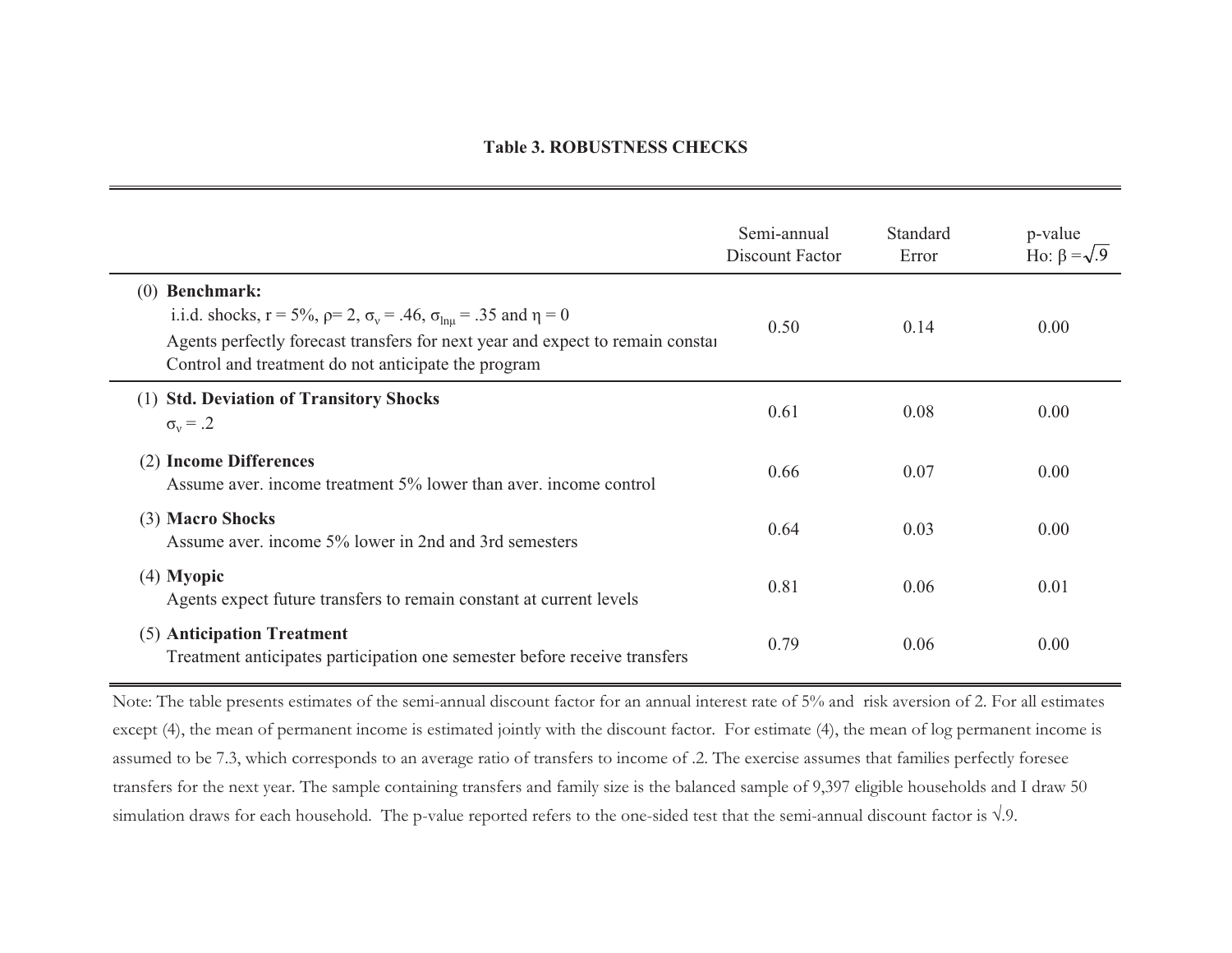

Note: The figure plots the simulated treatment effects on log consumption for each semester as a function of the semi-annual discount factor assuming an interest rate of 5%, a risk aversion parameter of 2 and mean log permanent income of 7.3. The simulation uses data on the actual transfers and simulates the initial asset distribution as a function of the parameters of the model.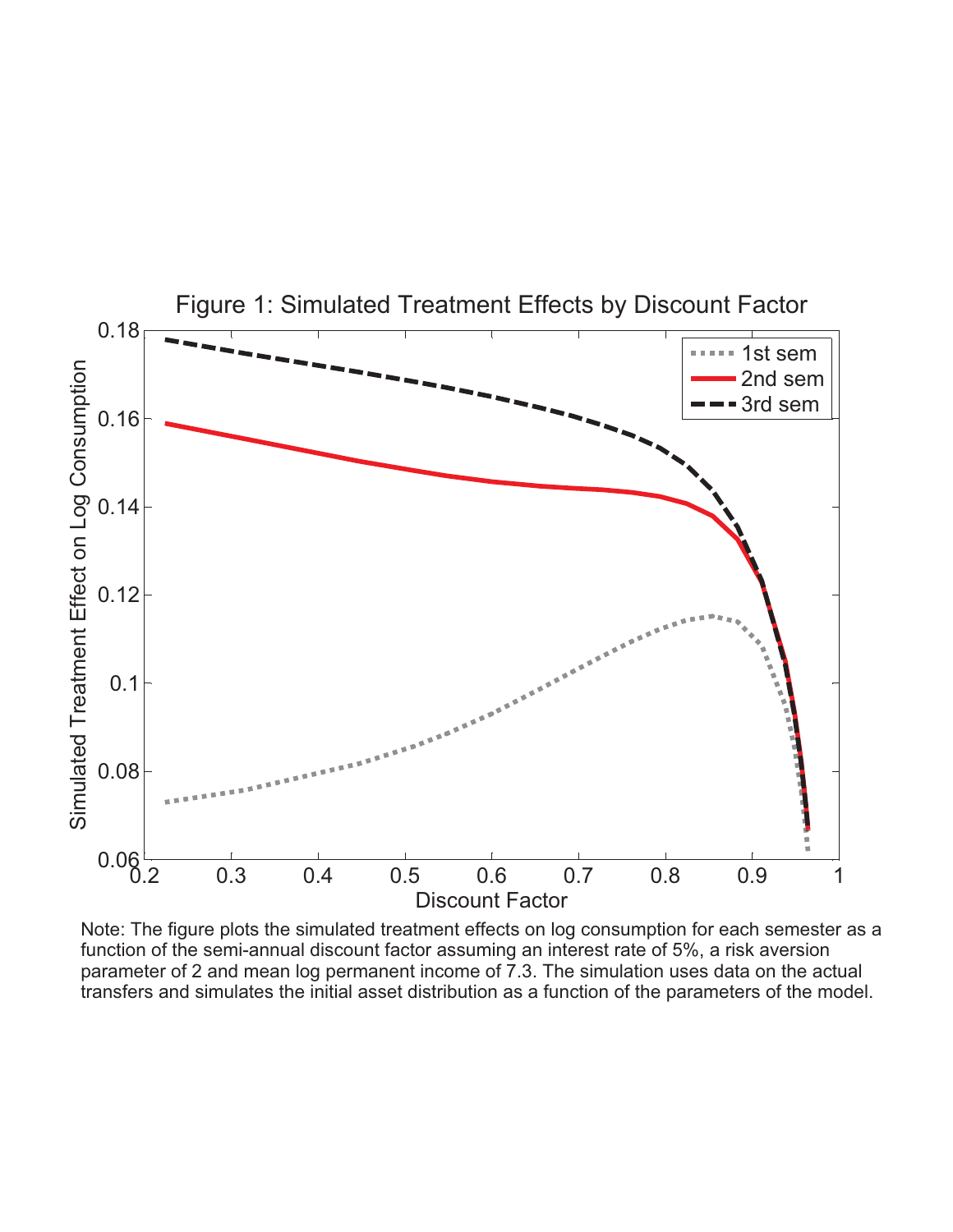

Note: The figure plots the simulated treatment effects on log consumption as a function of the semester of the program for different semi-annual discount factors (beta) assuming an interest rate of 5%, a risk aversion parameter of 2 and mean log permanent income of 7.3. The simulation uses data of the actual transfers and simulates the initial asset distribution as a function of the parameters of the model.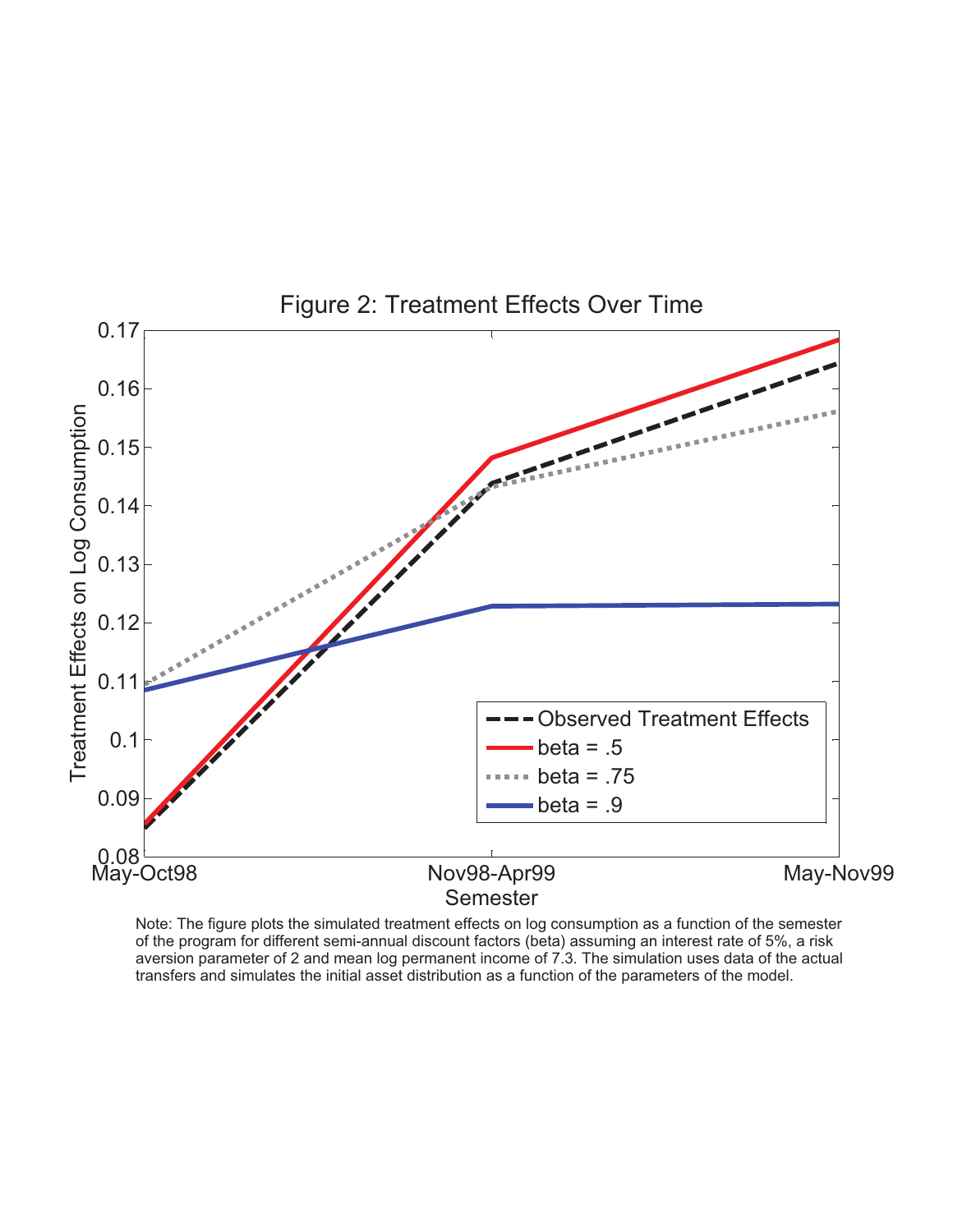## **Appendix Table 1. TRANSFERS**

|             | Panel A. Average Transfers |            |                          |           |  |  |
|-------------|----------------------------|------------|--------------------------|-----------|--|--|
|             |                            | Unadjusted |                          | Adjusted  |  |  |
|             | Control                    | Treatment  | Control                  | Treatment |  |  |
| May98-Oct98 |                            | 386        |                          | 392       |  |  |
| Nov98-Apr99 | ۰                          | 1,056      | $\overline{\phantom{0}}$ | 970       |  |  |
| May99-Oct99 | ٠                          | 1,305      | -                        | 1,147     |  |  |
| Nov99-Apr00 | 716                        | 1,495      | 592                      | 1,244     |  |  |
| May00-Oct00 | 1,415                      | 1,682      | 1,140                    | 1,355     |  |  |
| Nov00-Apr01 | 1,555                      | 1,586      | 1,202                    | 1,226     |  |  |
| May01-Oct01 | 1,820                      | 1,870      | 1,381                    | 1,419     |  |  |

Panel B. Average Positive Transfers

|             | Unadjusted |           | Adjusted                 |           |  |
|-------------|------------|-----------|--------------------------|-----------|--|
|             | Control    | Treatment | Control                  | Treatment |  |
| May98-Oct98 |            | 428       | $\overline{\phantom{a}}$ | 434       |  |
| Nov98-Apr99 |            | 1,147     | $\overline{\phantom{m}}$ | 1,054     |  |
| May99-Oct99 |            | 1,436     | -                        | 1,261     |  |
| Nov99-Apr00 | 718        | 1,605     | 593                      | 1,335     |  |
| May00-Oct00 | 1,532      | 1,834     | 1,234                    | 1,478     |  |
| Nov00-Apr01 | 1,719      | 1,793     | 1,329                    | 1,386     |  |
| May01-Oct01 | 2,042      | 2,159     | 1,550                    | 1,638     |  |

*Note:* The Unadjusted column shows average nominal transfers per household in pesos. The Adjusted column shows average real transfers per household deflated bimonthly to Sep/Oct 98 prices using national CPI. Panel A shows average transfers for the entire sample. Panel B shows average transfers for households that received transfers.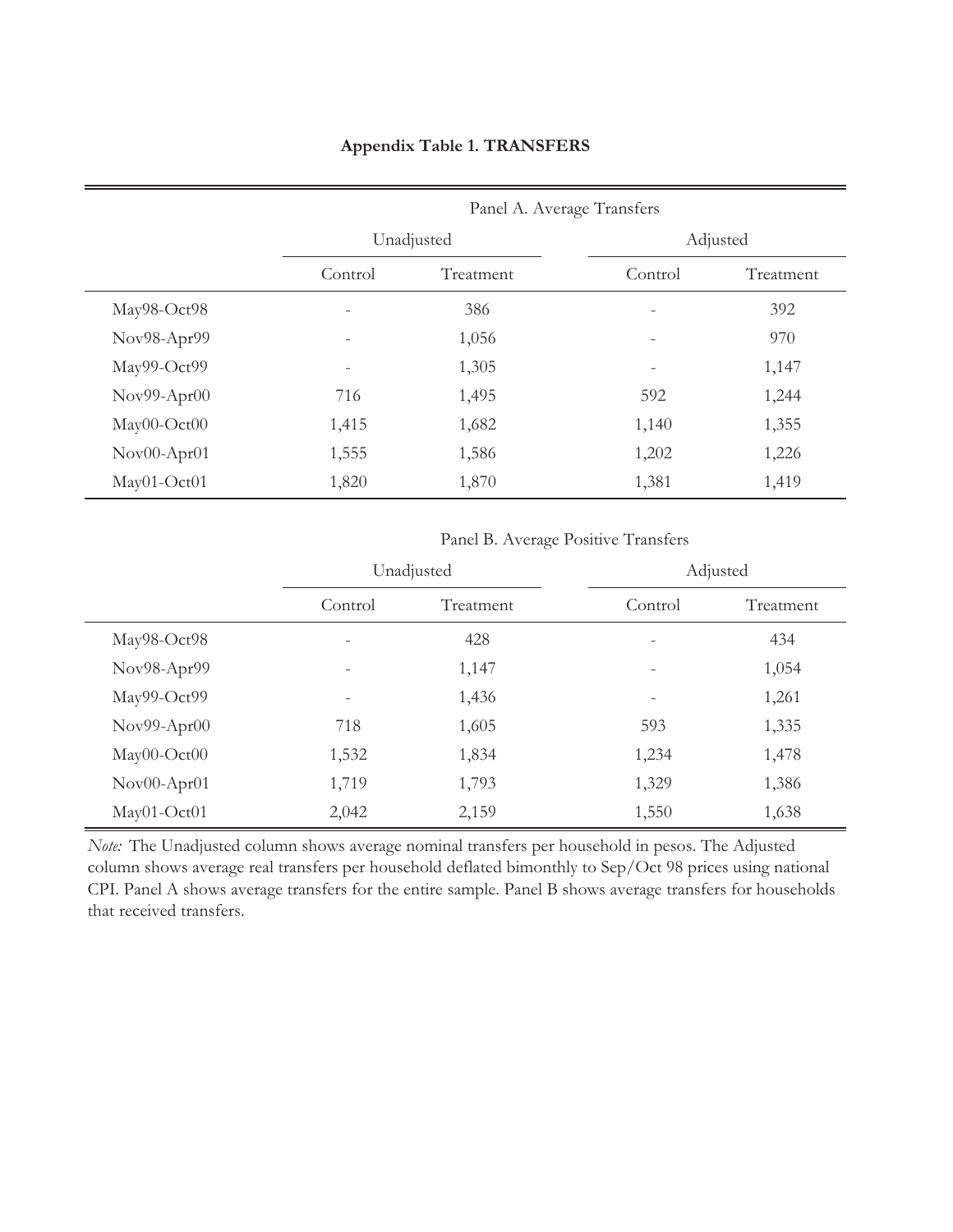|                                       | Income Process |                    |        |                                      |                   |
|---------------------------------------|----------------|--------------------|--------|--------------------------------------|-------------------|
| Variable                              | 1.1.d.         | $AR(1) \eta = .25$ |        | $AR(1) \eta = .5$ $MA(1) \eta = .25$ | $MA(1) \eta = .5$ |
| Std. Deviation of Transitory Shocks   | 0.4594         | 0.5086             | 0.5509 | 0.5047                               | 0.5253            |
| Std. Deviation of Permanent Component | 0.3494         | 0.2822             |        | 0.2880                               | 0.1929            |

### **Appendix Table 2. PARAMETERS of INCOME PROCESS**

*Note:* The table shows the estimated parameters of the income process for the cases in which transitory shocks are either i.i.d., autoregressive of order 1 or follow a moving average of order 1. For AR(1) and MA(1), the parameters are estimated conditional on the value of  $\eta$ , the parameter that governs the serial correlation.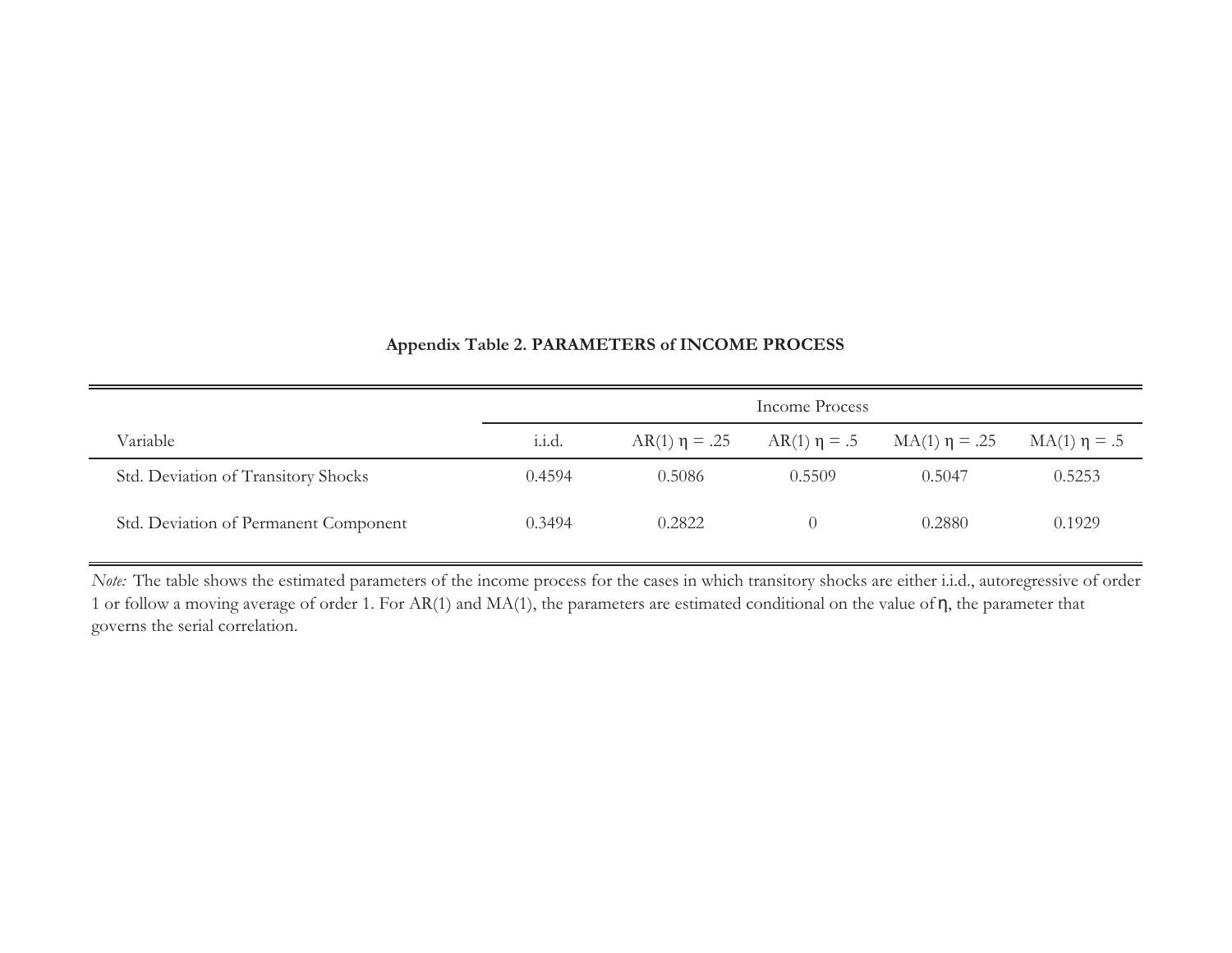|                                                                                                                                                                                                                                                                                            | Semi-annual<br>Discount Factor | Standard<br>Error | p-value<br>Ho: $\beta = \sqrt{.9}$ |
|--------------------------------------------------------------------------------------------------------------------------------------------------------------------------------------------------------------------------------------------------------------------------------------------|--------------------------------|-------------------|------------------------------------|
| $(0)$ Benchmark:<br>i.i.d. shocks, $r = 5\%$ , $\rho = 2$ , $\sigma_v = .46$ , $\sigma_{\text{lnu}} = .35$ and $\eta = 0$<br>Forward-looking expectations regarding transfers<br>Control and treatment do not anticipate the program<br>Treatment expects to receive transfers for 3 years | 0.50                           | 0.14              | 0.00                               |
| (1) Std. Deviation of Permanent Income<br>$\sigma_{ln\mu} = .15$                                                                                                                                                                                                                           | 0.50                           | 0.14              | 0.00                               |
| (2) Pessimistic<br>Agents expect to receive no future transfers                                                                                                                                                                                                                            | 0.39                           | 0.10              | 0.00                               |
| (3) Anticipation Control<br>Control anticipates participation as treatment is enrolled                                                                                                                                                                                                     | 0.49                           | 0.12              | 0.00                               |
| (4) Duration<br>Treatment expects to receive transfers for 2 years                                                                                                                                                                                                                         | 0.48                           | 0.12              | 0.00                               |
| (5) AR(1)<br>AR(1) shocks, $\sigma_v = .51$ , $\sigma_{\text{lnu}} = .28$ and $\eta = .25$                                                                                                                                                                                                 | 0.48                           | 0.12              | 0.00                               |
| $(6)$ AR(1)<br>AR(1) shocks, $\sigma_v$ = .46, $\sigma_{ln\mu}$ = 0 and $\eta$ = .5                                                                                                                                                                                                        | 0.47                           | 0.11              | 0.00                               |
| $(7)$ MA(1)<br>MA(1) shocks, $\sigma_v = .50$ , $\sigma_{ln\mu} = .29$ and $\eta = .25$                                                                                                                                                                                                    | 0.47                           | 0.11              | 0.00                               |
| $(8)$ MA(1)<br>MA(1) shocks, $\sigma_v = .52$ , $\sigma_{lnu} = .19$ and $\eta = .5$                                                                                                                                                                                                       | 0.44                           | 0.12              | 0.00                               |

#### **Appendix Table 3. ROBUSTNESS CHECKS**

Note: The table presents estimates of the semi-annual discount factor for an annual interest rate of 5% and risk aversion of 2. For all estimates except (2), the mean of permanent income is estimated jointly with the discount factor. For estimate (2), the mean of log permanent income is assumed to be 7.3, which permanent component equal to .35. The sample containing transfers and family size is the balanced sample of 9,397 eligiblecorresponds to an average ratio of transfers to income of .2. The income process is assumed to be i.i.d with the standard deviation of shocks being equal to .46 and the standard deviation of the permanent component equal to .35. The sample containing transfers and family size is the balanced sample of 9,397 eligible households and I draw 50 simulation draws for each household. The p-value reported refers to the one-sided test that the semiannual discount factor is  $\sqrt{.9}$ .